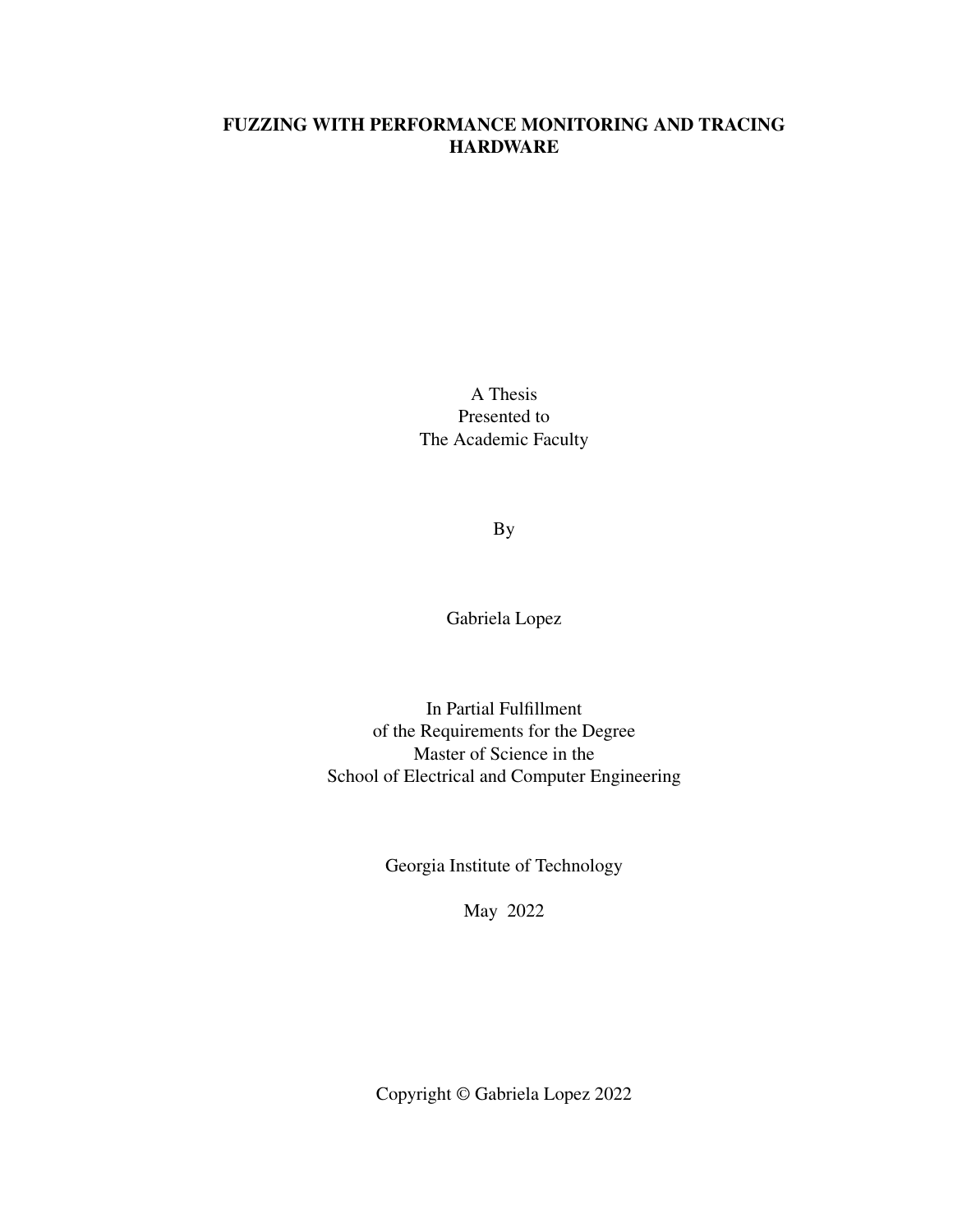# FUZZING WITH PERFORMANCE MONITORING AND TRACING **HARDWARE**

Approved by:

Prof. Brendan Saltaformaggio, Advisor School of Electrical and Computer Engineering *Georgia Institute of Technology*

Prof. Raheem Beyah School of Electrical and Computer Engineering *Georgia Institute of Technology*

Prof. Paul Pearce School of Computer Science *Georgia Institute of Technology*

Date approved: April 11, 2022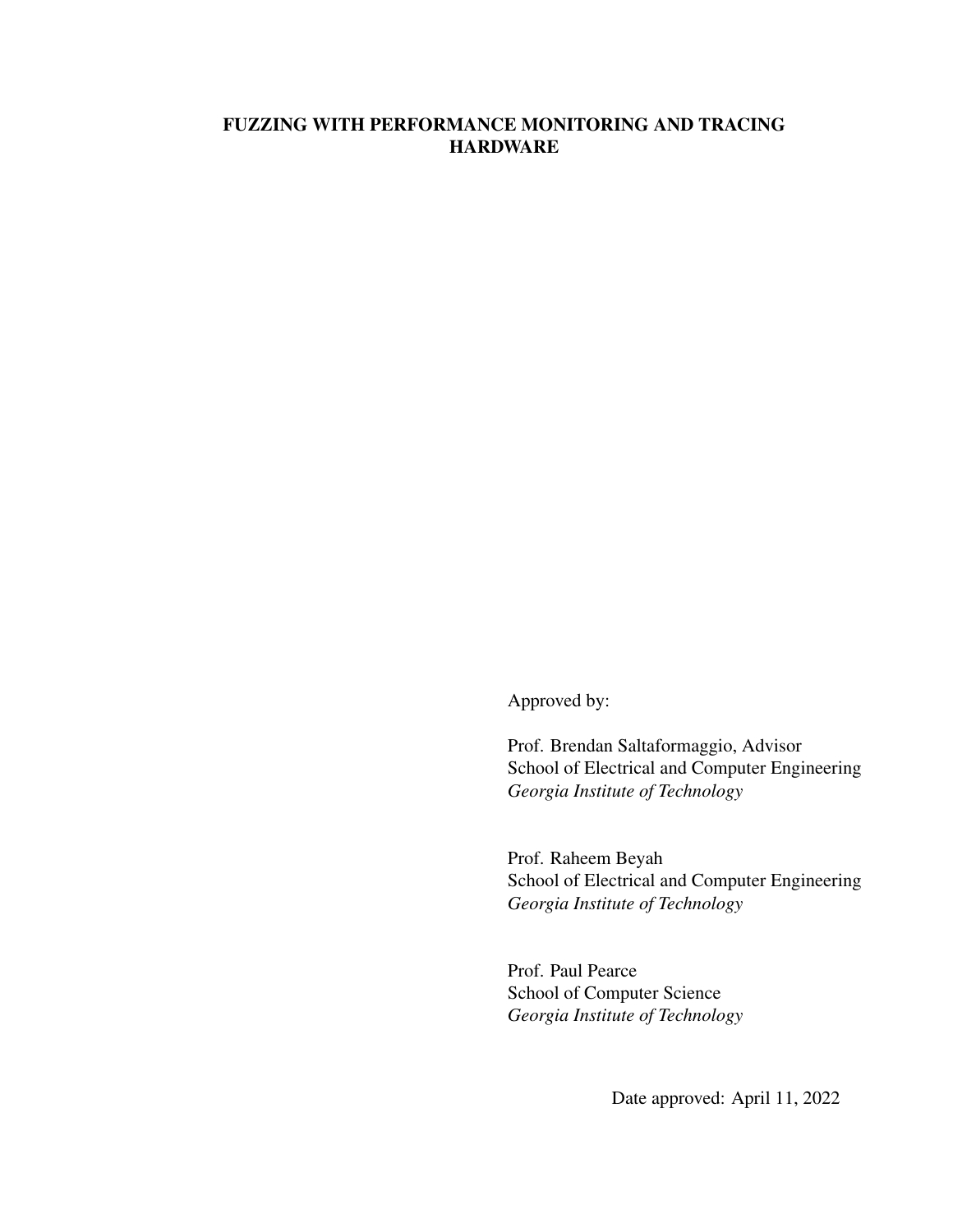#### ACKNOWLEDGMENTS

<span id="page-2-0"></span>I am grateful to have had the opportunity in my graduate program to delve deeper into different fields in information security through my master's thesis research, accompanying courses, and internships. I want to thank my advisor Professor Brendan Saltaformaggio for his ongoing support and guidance. Through Professor Saltaformaggio's profound lectures and guidance, an immense appreciation for reverse engineering and its related fields in information security (like vulnerability discovery) has flourished within me. I will use this newfound appreciation like a compass to guide me in the next steps of my career. I will never forget the research environment you have created, instilling values of collaboration, integrity, and dedication to quality. I will strive to carry with me these values where ever go.

I want to also thank my family, friends, and colleagues for their love and support. Thank you for always believing in me and encouraging me to never give up. While there were many times when I could not see the light at the end of the tunnel, thanks to my support system, I always managed to find the strength to continue forward. I would also like to thank the GEM Fellowship and the Georgia Institute of Technology for their generous support.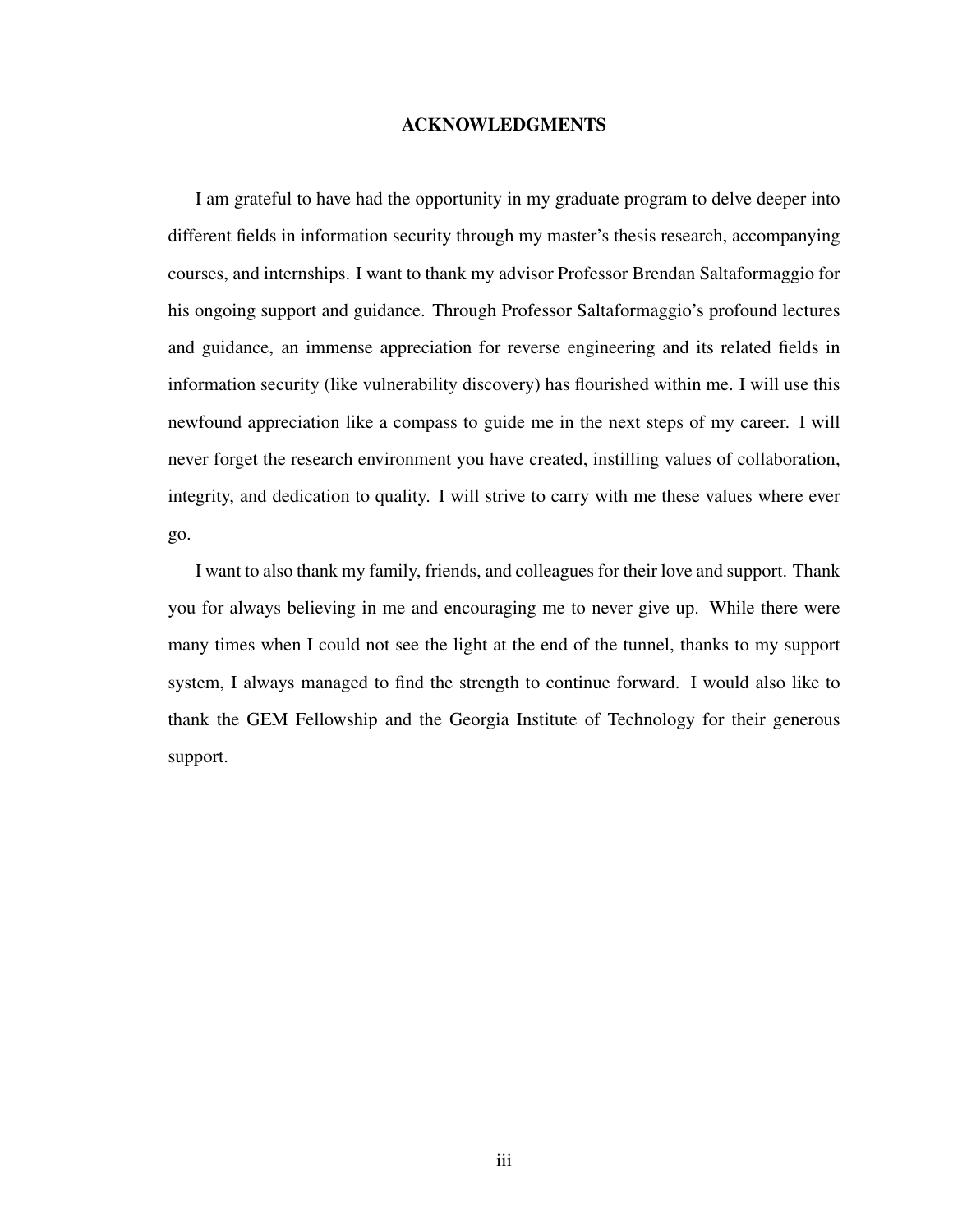# TABLE OF CONTENTS

|     |       |                                                                    | i <b>x</b>     |
|-----|-------|--------------------------------------------------------------------|----------------|
|     |       |                                                                    |                |
|     |       |                                                                    |                |
|     |       |                                                                    |                |
| 2.1 |       |                                                                    | 5              |
|     | 2.1.1 |                                                                    | 5              |
|     | 2.1.2 |                                                                    | 6              |
| 2.2 |       | American Fuzzy Lop: A State-Of-The-Art Fuzzer                      | $\tau$         |
|     | 2.2.1 | Core Internals of AFL and How It Relates to Other Fuzzers          | $\overline{7}$ |
|     | 2.2.2 | Different Variants of AFL and How It Relates to Different Types of | 8              |
| 2.3 |       | Existing Coverage Tracing Technologies in Coverage-Guided Fuzzing  | 9              |
|     | 2.3.1 |                                                                    | 9              |
|     | 2.3.2 |                                                                    | 9              |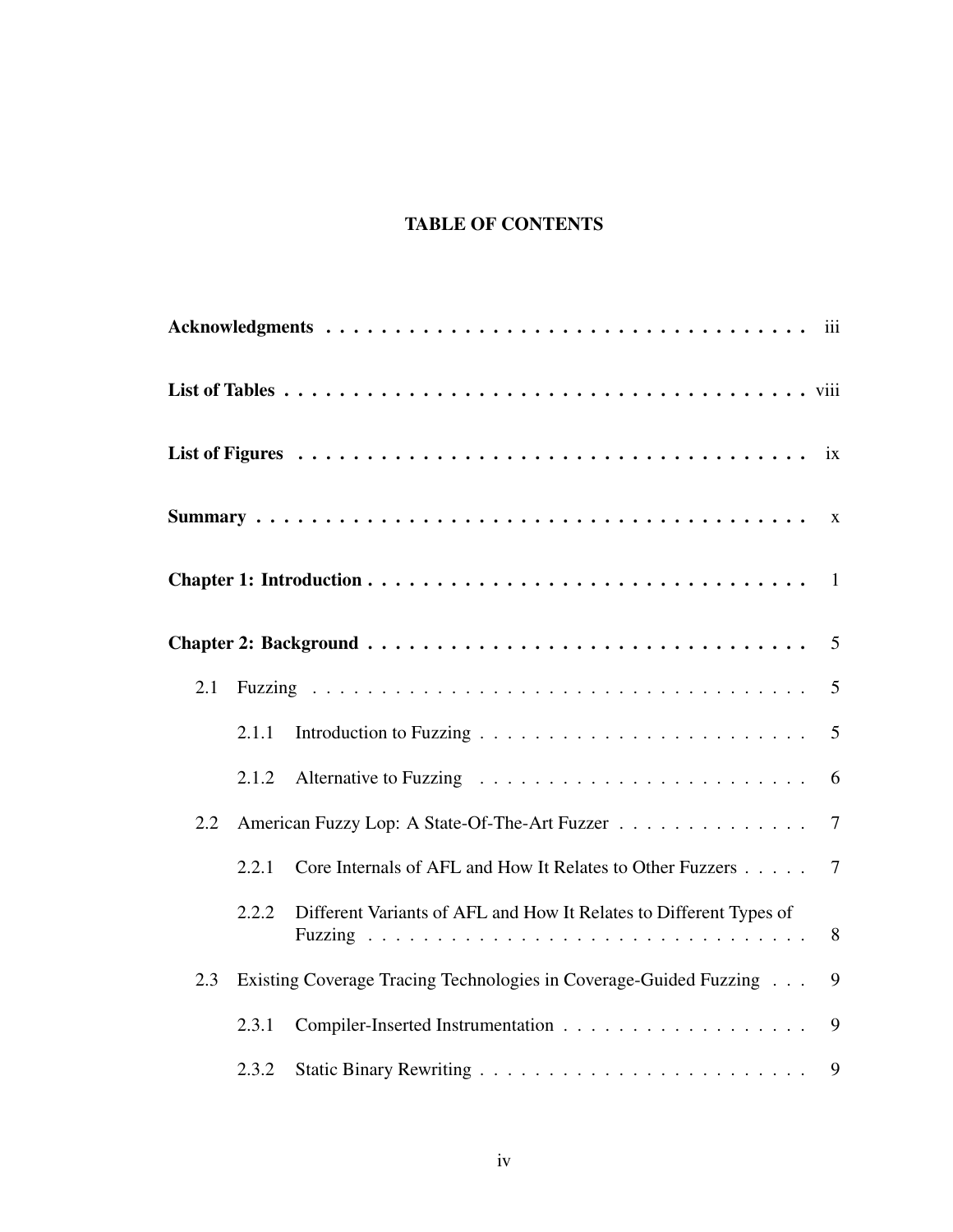| 2.4 |       | Performance Monitoring and Tracing Hardware 11                    |    |
|-----|-------|-------------------------------------------------------------------|----|
|     | 2.4.1 |                                                                   |    |
|     | 2.4.2 | Hardware Tracing: Last Branch Record 12                           |    |
|     | 2.4.3 | Hardware Tracing: Brace Trace Store 13                            |    |
|     | 2.4.4 | Hardware Tracing: Processor Trace 14                              |    |
|     | 2.4.5 | Inherit Limitation of LBR and BTS: Fall-through Branches 15       |    |
|     |       |                                                                   |    |
|     | 3.0.1 | State of Hardware-Assisted Tracing in Fuzzing: Intel PT Based     |    |
|     | 3.0.2 | State of Hardware-Assisted Tracing in Fuzzing: Lack of Evalua-    |    |
|     |       |                                                                   |    |
| 4.1 |       |                                                                   |    |
| 4.2 |       | Design of Our LBR/BTS Coverage Tracing Mechanisms 20              |    |
|     | 4.2.1 | Challenges to Configuring LBR/BTS 20                              |    |
|     | 4.2.2 | Our Approach to Configuring LBR/BTS 21                            |    |
| 4.3 |       |                                                                   |    |
|     | 4.3.1 | Challenges to Developing a Fair Performance Evaluation of Fuzzers | 22 |
|     | 4.3.2 |                                                                   | 22 |
|     | 4.3.3 | Modifications to the Baseline Fuzzer for Source-Code Available    |    |
|     | 4.3.4 | How Our LBR/BTS Coverage Tracing Mechanism Are Incorpo-           | 23 |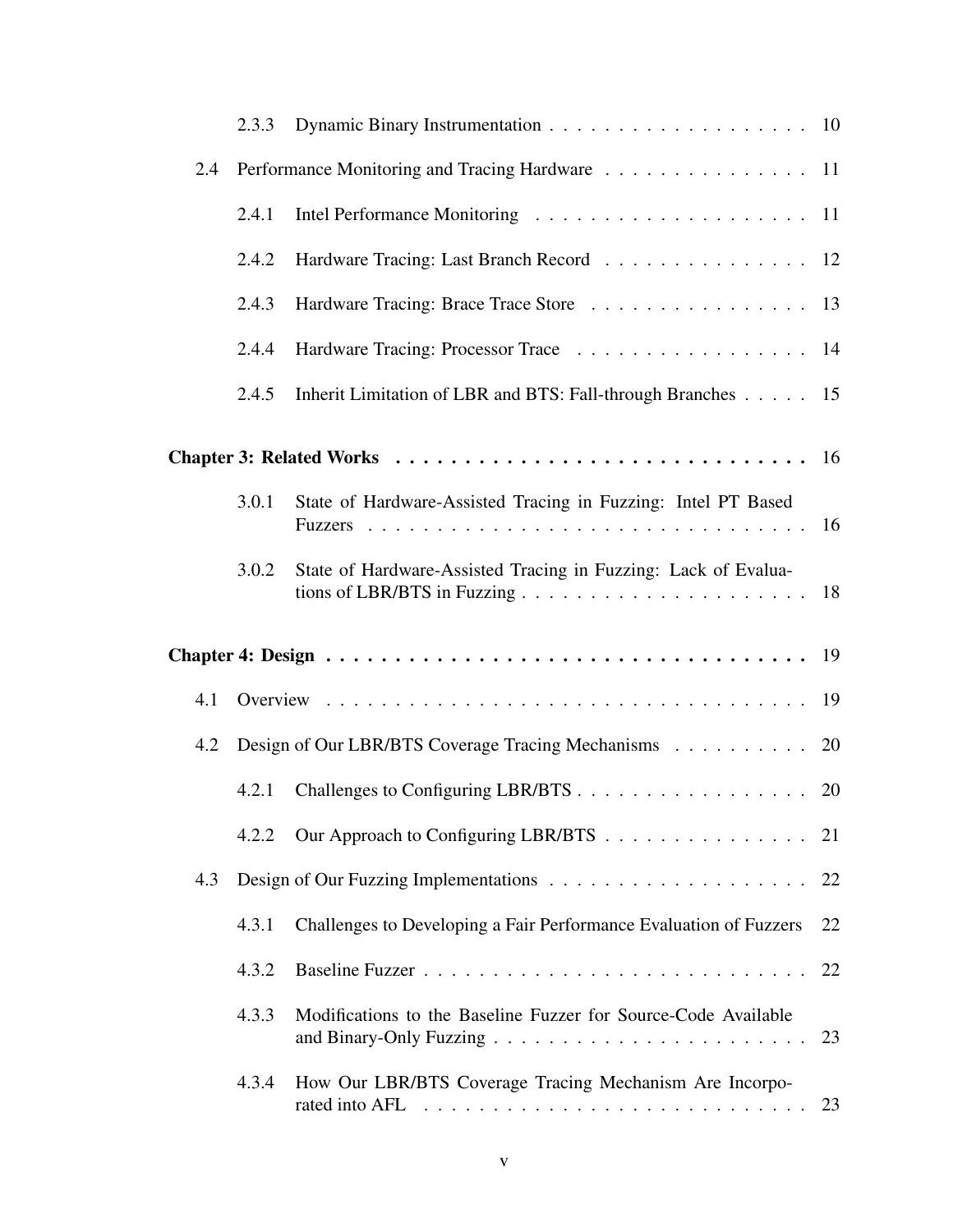|     | 4.3.5 |                                                               |    |  |
|-----|-------|---------------------------------------------------------------|----|--|
|     |       |                                                               |    |  |
| 5.1 |       |                                                               | 26 |  |
|     | 5.1.1 | Differences in Configuration between LBR and BTS 27           |    |  |
| 5.2 |       |                                                               | 28 |  |
|     | 5.2.1 |                                                               |    |  |
|     | 5.2.2 | Monitoring Tasks of the Forkserver 29                         |    |  |
|     | 5.2.3 | Processing Perf Events Ring Buffer and Updating AFL Bitmap    | 30 |  |
| 5.3 |       | How We Insert Our LBR/BTS Monitoring Code 31                  |    |  |
|     |       |                                                               |    |  |
| 6.1 |       |                                                               |    |  |
|     | 6.1.1 |                                                               |    |  |
|     | 6.1.2 |                                                               |    |  |
|     | 6.1.3 |                                                               | 36 |  |
|     | 6.1.4 |                                                               |    |  |
| 6.2 |       |                                                               | 38 |  |
|     | 6.2.1 |                                                               | 38 |  |
|     | 6.2.2 |                                                               | 41 |  |
| 6.3 |       |                                                               | 43 |  |
|     | 6.3.1 | Performance Overhead in Using LBR and BTS for Coverage-Guided | 43 |  |
|     | 6.3.2 | Using BTS and LBR in Binary-Only Fuzzing                      | 44 |  |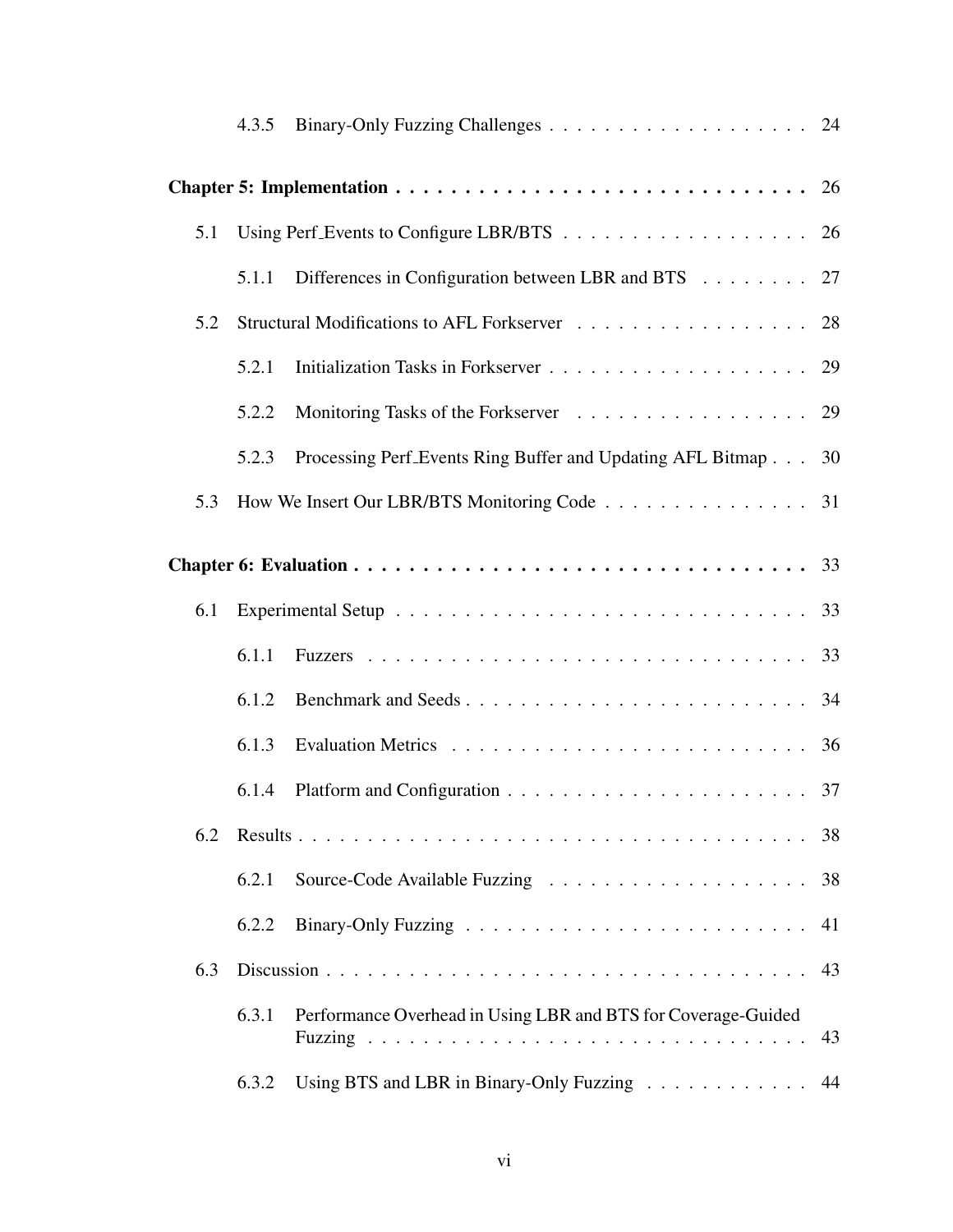|     | 7.0.1 |                                          |  |
|-----|-------|------------------------------------------|--|
|     | 7.0.2 |                                          |  |
|     | 7.0.3 | Over-Counting in Performance Counters 49 |  |
|     | 7.0.4 |                                          |  |
|     | 7.0.5 | Targets That Dynamically Load Glibc 50   |  |
|     |       |                                          |  |
|     |       |                                          |  |
| 8.1 |       |                                          |  |
|     |       |                                          |  |
|     |       |                                          |  |
|     |       |                                          |  |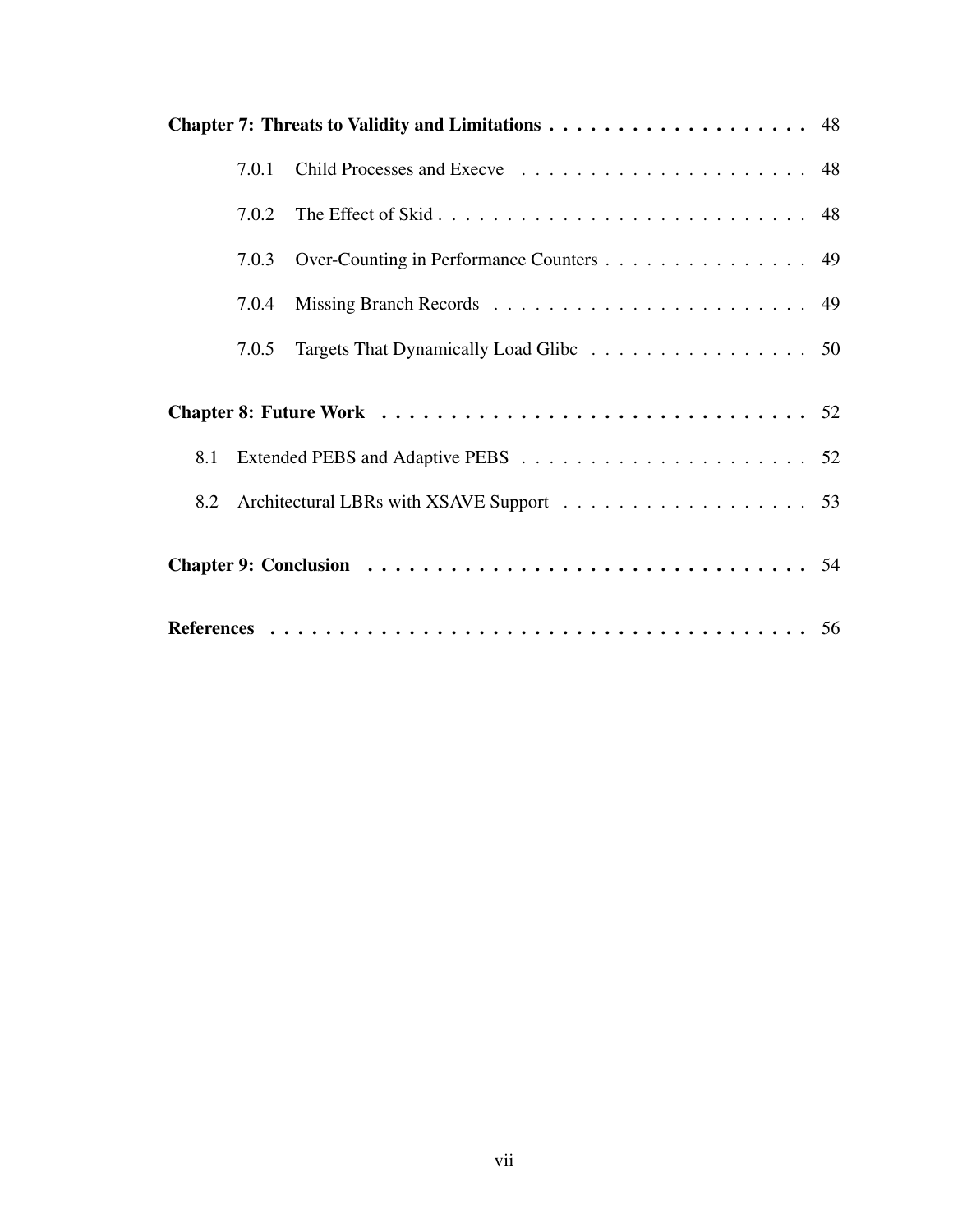# LIST OF TABLES

<span id="page-7-0"></span>

| 5.1 Different Configuration Values in Perf Event Open 27                        |  |
|---------------------------------------------------------------------------------|--|
|                                                                                 |  |
| 6.2 Fuzzing Efficiency and Performance for Source-Code Available Fuzzing 39     |  |
| 6.3 Branch Coverage Percentages for Source-Code Available Fuzzing 40            |  |
| 6.4 Fuzzing Reliability and Number of Unique Crashes for Source-Code Avail-     |  |
| 6.5 Fuzzing Efficiency and Performance for Binary-Only Fuzzing 41               |  |
| 6.6 Branch Coverage Percentages for Binary-Only Fuzzing 42                      |  |
| 6.7 Fuzzing Reliability and Number of Unique Crashes for Binary-Only Fuzzing 42 |  |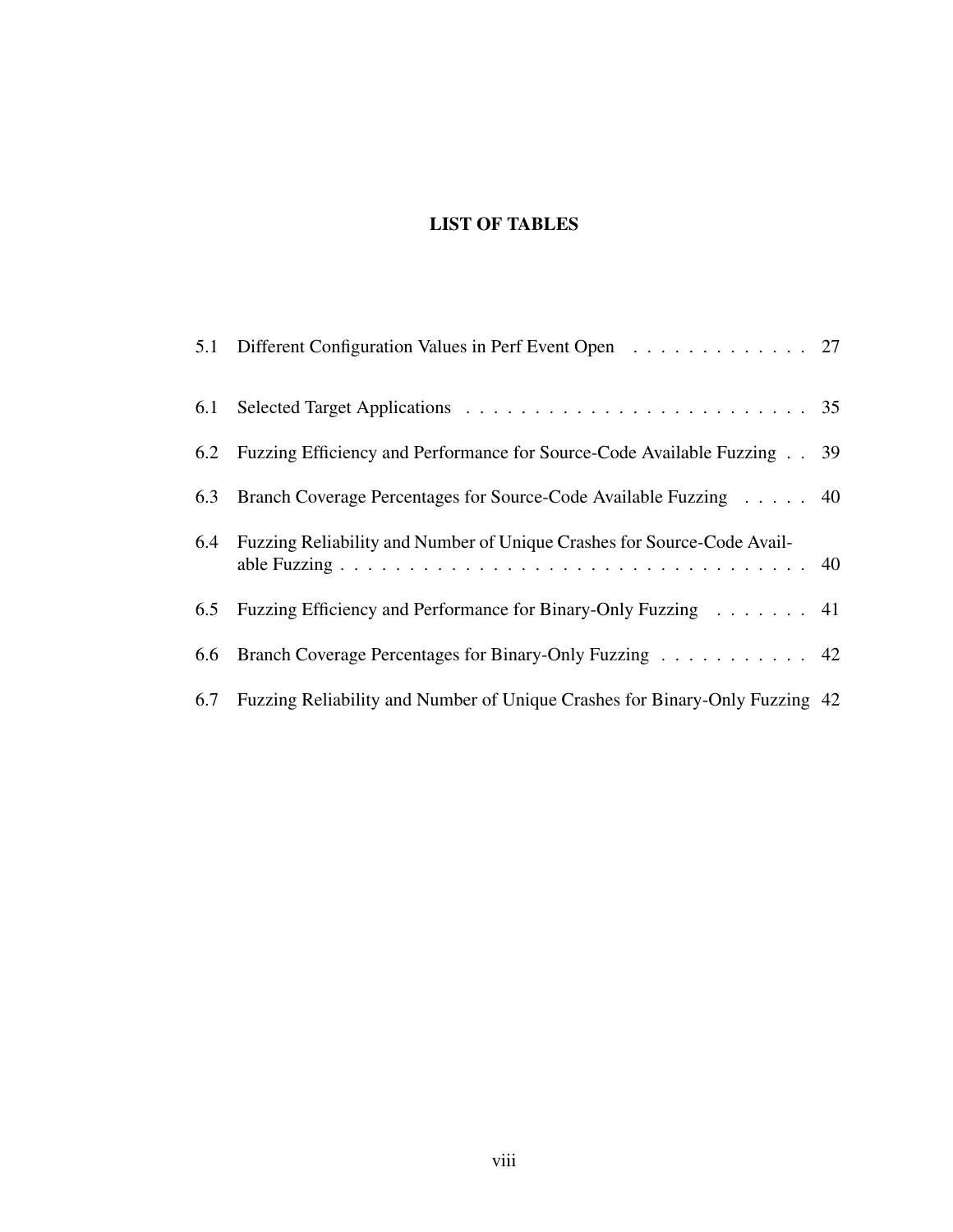# LIST OF FIGURES

<span id="page-8-0"></span>

| 4.1 Incorporating LBR Sampling/BTS into AFL 24                  |  |
|-----------------------------------------------------------------|--|
| 6.1 Performance of Fuzzers for Source-Code Available Fuzzing 39 |  |
| 6.2 Performance of Fuzzers for Binary-Only Fuzzing 41           |  |
| 6.3 Dynamic program behavior determines control flow 47         |  |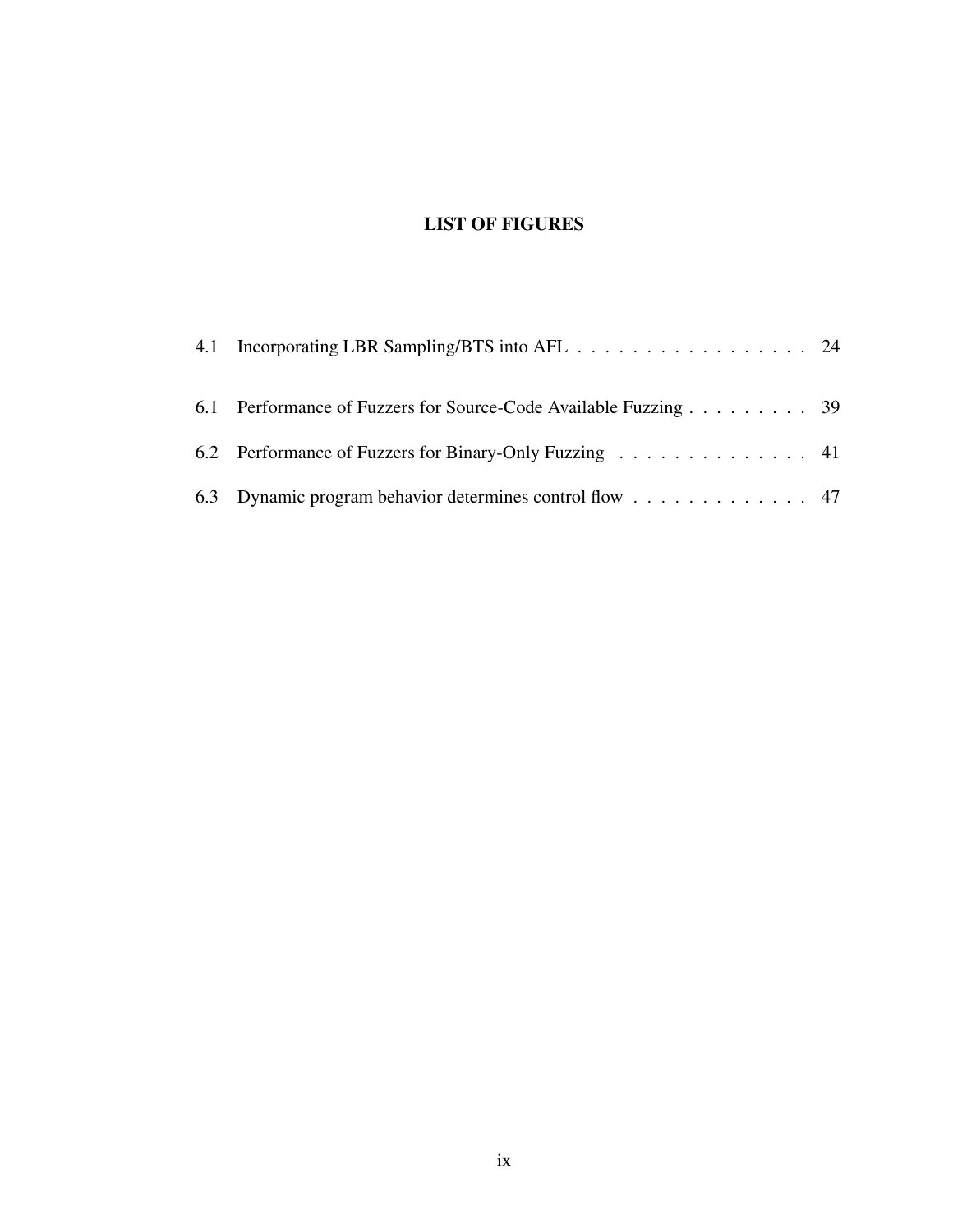#### **SUMMARY**

<span id="page-9-0"></span>The field of fuzzing has brought about many new open-source tools, techniques, and insights to improve the state of the art of automated vulnerability discovery systems. However, there are instances where the adoption of such new techniques and tools improves the state of the art of these systems while at the expense of portability, accessibility, and performance. Additionally, while many of the processor platforms used in the fuzzing community already come built with components that observe program execution in the form of performance monitoring and tracing hardware, such hardware is not commonly used by fuzzers. On a similar note, there is currently a lack of evaluations for the usage of such hardware in the fuzzing literature. The most commonly used processor platforms in the fuzzing community are Intel processors. Our work seeks to evaluate the performance impact in using performance monitoring and tracing hardware (specifically Intel Last Record Branch sampling and Intel Branch Trace Store) for coverage feedback in coverage-guided fuzzers. In our evaluation, we seek to learn if the adoption of these specific performance monitoring and tracing hardware in coverage-guided fuzzers can improve the performance of binary-only fuzzing.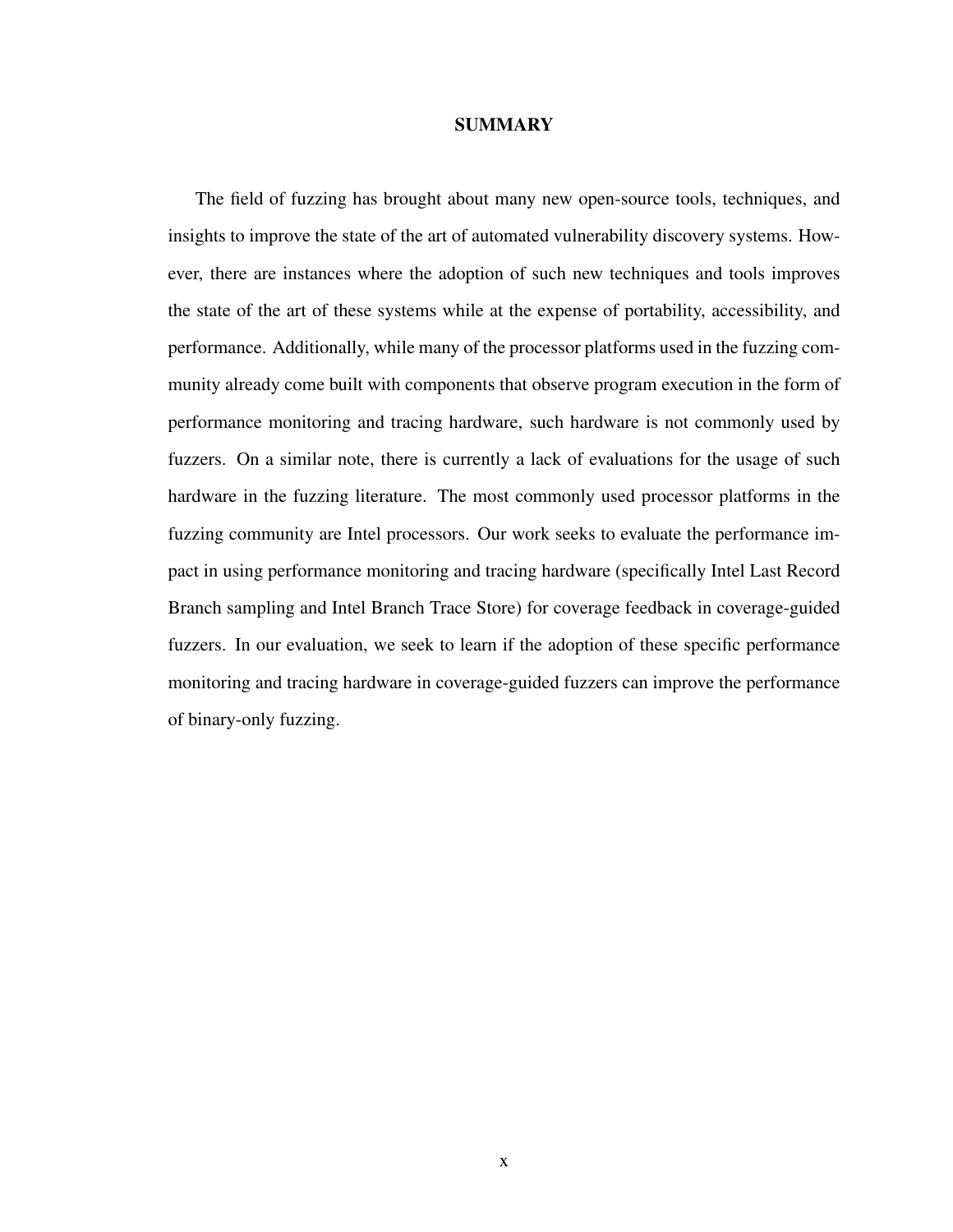# CHAPTER 1 INTRODUCTION

<span id="page-10-0"></span>As real-world software grows in size and complexity, the demand for an automated approach to vetting their security rises. Manual analysis can not scale with the size of modern software. Additionally, today's real-world software has significantly more access to sensitive data than ever before. Thus, software vendors and developers must utilize highly fast automated approaches to find vulnerabilities in their software before malicious actors.

A popular technique used by academic and industry security researchers in their design of automated vulnerability discovery systems is coverage-guided fuzzing [\[1,](#page-65-1) [2,](#page-65-2) [3,](#page-65-3) [4,](#page-65-4) [5,](#page-65-5) [6\]](#page-65-6). Like most fuzzing approaches, it tests applications by continuously generating and evaluating several inputs per second while monitoring the output for crashes. Coverageguided fuzzing uses coverage information (e.g. branch coverage) as feedback to guide its input generation process. This is an attractive characteristic of coverage-guided fuzzing because quality inputs can be generated that discover and test new regions of code for bugs. Coverage-guided fuzzers, however, need to use coverage tracing technologies in order to obtain the coverage information it needs to guide its input generation.

There are four coverage tracing technologies available to coverage-guided fuzzers to obtain coverage information. The first three coverage tracing technologies need to insert instrumentation code at each edge (or basic block) to collect coverage information. The first technology is compiler-inserted instrumentation, this type of instrumentation can accurately insert instrumentation code and easily apply optimizations but can only be used when there is access to the source code of the target application. Two alternative technologies commonly used by the coverage-guided fuzzers to obtain coverage information of closed source binaries are static binary rewriting and dynamic binary instrumentation. Statically rewriting a binary to insert instrumentation is still an ongoing area of research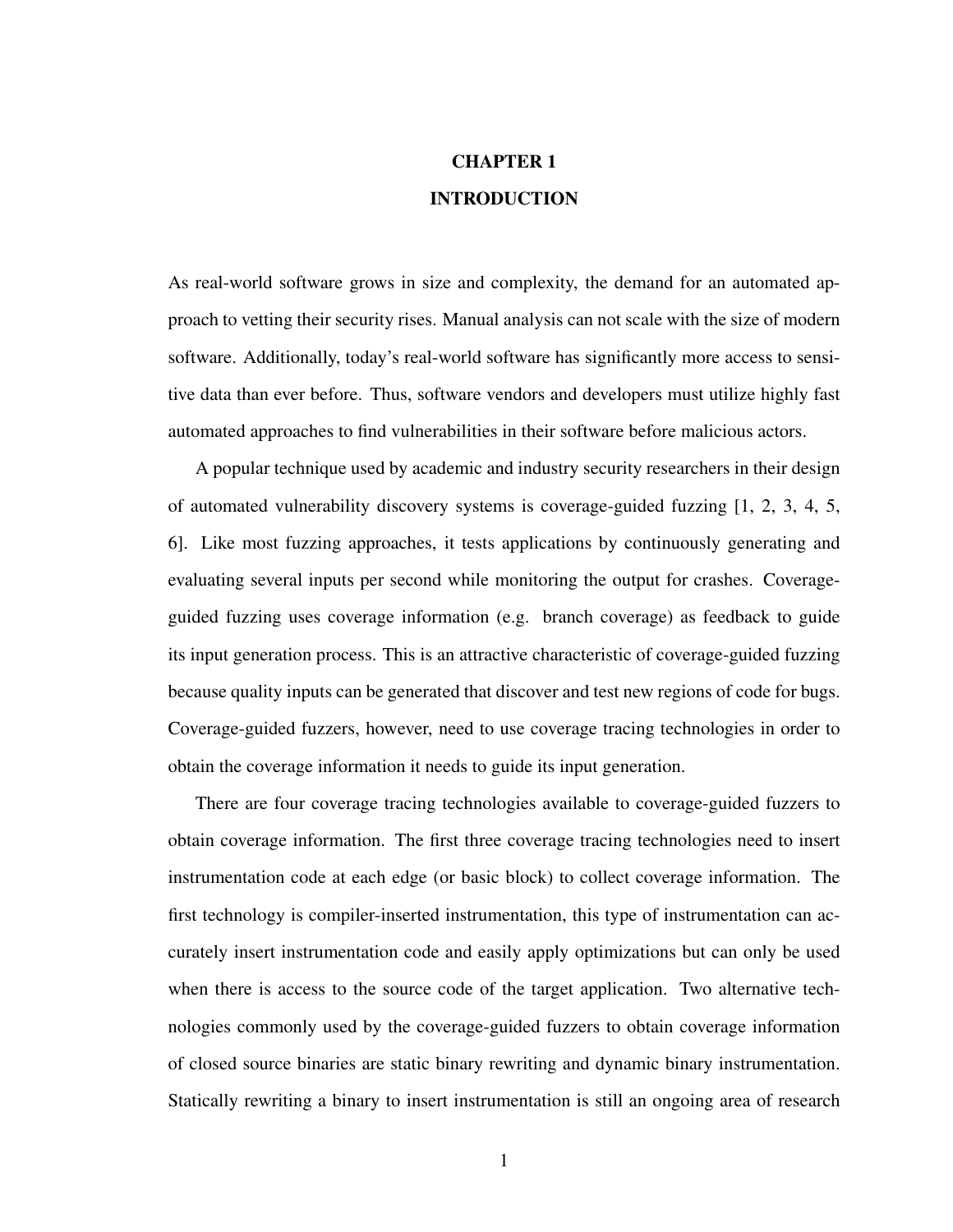because of the difficulty of accurately and appropriately inserting code statically and the limited ability to apply optimizations to inserted code. These challenges and limitations can impact the quality and accuracy of coverage information generated and the performance of the rewritten binary. Dynamic binary instrumentation can easily and accurately insert code but dynamically translating the binary can have a prohibitively high overhead

An alternative to using static binary rewriting and dynamic binary instrumentation that has the potential to obtain accurate coverage information of closed source binaries is hardware-assisted tracing. Hardware-assisted tracing leverages built-in hardware tracing extensions that directly capture execution flow information (e.g executed branches) at runtime. The most widely used machines in the fuzzing community  $[2, 3, 7, 8, 9, 10, 11, 12,$  $[2, 3, 7, 8, 9, 10, 11, 12,$  $[2, 3, 7, 8, 9, 10, 11, 12,$  $[2, 3, 7, 8, 9, 10, 11, 12,$  $[2, 3, 7, 8, 9, 10, 11, 12,$  $[2, 3, 7, 8, 9, 10, 11, 12,$  $[2, 3, 7, 8, 9, 10, 11, 12,$  $[2, 3, 7, 8, 9, 10, 11, 12,$  $[2, 3, 7, 8, 9, 10, 11, 12,$  $[2, 3, 7, 8, 9, 10, 11, 12,$  $[2, 3, 7, 8, 9, 10, 11, 12,$  $[2, 3, 7, 8, 9, 10, 11, 12,$  $[2, 3, 7, 8, 9, 10, 11, 12,$  $[2, 3, 7, 8, 9, 10, 11, 12,$  $[2, 3, 7, 8, 9, 10, 11, 12,$ [13,](#page-66-0) [14\]](#page-66-1) whether it be server or desktop models are Intel processors. In modern Intel processors, the hardware tracing mechanisms available are Last Branch Record (LBR), Branch Trace Store (BTS), and Intel Processor Trace (PT). Each hardware tracing mechanism has its strengths and limitations that can be respectively improved upon or addressed by the way they are implemented and how they are integrated into fuzzing systems.

The most widely used hardware tracing mechanism in the fuzzing literature is Intel PT [\[6,](#page-65-6) [14,](#page-66-1) [15,](#page-66-2) [16,](#page-66-3) [17,](#page-66-4) [18,](#page-66-5) [19,](#page-66-6) [20,](#page-66-7) [21\]](#page-66-8). While Intel PT can capture execution information with minimal performance overhead [\[22\]](#page-66-9), current fuzzing implementations that use Intel PT are still considerably slower than compiler-inserted instrumentation [\[21\]](#page-66-8). Using Intel PT requires the use of a decoder to process and interpret PT traces which contain encoded and compressed information of execution flow. Intel PT was originally designed to suit offline processing of PT traces and requires using time expensive procedures such as static analysis of the disassembled traced binary. The bottleneck which results from the decoding PT traces for each executed test case goes against one of the main goals of fuzzing which is evaluating as many test cases as possible.

On the other hand, there are currently limited evaluations of the performance impact to fuzzing in using either Last Record Branch or Brace Trace Store for hardware-assisted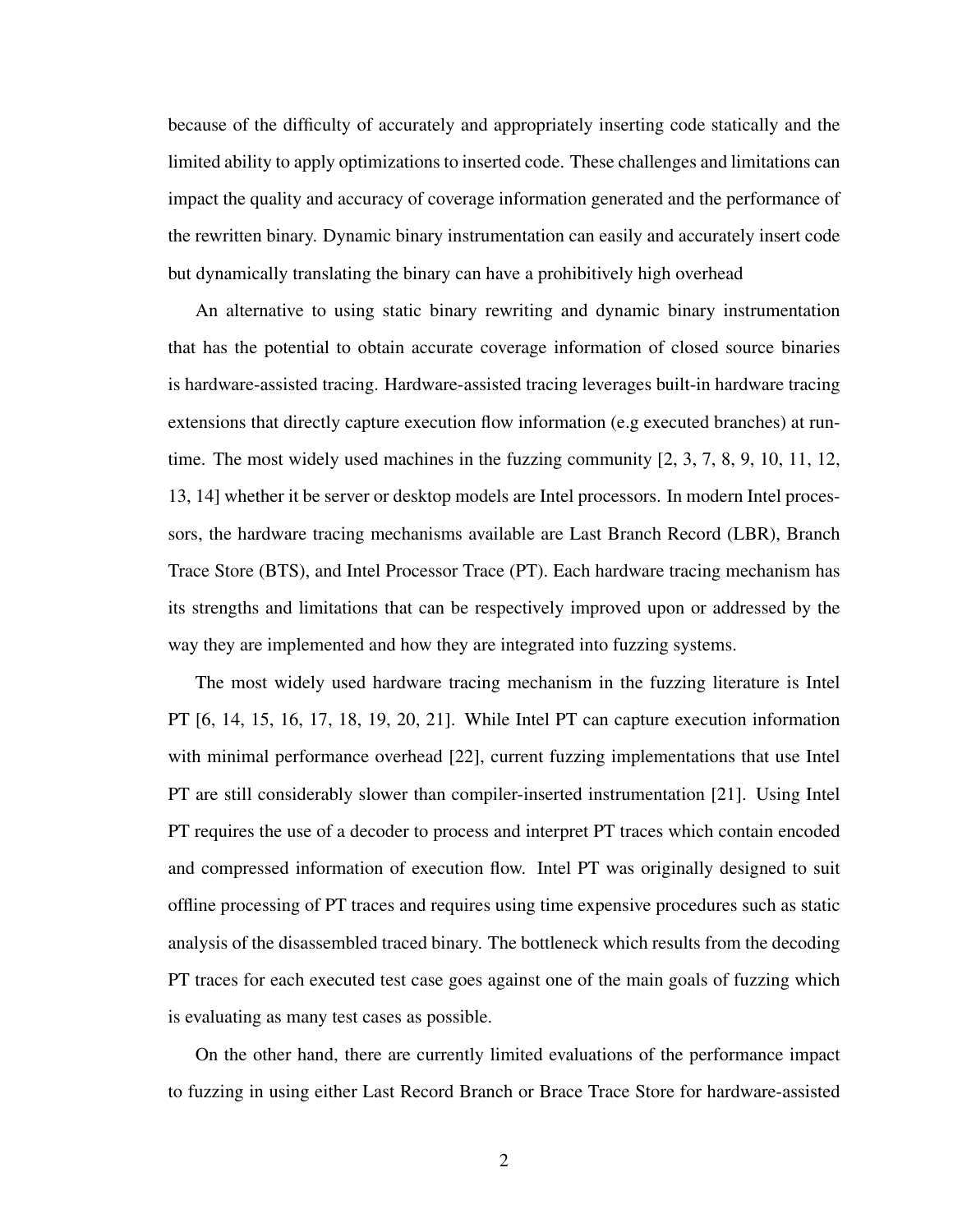tracing. Prior fuzzing works express concern of significant performance overhead in using these tracing mechanisms but typically do not cite any studies evaluating the performance of these tracing mechanisms. To the best of our knowledge honggfuzz [\[6\]](#page-65-6) is one of the few existing fuzzers that has an implementation that uses the Intel BTS hardware tracing mechanism to obtain coverage information. Additionally in the fuzzing literature, there are very few evaluations that include the Intel BTS implementation of honggfuzz in their evaluations. Prior fuzzing works that include honggfuzz in their evaluations mostly use the compiler-assisted implementation of honggfuzz. In regards to LBR, while there are even fewer fuzzing works that utilize Intel LBR, we notice there are numerous works in another performance-critical domain that have used Intel LBR for Control-Flow Integrity enforcement [\[23\]](#page-66-10).

Motivated by the limited evaluations of the Intel Branch Trace Store and Last Record Branch in the fuzzing literature, we develop our own evaluation of the two hardware tracing mechanisms by integrating them into our fuzzing implementations based on the well evaluated fuzzer American Fuzzy Lop [\[4\]](#page-65-4). In this work, we will answer the following research questions:

- RQ1: What is the performance overhead in using Intel LBR and BTS as sources of coverage information in coverage-guided fuzzers?
- RQ2: Can using Intel BTS and LBR as coverage tracing mechanisms in fuzzing improve binary-only fuzzing?

One challenge in our evaluations is managing bias due to differences in fuzzing implementation and instrumentation insertion techniques. To address this challenge and answer RQ1 we develop two fuzzing implementations which use the same fuzzing infrastructure and compiler-assisted instrumentation insertion technique as AFL-Clang-Fast but replace the coverage tracking mechanism with LBR and BTS respectively. We compare the performance of our fuzzing implementations with AFL-Clang-Fast [\[4\]](#page-65-4). Another challenge is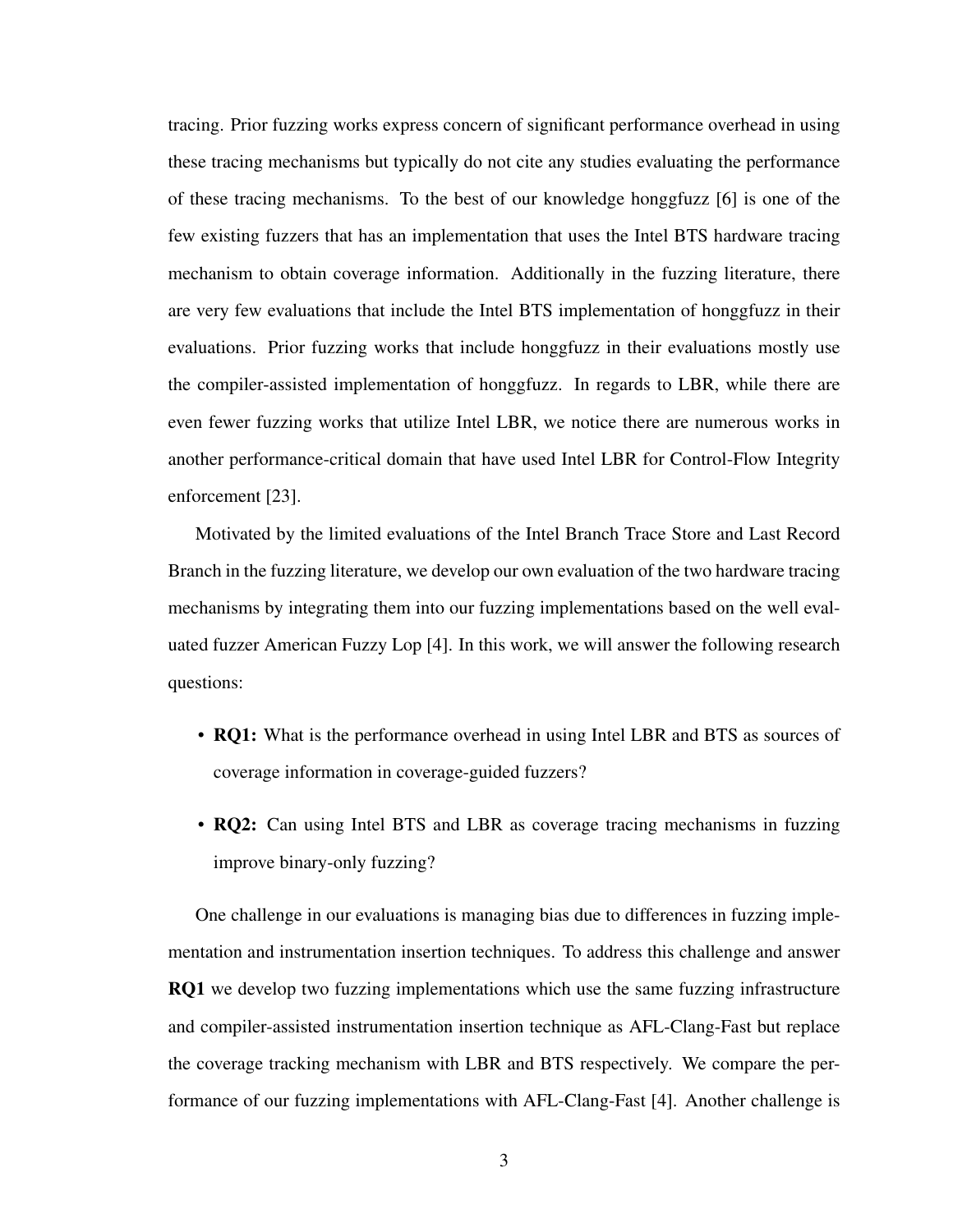properly configuring and managing the LBR and BTS facilities to produce accurate coverage information and making this coverage information easily accessible to fuzzers as efficiently as possible. For all our fuzzing implementations we leverage the Linux kernel's perf events subsystem [\[24\]](#page-66-11) [\[25\]](#page-67-0), also used by other works [\[6\]](#page-65-6) [\[15\]](#page-66-2), to appropriately monitor our applications and easily obtain the LBR and BTS coverage information. To answer RQ2, we minimally statically rewrite target binaries to include a hook to our LBR/BTS monitoring code so it can run before the main function to enable the LBR/BTS coverage tracing mechanism without access to source code. Additionally, to answer RQ2 we fuzz our rewritten target binaries and we compare the performance of our fuzzing implementations with two currently available binary-only fuzzing implementations, AFL-QEMU [\[4\]](#page-65-4) and PTfuzz[\[15\]](#page-66-2).

Our contributions can be summarized as follows:

- Develop a fair and meaningful evaluation of the performance impact of Intel LBR/BTS tracing mechanisms in coverage-guided fuzzing.
- Propose and investigate an approach on how to properly incorporate the LBR/BTS tracing mechanisms in coverage-guided fuzzers to improve binary-only fuzzing.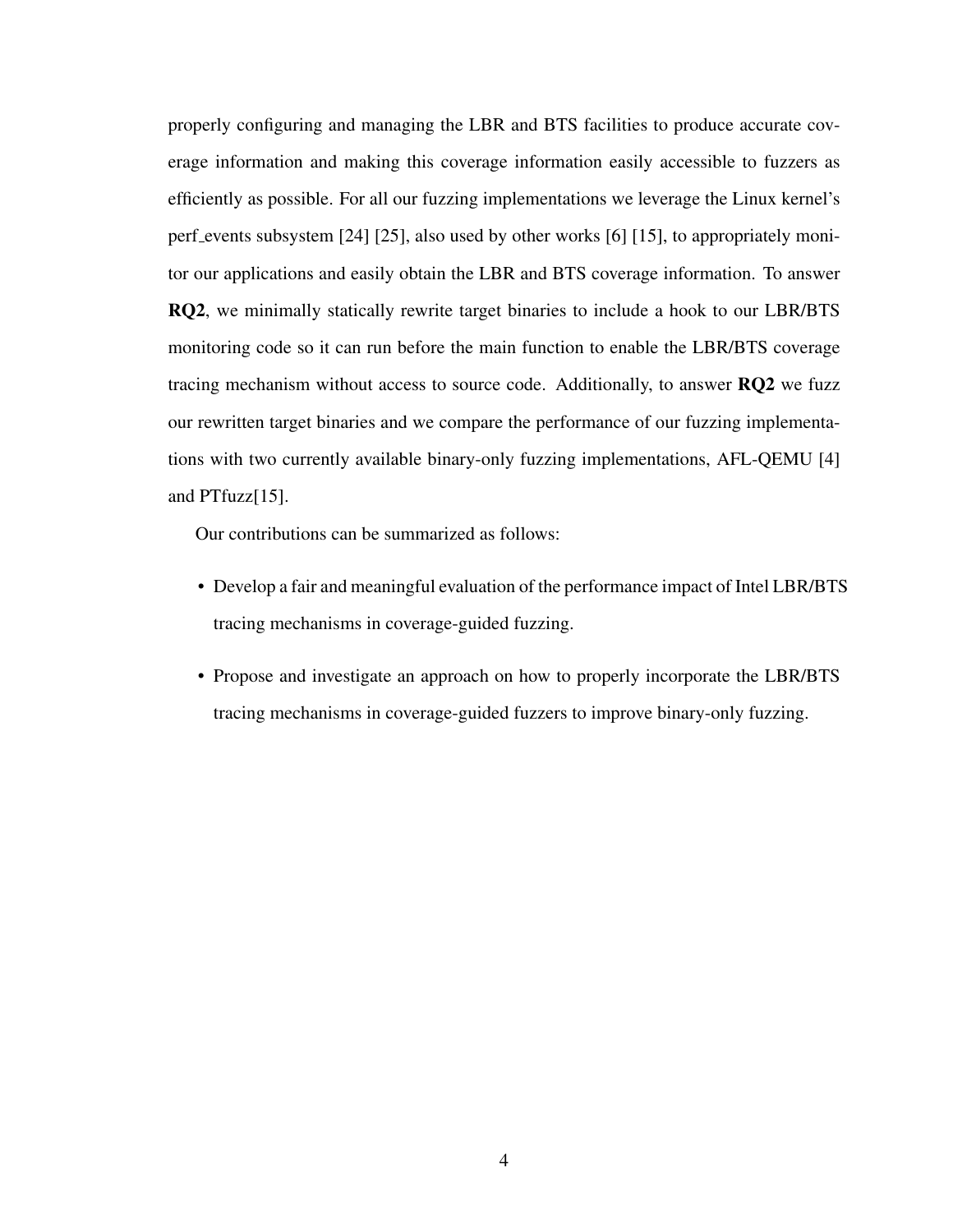# CHAPTER 2 BACKGROUND

## <span id="page-14-1"></span><span id="page-14-0"></span>2.1 Fuzzing

### <span id="page-14-2"></span>2.1.1 Introduction to Fuzzing

Fuzzing is a popular technique used in automated vulnerability finding systems [\[8\]](#page-65-8). Fuzzing iteratively and randomly generates input to explore the input space of an application to trigger unintended program behaviors (i.e crashes) [\[13\]](#page-66-0). The assumption is that if an application's input validation can not graciously handle unexpected inputs, such inputs could expose vulnerabilities. Why is fuzzing a popular choice of technique in vulnerability finding systems? Fuzzing, unlike other techniques such as symbolic execution [\[1\]](#page-65-1), can generate concrete inputs quickly, therefore, helping in running more test cases per second, which correlates with finding more bugs in a shorter amount of time (assuming there are no hard checks involved in input validation). As evidenced by the popular state-of-the-art fuzzer AFL [\[4\]](#page-65-4) when compared with symbolic executor angr, AFL found 76% more bugs in the same amount of testing time (24 hours) than angr [\[13\]](#page-66-0) [\[1\]](#page-65-1). Another attractive feature of fuzzing is the ability to generate interesting test cases (inputs) with very little domain knowledge of the tested application [\[26\]](#page-67-1). Fuzzing can therefore be used to test a diverse set of applications. Even with little domain knowledge, the genetic mutation-based input generators of fuzzing can come up with inputs that reach and explore corner cases in program execution paths which at times are hard for humans to generate [\[26\]](#page-67-1). Fuzzing has had many successes as a technique in vulnerability finding systems and as a result, major software vendors such as Google and Microsoft have been using it to detect bugs in their software [\[11\]](#page-65-11).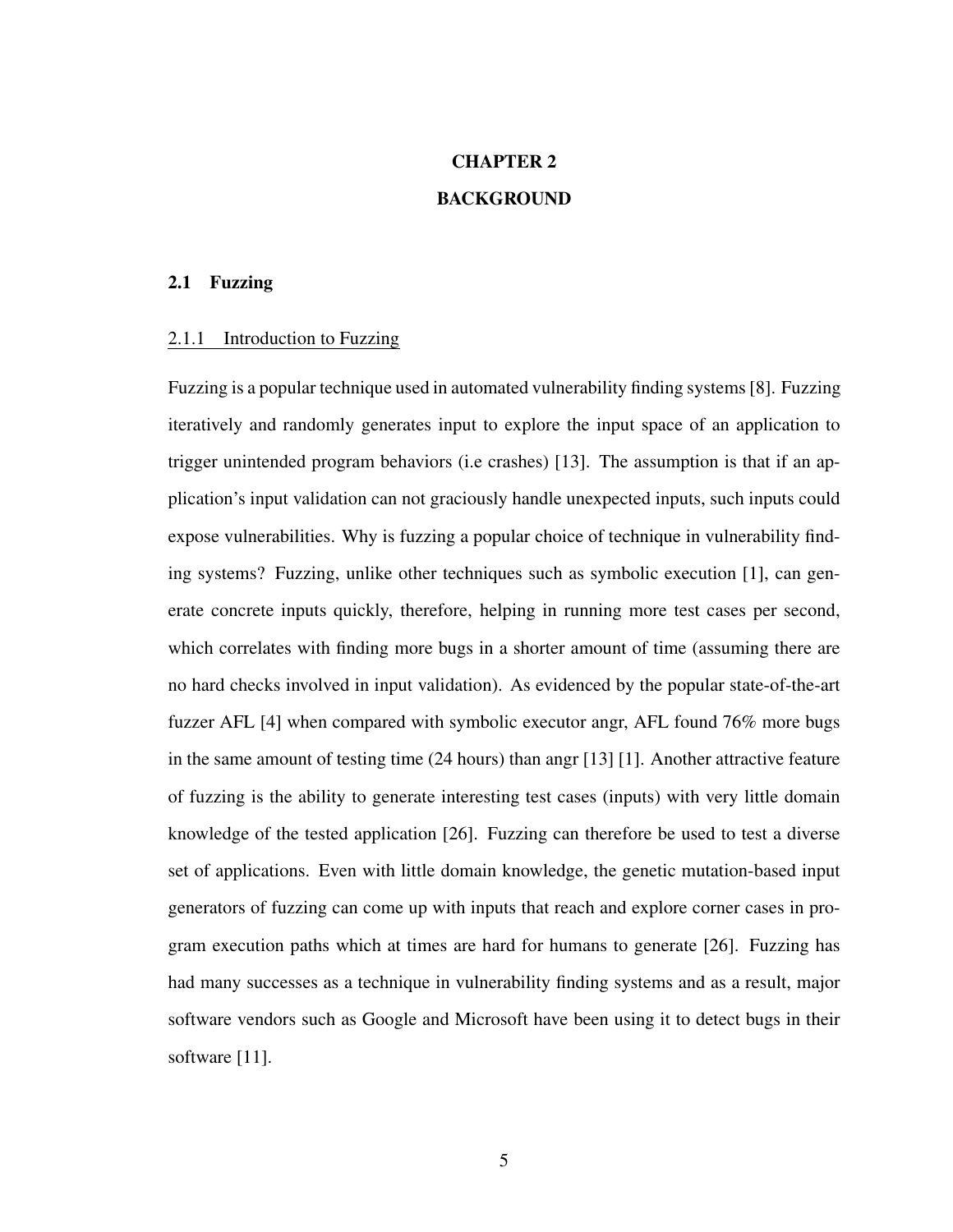#### <span id="page-15-0"></span>2.1.2 Alternative to Fuzzing

In addition to fuzzing, the second most common technique [\[9\]](#page-65-9) considered in automated vulnerability finding systems is symbolic/concolic execution [\[9\]](#page-65-9). While fuzzing is generally faster than symbolic/concolic execution at evaluating test cases, fuzzing can become highly inefficient when there are tight branches conditions in an application [\[9\]](#page-65-9). Tight branch conditions, such as verifying checksums and magic bytes, require specific inputs that can be computationally difficult to determine [\[9\]](#page-65-9) [\[14\]](#page-66-1). The random mutations in fuzzing may take an exponential time to generate valid inputs for tight branch conditions [\[1\]](#page-65-1). Hence, tight branch conditions are roadblocks for fuzzing. Symbolic/concolic executors, on the contrary, can effectively bypass these roadblocks using program interpretation and constraint solving techniques [\[1\]](#page-65-1). Additionally, symbolic executors can generate test cases that directly exercise unique execution paths [\[12\]](#page-65-12), hence efficiently discovering new execution paths in the application. Compare this to fuzzing, where many test cases produced can be redundant and therefore aren't as efficient in exploring different execution paths or increasing code coverage [\[27\]](#page-67-2).

While symbolic/concolic execution is effective in bypassing tight branch conditions, as a consequence, the majority of its time is spent on program interpretation and constraint solving [\[12\]](#page-65-12). In particular, symbolic/concolic execution is especially susceptible to the "path explosion" problem, therefore, limiting scalability [\[1\]](#page-65-1). Additionally, symbolic/concolic executors typically need access to source code, some description of the Operating System environment, and the precise semantics of the desired platform instruction set [\[14\]](#page-66-1). Applications that target unwidely instruction sets (with complex extensions), not as popular Operating Systems, or use obscure libraries can therefore be difficult to configure with symbolic/concolic executors [\[14\]](#page-66-1). Symbolic/concolic execution can be computationally expensive techniques for automated vulnerability discovery [\[9\]](#page-65-9)[\[14\]](#page-66-1).

Rather than being standalone solutions to vulnerability discovery systems, symbolic/ concolic execution can be used to complement fuzzing. This approach is known as hybrid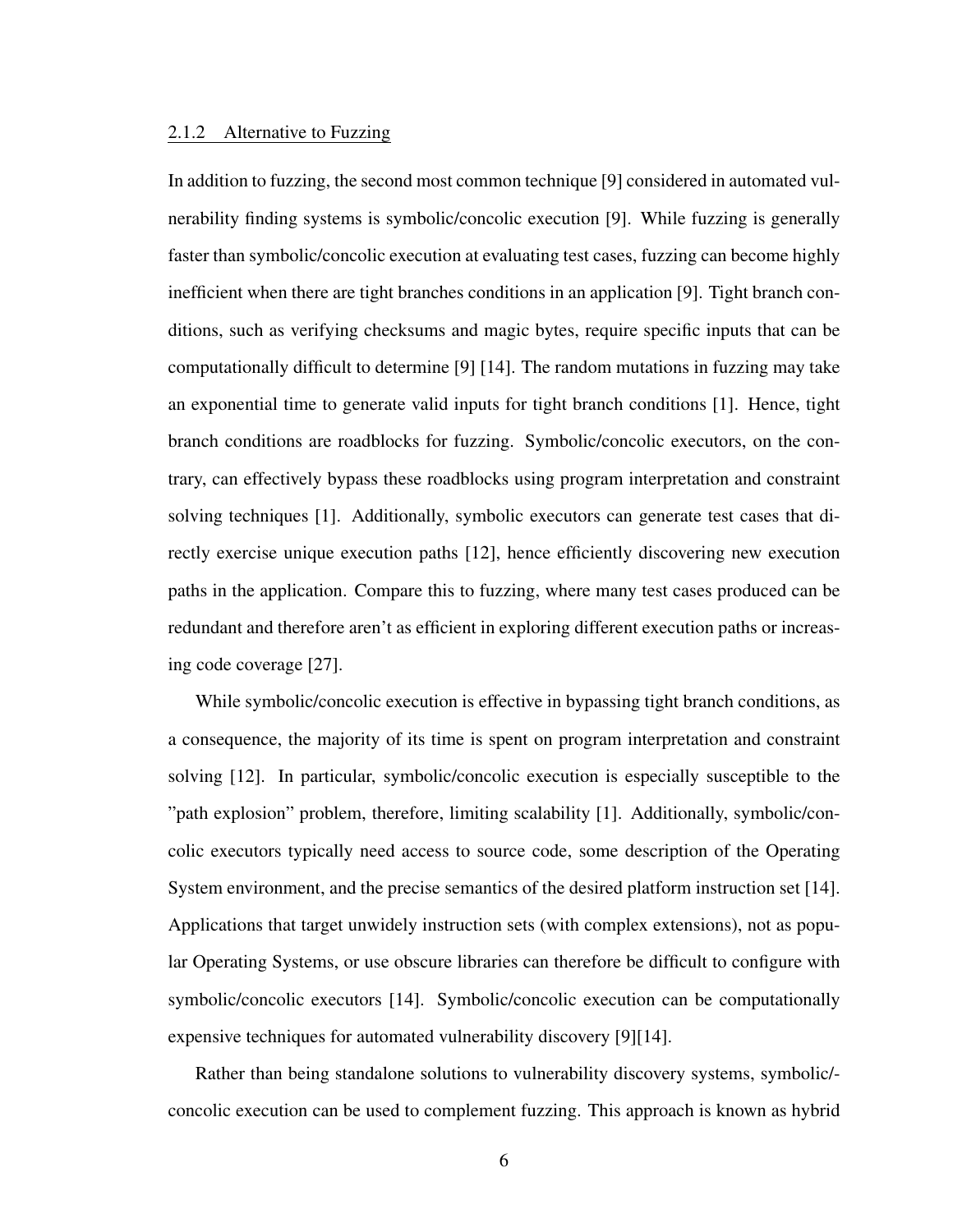fuzzing. Hybrid fuzzing with symbolic/concolic execution performs selective symbolic/ concolic execution to overcome the roadblocks of fuzzing whenever present [\[9\]](#page-65-9). Hybrid fuzzing today, however, still lacks the scalability to test large complex real-world applications [\[9\]](#page-65-9) [\[14\]](#page-66-1). Currently is ongoing research in hybrid fuzzing which aims to improve the scalability of hybrid fuzzing by providing new assistive techniques to complement fuzzing as an alternative to the computationally expensive symbolic/concolic execution [\[14\]](#page-66-1). Previous, assistive techniques to complement fuzzing include taint tracking test cases [\[2\]](#page-65-2) [\[3\]](#page-65-3) and patching away tight branch conditions [\[28\]](#page-67-3).

#### <span id="page-16-0"></span>2.2 American Fuzzy Lop: A State-Of-The-Art Fuzzer

One of the most commonly used, and evaluated fuzzers in the fuzzing community and our baseline fuzzer of choice is American Fuzzy Lop (AFL) [\[4\]](#page-65-4). In this section, we discuss the core internals of AFL and its different variants to show how state-of-the-art fuzzers are typically designed.

#### <span id="page-16-1"></span>2.2.1 Core Internals of AFL and How It Relates to Other Fuzzers

Like in the design of most fuzzers, AFL takes in a seed corpus to use as a starting point for its input generating process. Throughout the fuzzing process, AFL maintains a queue that holds potential candidates. During the candidate selection stage, AFL uses a particular mutation strategy (i.e. genetic mutation) to select the next candidate to mutate. During the mutation stage, AFL selectively uses a wide array of mutators to generate a new input test case. At the evaluation stage, AFL tests the target application with the new input test case and makes observations about its execution. Like most fuzzers, the observations collected are based on the output of the program (most notably crashes) and some form of inside knowledge about the control-flow execution of the program. AFL can observe the branch (edge) coverage of each tested input and maintains a global map of edges seen in previous executions of the target application [\[4\]](#page-65-4). These observations are then used by AFL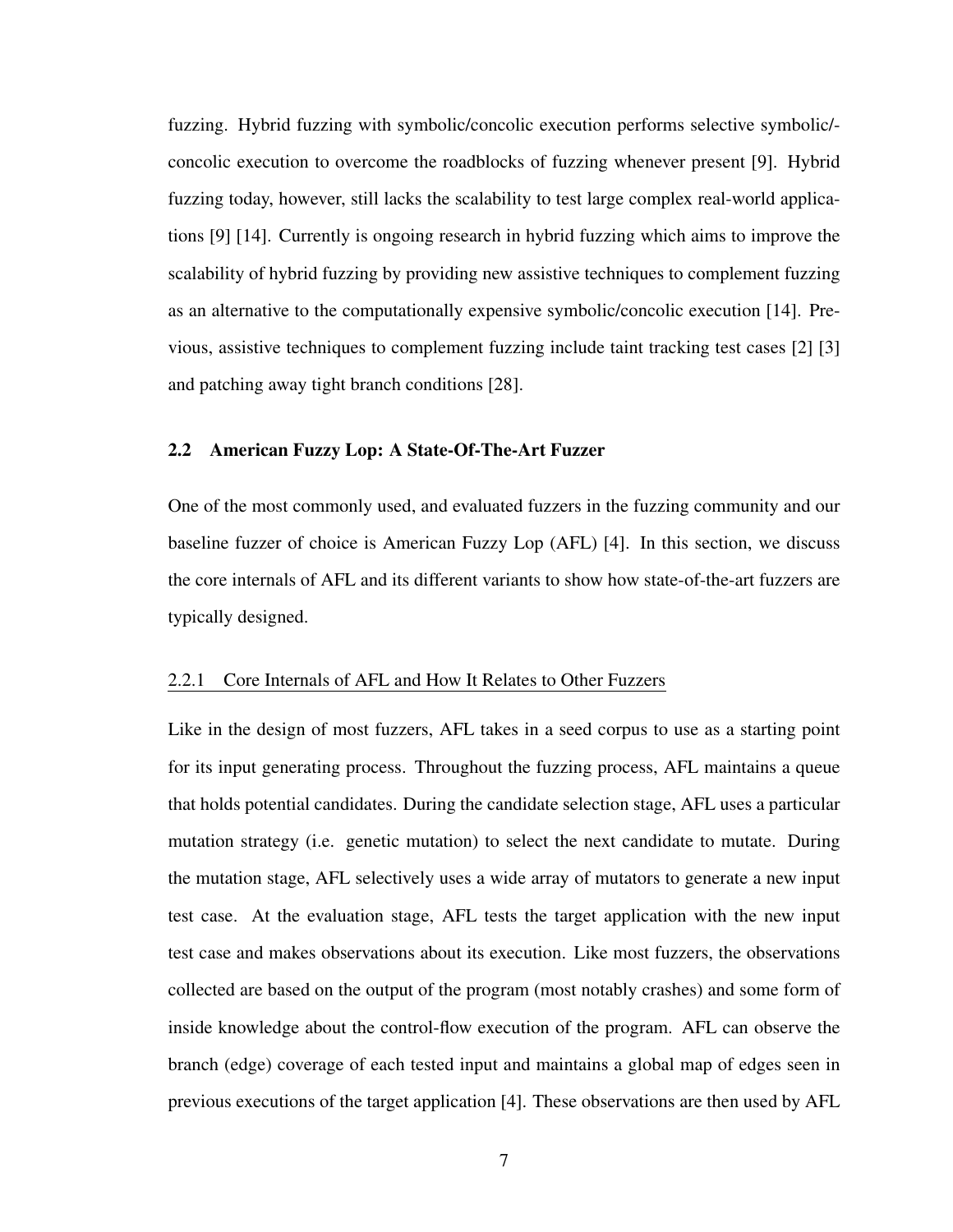to guide the candidate selection process so to choose tested inputs with the most interesting execution results. AFL in particular prioritizes mutating tested inputs that have shown to reach new regions of code (increase code coverage) or execute a previously seen region of code by a factor of times more [\[4\]](#page-65-4).

#### <span id="page-17-0"></span>2.2.2 Different Variants of AFL and How It Relates to Different Types of Fuzzing

The kind of insider knowledge about the target application and its execution flow fuzzers like AFL are designed to have access to is the main distinguishing feature between the three major types of fuzzing modes. The three major types of fuzzing modes are black-box fuzzing, white-box fuzzing, and grey-box fuzzing. The AFL project [\[4\]](#page-65-4) has different variants of AFL showcasing the three major types of fuzzing modes. The lesser-used mode of AFL, the black-box fuzzing mode, refers to fuzzing that does not have access to source code nor insights about runtime information and mostly monitors only program output. Blackbox fuzzers are generally designed to evaluate as many input test cases as possible rather than generating quality test cases or testing efficiently. The more commonly used mode of AFL, the white-box fuzzing mode referred to as AFL-Clang-Fast, has full access to the target program's source code and monitors control flow execution via compiler inserted instrumentation to determine coverage. Unlike black-box fuzzers, white-box fuzzers prioritize generating quality inputs. However, white-box fuzzers often have to sacrifice speed in testing inputs because methods typically used to assist in generating quality inputs, such as program analysis, constraint solving, and fine-grained execution flow monitoring [\[27\]](#page-67-2), often have a non-negligible performance overhead. Intuitively, white-box fuzzers can only be used when source code is available. To fuzz applications when only the binary is available and still prioritize generating quality inputs, finding a way to obtain insights into program behavior and execution flow is required. AFL's grey-box fuzzer, AFL-QEMU, uses dynamic binary instrumentation to obtain insights into runtime information and control flow information without having to rely on access to source code.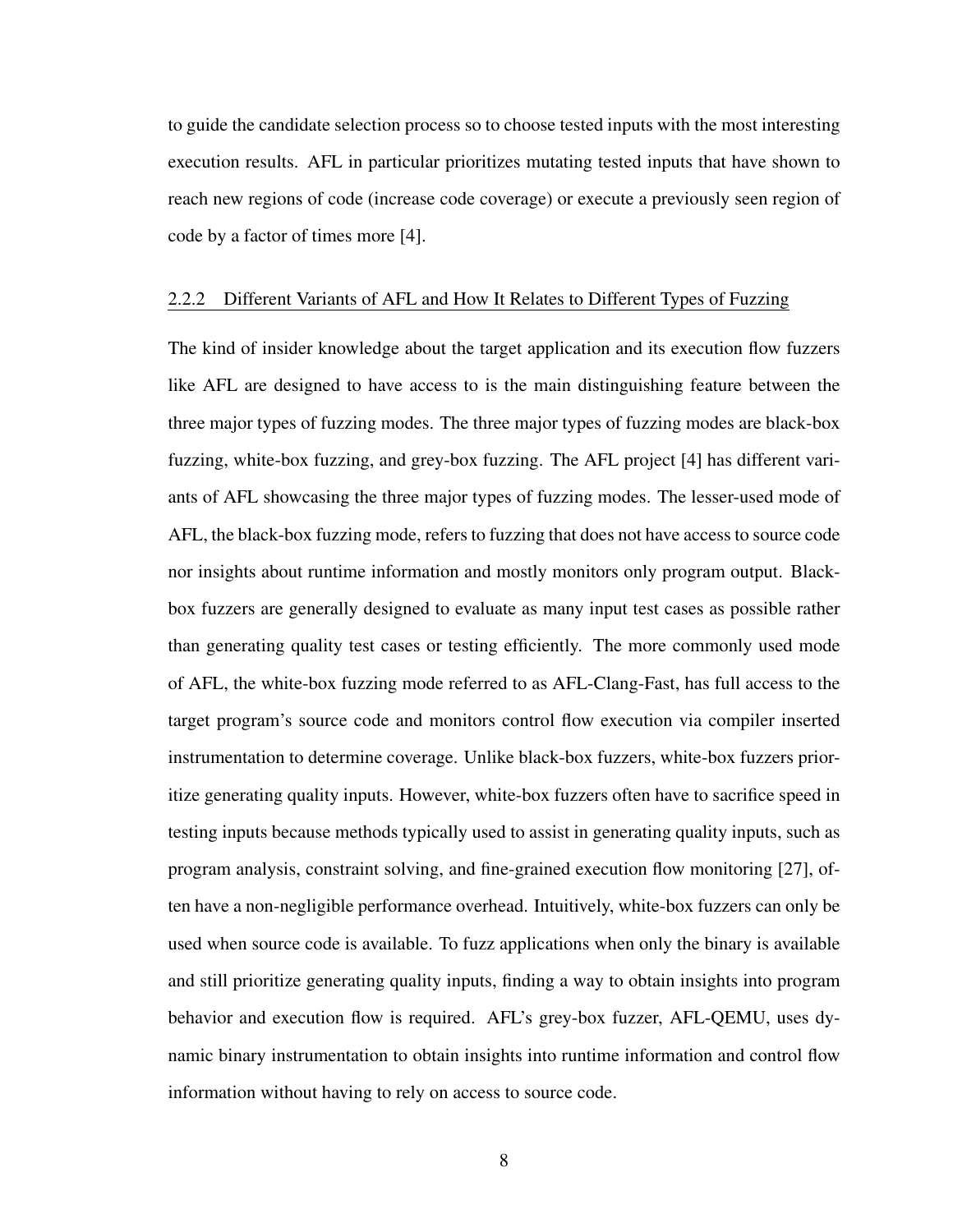#### <span id="page-18-0"></span>2.3 Existing Coverage Tracing Technologies in Coverage-Guided Fuzzing

Another category of fuzzing, regardless of the degree of access to source code and execution flow monitoring, is coverage-guided fuzzing. Coverage-guided fuzzing is any type of fuzzing that centers its input test case generation on maximizing code coverage. The motivation behind coverage-guided fuzzing is that covering more code might correlate with finding more bugs [\[13\]](#page-66-0). Coverage-guided fuzzers use coverage tracing technologies during program execution to obtain the coverage information needed to guide its input generation. The coverage tracing technologies currently available to coverage-guided fuzzers are compiler-inserted instrumentation, static binary rewriting, dynamic binary instrumentation, and hardware-assisted tracing.

## <span id="page-18-1"></span>2.3.1 Compiler-Inserted Instrumentation

In compiler-inserted instrumentation, at compile-time, the desired instrumentation code is inserted by the compiler at every basic block or between basic blocks (edges) to produce an accurate measurement of coverage information. Any additional overhead to the performance of the application is attributed to the amount of instrumentation code and the content of the instrumentation code inserted. Access to the compiler process allows some overhead to be reduced by optimizations and in-lining. However, because source code is required by compiler-inserted instrumentation, this becomes an invalid option for security researchers who are fuzzing closed source applications (e.g. proprietary software) and only have access to binaries.

## <span id="page-18-2"></span>2.3.2 Static Binary Rewriting

In static binary rewriting, the binary itself is modified to include the desired instrumentation code at each basic block or edge without any access to source code. Unlike compilerinserted instrumentation, static binary rewriting can be used to assist in tracing coverage of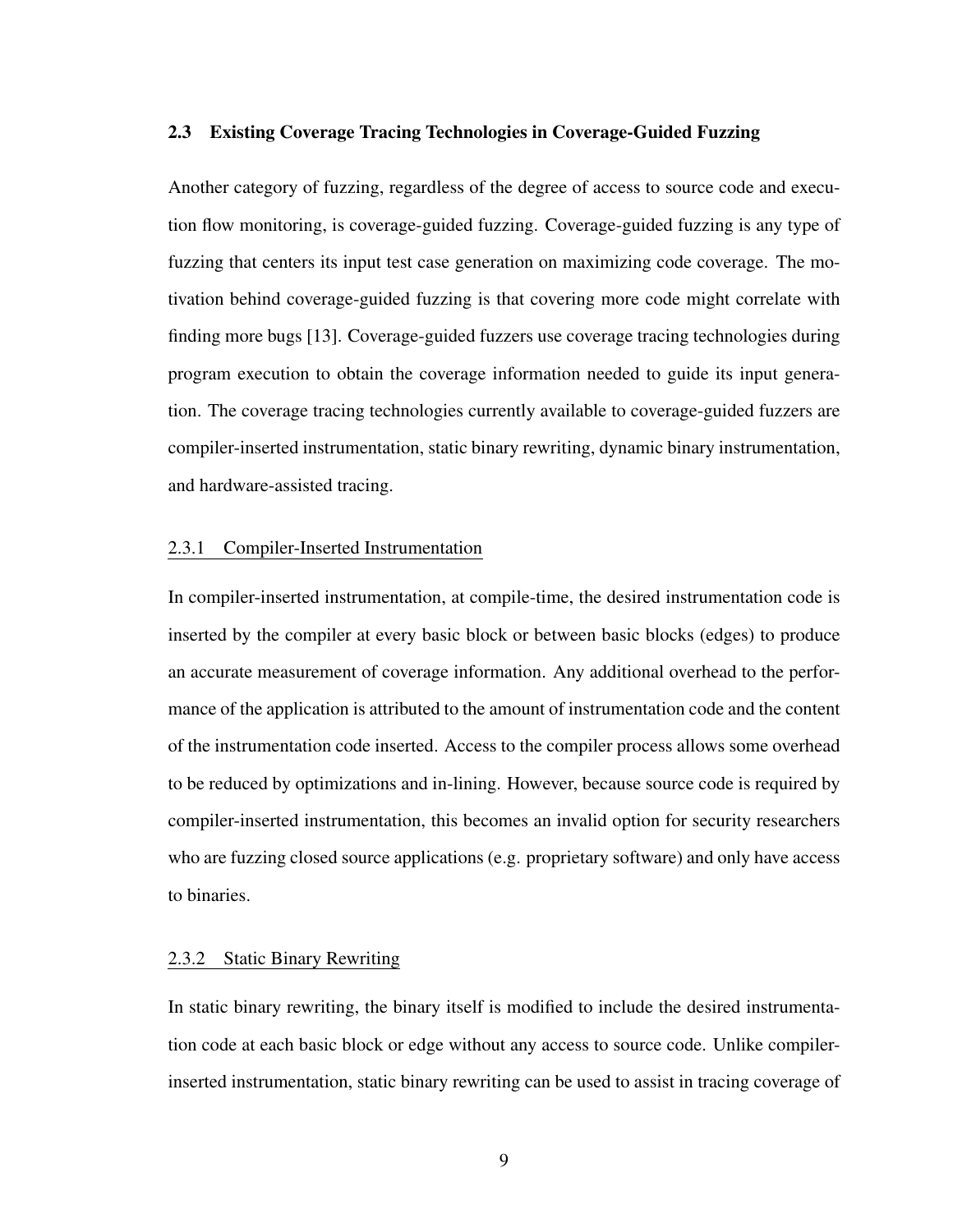closed source binaries. Static binary tools usually do not have access to as much information about the program to be able to apply optimizations and inlining as well as compilers, this leads to worse performance. Additionally, a classic challenge in static binary rewriting is recovering control flow information from a binary. Statically recovering control flow information is hard because it is difficult to accurately distinguish between scalars and references in a disassembled binary, furthermore, in the general case, this problem is undecidable [\[29\]](#page-67-4). In an attempt to solve this problem, existing static binary rewriting tools rely on heuristics [\[30\]](#page-67-5) and assumptions [\[7,](#page-65-7) [31\]](#page-67-6) about the binary to be able to appropriately rewrite the binary[\[32\]](#page-67-7). However, such static binary rewriting tools struggle to scale support to rewriting arbitrary binaries [\[7\]](#page-65-7).

## <span id="page-19-0"></span>2.3.3 Dynamic Binary Instrumentation

Dynamic binary instrumentation is also able to insert instrumentation code into a binary without access to source code, but dynamically during runtime. As a result of translating the binary as it executes, dynamic binary instrumentation has access to runtime information. Unlike static binary rewriting, dynamic binary instrumentation can use runtime information to easily extract control flow information dynamically and insert instrumentation with accuracy. However, the currently available dynamic binary instrumentation tools have been shown to have a prohibitively high overhead reducing the efficacy of fuzzing [\[7,](#page-65-7) [33,](#page-67-8) [34\]](#page-67-9).

An alternative to static binary rewriting and dynamic binary instrumentation for tracing coverage in closed binaries and the focus of our work is hardware-assisted tracing. Hardware-assisted tracing consists of hardware tracing facilities that can be used to monitor control-flow execution as the program executes. Hardware-assisted tracing does not require access to source code and can be configured to be as minimally intrusive to the program executing. We use the next section to provide background information on hardware tracing and related facilities and how they can be used to monitor control-flow execution to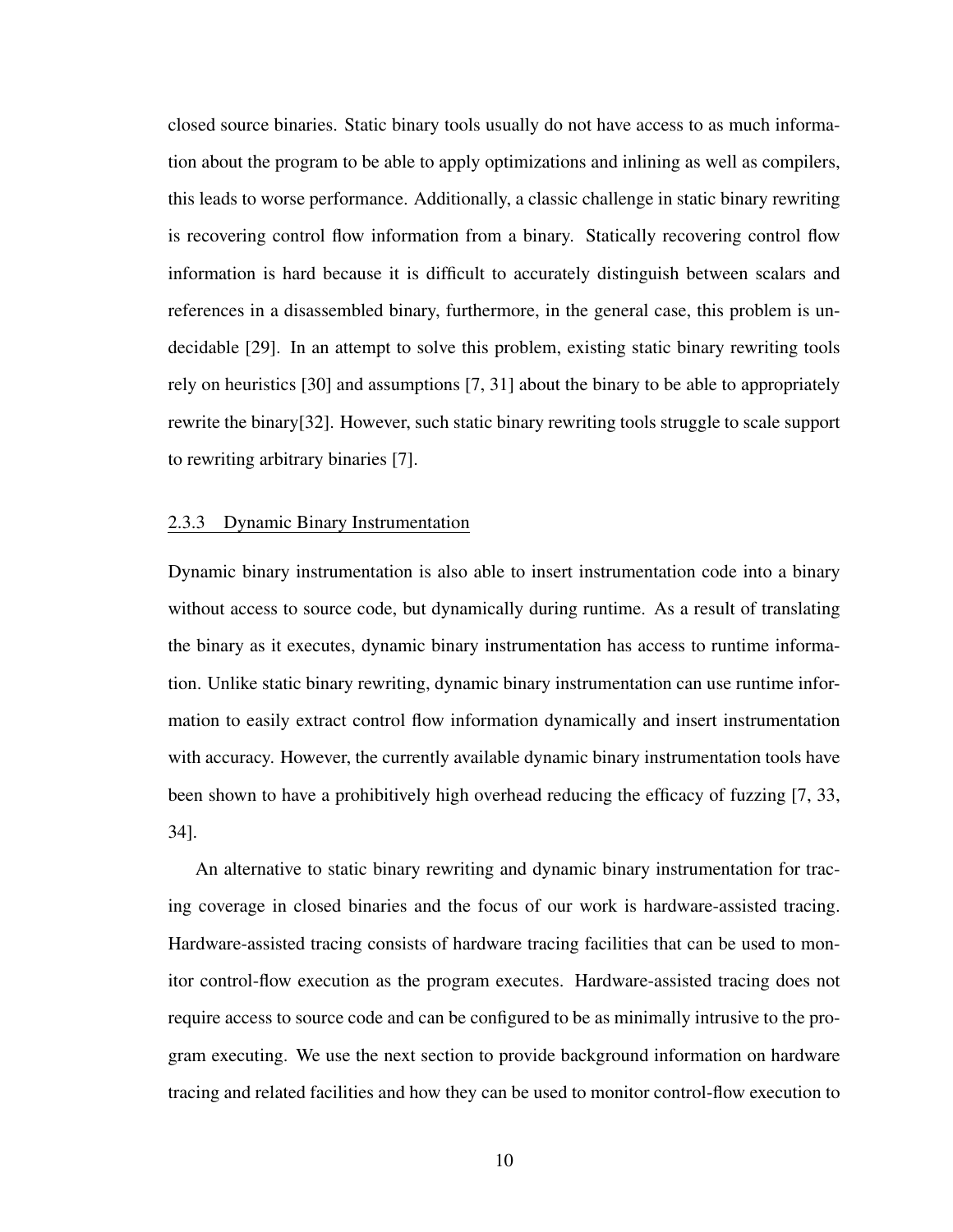trace coverage.

### <span id="page-20-0"></span>2.4 Performance Monitoring and Tracing Hardware

Performance monitoring and tracing hardware are built-in hardware observation facilities located in and around the processor core. Performance monitoring hardware can measure performance metrics of the processor, usage of other computing resources (i.e. memory), and the occurrence of certain hardware events (i.e. machine checks). Output from performance monitoring hardware can be used by software tools to identify performance bottlenecks such as sections of code with high rates of cache-misses or mispredicted branches [\[35\]](#page-67-10) and guide tuning compiler [\[36\]](#page-67-11) and system performance[\[37\]](#page-68-0). Tracing hardware can capture a real-time trace of the program as it executes by recording control-flow execution [\[22\]](#page-66-9), contextual information about software execution, and memory accesses [\[38\]](#page-68-1). The information obtained by tracing hardware can be used by debugging software to find and investigate program failures encountered during program execution [\[38\]](#page-68-1). While there are performance monitoring and tracing hardware in various platforms such as ARM [\[38\]](#page-68-1) and AMD [\[35\]](#page-67-10), our work focuses on the performance monitoring and tracing hardware on Intel processors [\[37\]](#page-68-0) [\[39\]](#page-68-2) because Intel processors are the most commonly used platform for evaluations in the fuzzing literature.

## <span id="page-20-1"></span>2.4.1 Intel Performance Monitoring

On Intel processors the performance monitoring hardware consists of a series of model specific registers (MSRs) [\[37\]](#page-68-0). A subset of these MSRs is referred to as performance monitoring counters. These counters are configured by performance monitoring control MSRs to measure a specific performance metric or count the occurrence of a supported event [\[37\]](#page-68-0). In addition to measuring and counting, performance monitoring hardware also supports various interrupt-based sampling facilities. To enable these facilities a performance counter is pre-configured to trigger a performance monitoring interrupt (PMI) upon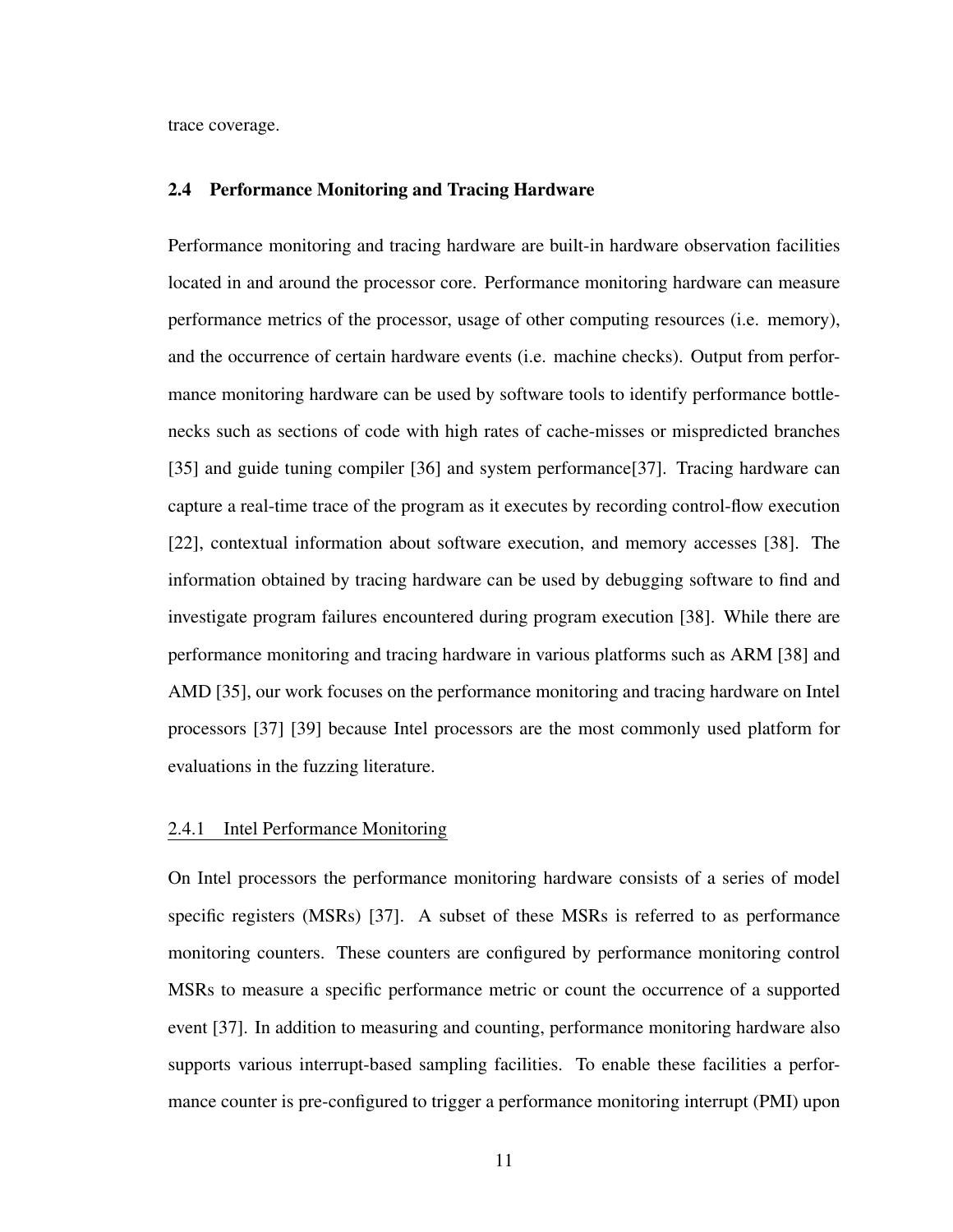counter overflows and its value is initially set to MAX-N, where N counts would trigger an overflow [\[37\]](#page-68-0). Examples of common events the performance counter could count are instructions retired and branch instructions retired [\[40\]](#page-68-3). After N counts occur, a registered PMI service routine is triggered and can take a snapshot of a selection of hardware tracingrelated buffers, architectural state registers, and other processor state information [\[37\]](#page-68-0). As the last step before returning, the PMI service routine should reset the performance counter to MAX-N to enable future triggering of the PMI.

### <span id="page-21-0"></span>2.4.2 Hardware Tracing: Last Branch Record

One hardware tracing-related buffer that a PMI can sample is the Last Branch Record (LBR). The Last Branch Record is a hardware ring buffer that captures a running trace of the most recent taken branches by the processor [\[41\]](#page-68-4). The LBR consists of sets of MSRs, where for each taken branch a set of MSRs store the branch source (address of the branch instruction) and branch destination address (target of the branch instruction). The LBR can also be configured to store transitions to interrupts, and/or exceptions. One thing to note is that in modern processors each logical core in a hyper-threading enabled processor has a dedicated set of LBR MSRs [\[41\]](#page-68-4). A single set of LBR MSRs is commonly referred to as a branch record. The size of the LBR buffer is a fixed architecturally defined length, on modern Intel processors the length is typically 32 and can therefore store up to 32 branch records [\[41\]](#page-68-4). To read the LBR, one needs to be at privilege level 0 and use the RDMSR instruction to read each LBR MSR from each record.

There are various considerations concerning the configuration and usage of the LBR. Enabling the LBR tracing facility and reading the LBR MSRs has minimal impact on performance [\[40\]](#page-68-3). However, the firing of the PMI interrupt service routine to sample the LBR has a non-negligible impact on performance if the rate at which the PMI fires (sampling frequency of the LBR) is high [\[40\]](#page-68-3). Developers need to also consider the small length and ring buffer nature of the LBR when determining an appropriate sampling frequency. One thing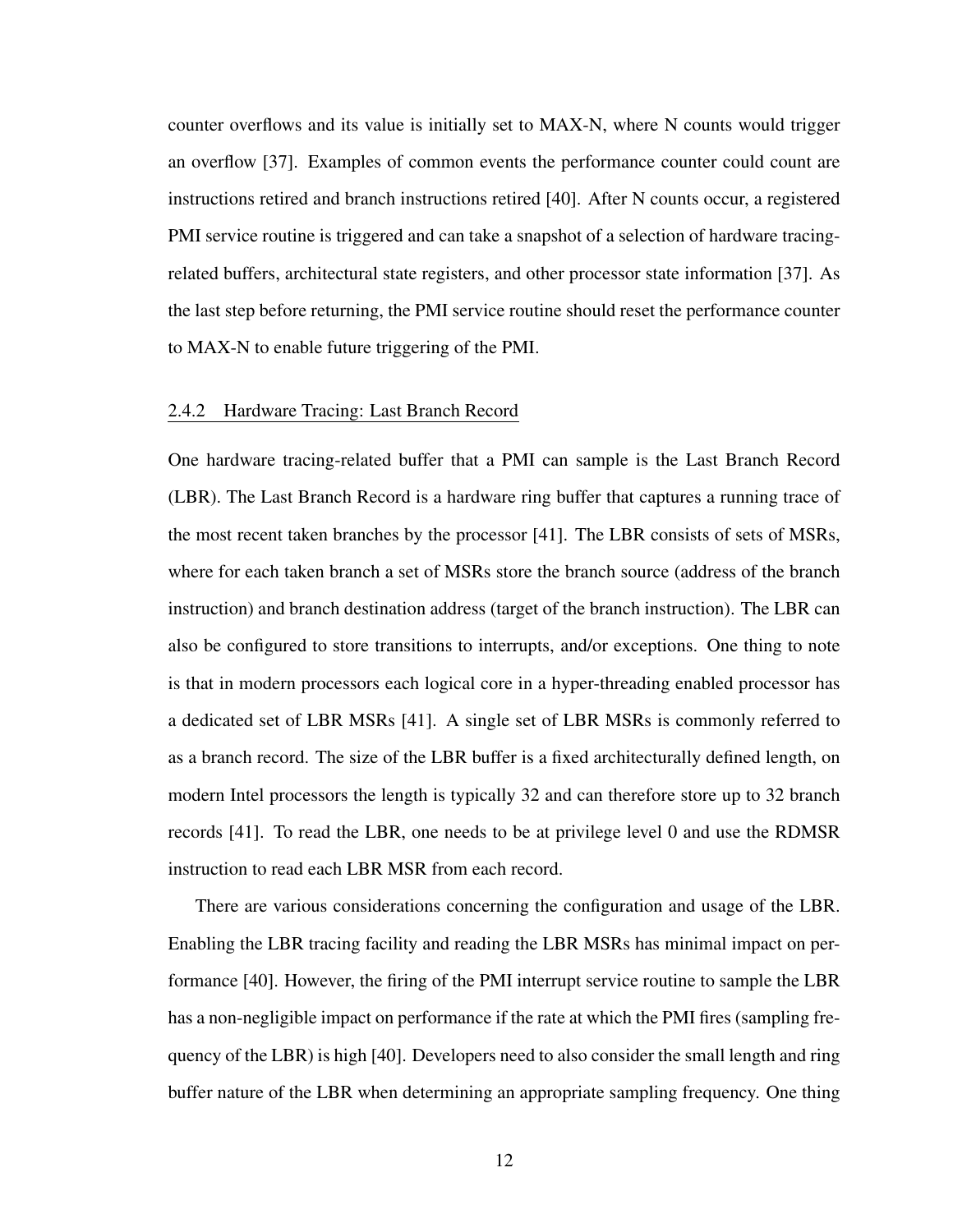to consider when sampling the LBR is that interrupt-based sampling introduces skid [\[42\]](#page-68-5). Skid refers to the time delay between the generation of an event (i.e. counter overflow) and the generation of a PMI [\[42\]](#page-68-5). In the case of LBR, the LBR facility can technically still record relevant branch records during this delay period which means one needs to increase their frequency of sampling the LBR according to the amount of skid to avoid losing information since the LBR is a ring buffer. Additionally, to reduce redundant branch records and the need for a high sampling frequency, the LBR built-in branch filtering capabilities can be used to filter out branches based on branch privilege level and branch instruction type. Nevertheless, developers wanting to perform LBR sampling need to find a balance between precision and performance.

### <span id="page-22-0"></span>2.4.3 Hardware Tracing: Brace Trace Store

Another hardware tracing-related buffer that a PMI can sample is the Branch Trace Store (BTS) buffer. The BTS tracing facility is the successor of the LBR tracing facility. When the BTS tracing facility is enabled each LBR branch record is sent out on the system bus [\[43\]](#page-68-6) and is stored in a memory-resident (cache-as-RAM) BTS buffer that is part of the Debug Store (DS) save area[\[39\]](#page-68-2). BTS can give a full history of all taken branches executed [\[44\]](#page-68-7) without sampling as frequently as in LBR sampling because BTS buffer can hold many more branch records [\[40\]](#page-68-3). The buffers residing in the DS save area can have a PMI triggered when the buffer (BTS buffer) is almost full [\[39\]](#page-68-2). One important difference between BTS and LBR is that in BTS tracing the BTS buffer being almost full is the source of the PMI whereas in LBR sampling it is a counter overflow [\[45\]](#page-68-8). This also means LBR sampling is susceptible to any counting inaccuracies in the performance counter such as undercounting [\[46\]](#page-68-9) and overcounting [\[47\]](#page-68-10). Additionally, because the BTS buffer does not need to be sampled so often, BTS tracing is not as susceptible to sampling bias as LBR sampling is which is caused by the synchronization of the executing program with a fixed sample period [\[48\]](#page-68-11). While the frequent firing of PMIs is reduced in BTS, simply enabling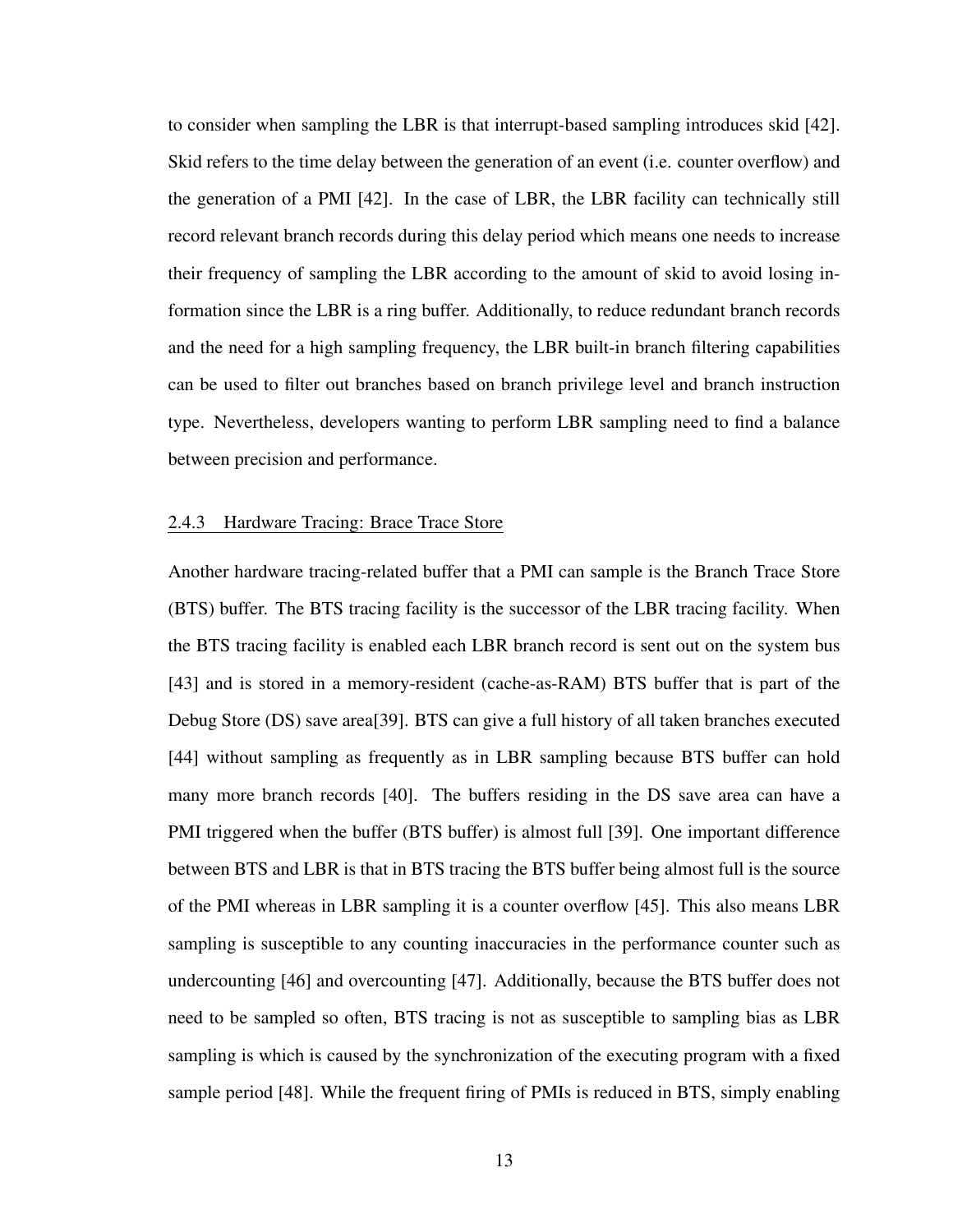BTS alone can greatly slow down the performance of the processor [\[39\]](#page-68-2) by an estimate as great as 40x [\[49\]](#page-68-12). To reduce the performance impact of BTS, the BTS branch filtering capabilities can be used to filter out branches by branch privilege level [\[40\]](#page-68-3). BTS tracing is expected to provide more precise branch tracing than LBR sampling at the expense of performance.

#### <span id="page-23-0"></span>2.4.4 Hardware Tracing: Processor Trace

Another hardware-tracing related buffer that a PMI can sample is a trace buffer handled by the tracing facility Intel Processor Trace (PT). Intel PT can capture an extensive trace of software execution in the form of compressed packets [\[50\]](#page-69-0). The packets typically used for determining control-flow execution are packets that contain the encoded instruction pointer value of branch targets (TIP packets) and packets that use 1 bit to indicate Taken/not Taken for conditional branches (TNT packets) [\[22\]](#page-66-9). Generally, TIP packets are generated for indirect control flow instructions like indirect branches whose target address is resolved runtime. Intel PT has a specially designed output mechanism called the Table of Physical Addresses (ToPA) to store trace output with consideration to performance [\[22\]](#page-66-9). The ToPA maintains a collection of variable-sized regions of physical memory whose stores to these regions bypass caches and TLBs but are not serialized [\[22\]](#page-66-9). This is intended to minimize the performance impact of storing trace output during program execution [\[22\]](#page-66-9). The ToPA can be configured to trigger a PMI to sample the ToPA memory regions when they are almost full. Similar to the BTS buffer, the ToPA memory regions do not need to be sampled as often if they are considerably large. Additionally, the trace output to be stored to the ToPA memory regions can be minimized by using the Intel PT filtering capabilities such as Address IP, privilege level (CPL), and thread context (C3) filtering [\[22\]](#page-66-9). While Intel PT is said to capture traces with only minimal performance perturbation to the software being traced [\[22\]](#page-66-9), the most variable and potentially performance hindering aspect in using Intel PT is the packet decoding process [\[16\]](#page-66-3) [\[17\]](#page-66-4). Users of Intel PT use a custom or off-the-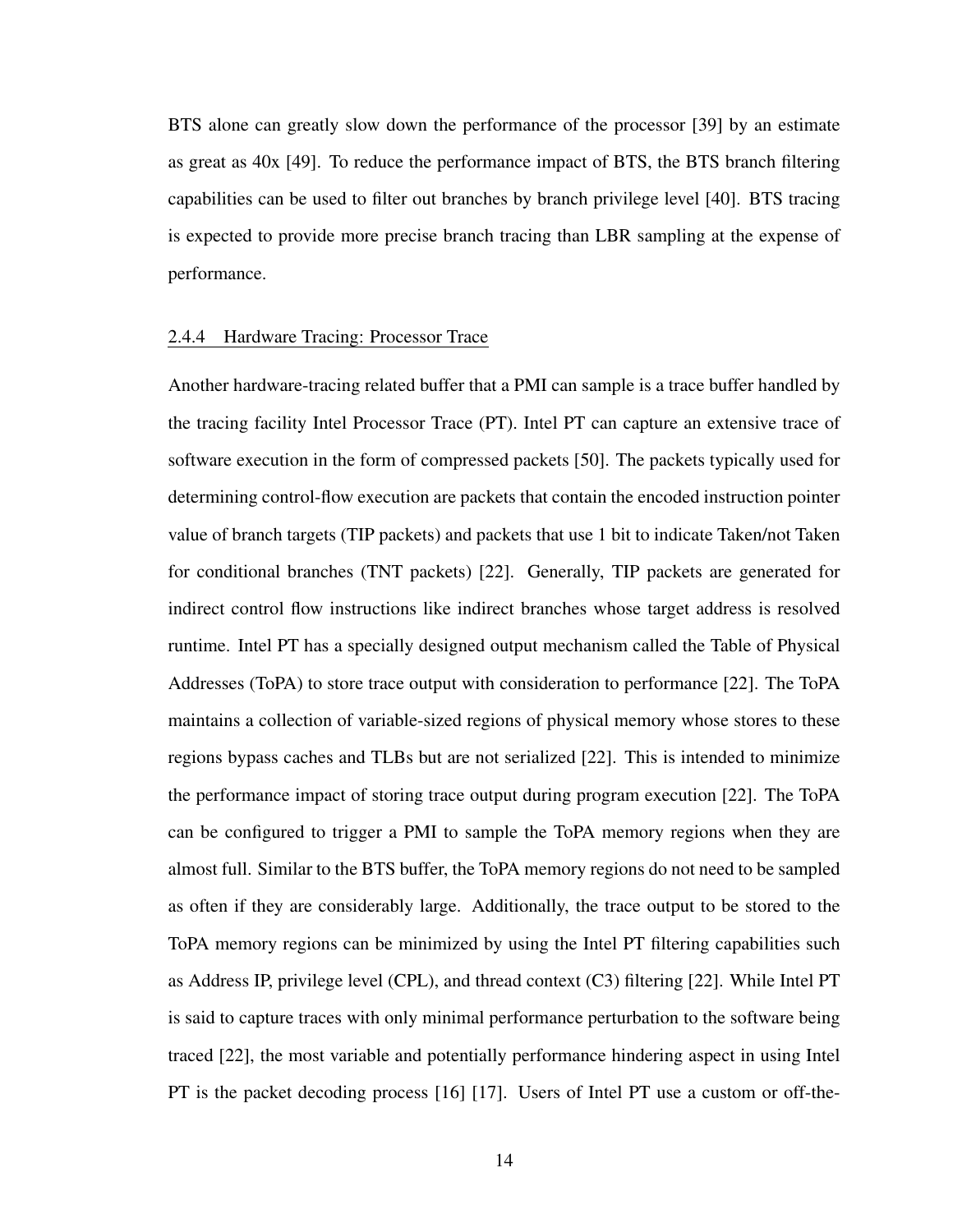shelf decoder which extracts the control flow information from decoded packets and uses it to walk through the disassembly of the traced application to reconstruct the execution flow [\[51\]](#page-69-1). Applications that generate a large output trace and are large (i.e. real-world applications) could be time expensive to process and slow down the delivery of control flow information to consuming software tools (i.e. coverage guided fuzzers).

#### <span id="page-24-0"></span>2.4.5 Inherit Limitation of LBR and BTS: Fall-through Branches

As indicated on the Intel Software Developer's Manual [\[41\]](#page-68-4), LBR and BTS store branch records for taken branches. In other words, only executed retired branch machine code instructions will be stored. One inherent limitation of LBR and BTS is that fall-through branches that exist at the source code level that are not explicitly translated into dedicated machine code branch instructions will not be visible to LBR and BTS. Therefore LBR (and by extension BTS) will only be able to monitor 50% of source code level branches [\[52\]](#page-69-2). It is important to consider this lack of visibility of fall-through branches when evaluating the branch coverage of fuzzers that use LBR and BTS to trace coverage. Other fuzzers such as ALF-Clang-Fast can view fall-through branches because it has access to the Intermediate Representation level where fall-through branches from the source code level are visible. Fuzzers that use Intel PT would be able to view fall-through branches and monitor all source code level branches if the decoder in use analyzes TNT packets in addition to TIP packets.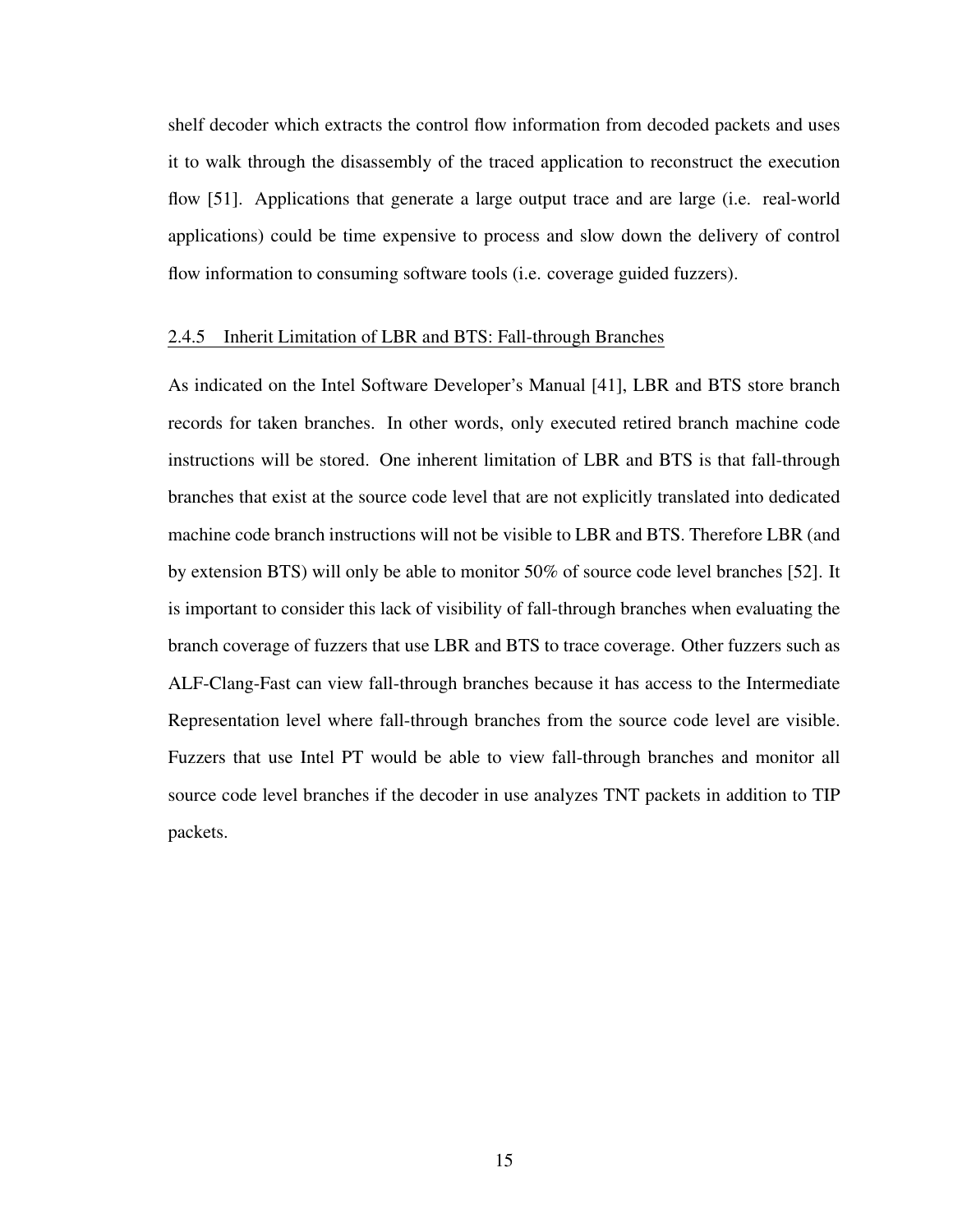# CHAPTER 3 RELATED WORKS

<span id="page-25-0"></span>As mentioned in [chapter 1,](#page-10-0) the hardware-assisted tracing mechanism most commonly selected by prior works in the fuzzing literature is Intel PT [\[6,](#page-65-6) [14,](#page-66-1) [15,](#page-66-2) [16,](#page-66-3) [17,](#page-66-4) [18,](#page-66-5) [19,](#page-66-6) [20,](#page-66-7) [21\]](#page-66-8). The most commonly cited reasons and motivations for selecting Intel PT are 1.) inefficiencies of dynamic binary instrumentation (particularly with QEMU), 2.) the limited capacity of Last Branch Record [\[17\]](#page-66-4), and 3.) prior work citing the Intel Software Developer's Manual's description of Intel Brace Trace Store as a mechanism that can greatly reduce the performance of the processor [\[15,](#page-66-2) [39\]](#page-68-2). None of the prior fuzzing works [\[6,](#page-65-6) [14,](#page-66-1) [15,](#page-66-2) [16,](#page-66-3) [17,](#page-66-4) [18,](#page-66-5) [19,](#page-66-6) [20,](#page-66-7) [21\]](#page-66-8) cite specific studies that evaluate the performance of BTS and LBR with Intel PT.

#### <span id="page-25-1"></span>3.0.1 State of Hardware-Assisted Tracing in Fuzzing: Intel PT Based Fuzzers

As mentioned in [subsection 2.4.4](#page-23-0) while capturing the execution information with Intel PT has minimal performance perturbation to software [\[22\]](#page-66-9), the decoding of packets and reconstructing execution flow can have a significant overhead [\[16,](#page-66-3) [17,](#page-66-4) [21\]](#page-66-8). Thus it is important to consider that overhead results in using Intel PT can vary greatly depending on the performance of the selected decoder, benchmarks, and seeds [\[16\]](#page-66-3). PTrix [\[16\]](#page-66-3) has an implementation that reports lower overheads than AFL-QEMU by performing online (parallel) decoding and forgoing the reconstruction process by hashing encoded packets to collect path coverage as opposed to edge coverage. However, their Edge-PT [\[16\]](#page-66-3) implementation with parallel decoding as well and a decoder that performs reconstruction and collects edge coverage incurred a greater performance overhead compared to AFL-QEMU [\[16\]](#page-66-3). Another point to consider in evaluations is that PTrix requires 2X CPU time because it offloads decoding to dedicated cores to perform parallel decoding [\[16\]](#page-66-3). Offloading the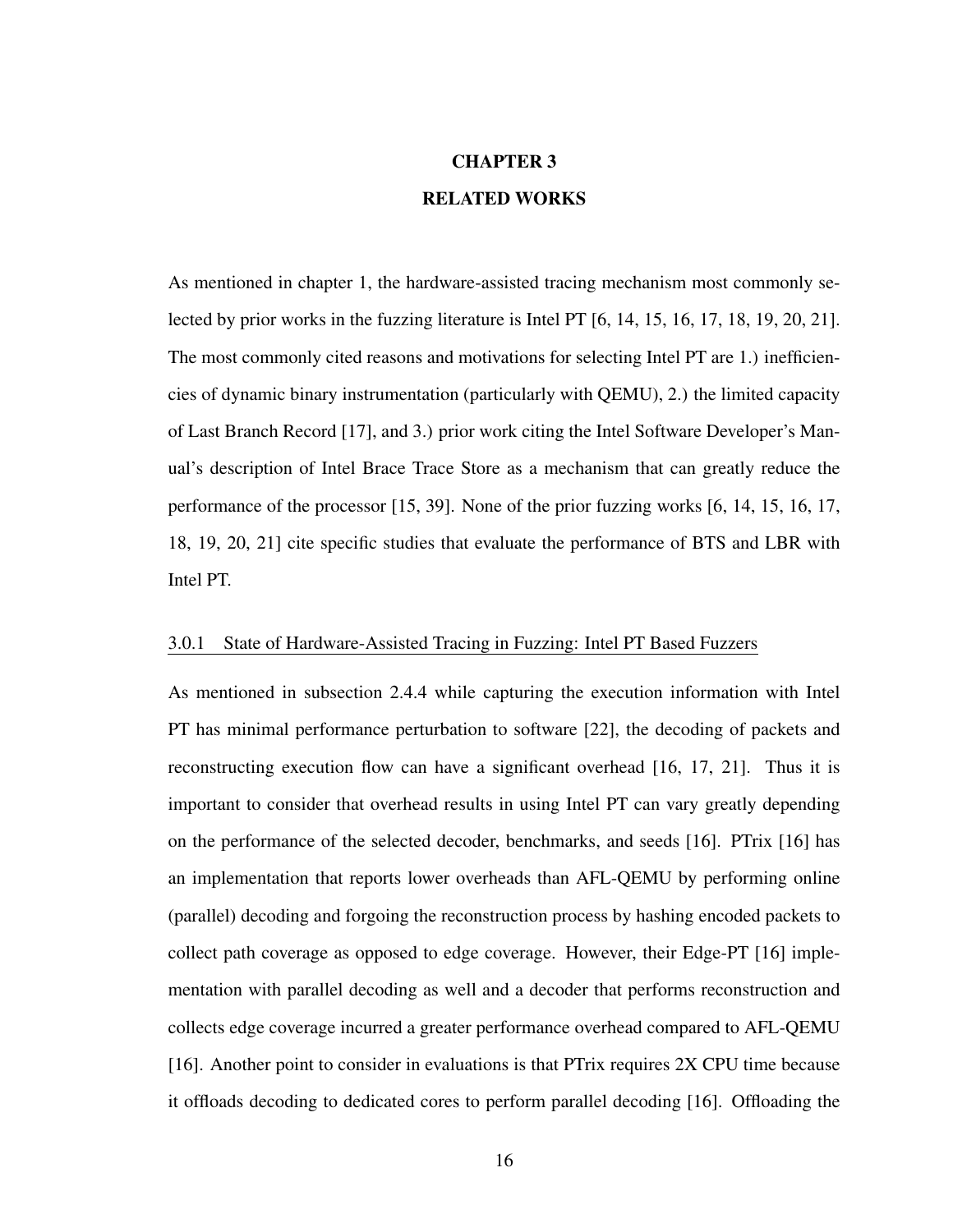decoding and reconstruction process to idle logical cores is commonly seen in systems that use Intel PT for Control-Flow Integrity enforcement, another field where performance is critical [\[23\]](#page-66-10). However, a processor executing various fuzzing jobs in parallel might have a very limited number of idle cores available. Another prior work is PTfuzz [\[15\]](#page-66-2) which performs decoding after test cases have finished executing (offline). While PTfuzz [\[15\]](#page-66-2) reports lower overheads than AFL-QEMU, other fuzzing works [\[16,](#page-66-3) [10\]](#page-65-10) report PTfuzz having higher overheads than AFL-QEMU and cite differences in results are due to using different benchmarks and seeds. Kafl [\[17\]](#page-66-4) and its derivatives [\[14,](#page-66-1) [18,](#page-66-5) [20\]](#page-66-7) also use Intel PT to obtain coverage information and are built on top of modified versions of KVM and QEMU to fuzz operating systems, libraries, and hypervisors in isolation. While Kafl [\[17\]](#page-66-4) and its derivatives [\[14,](#page-66-1) [18,](#page-66-5) [20\]](#page-66-7) can perform binary-only fuzzing, there are currently limited evaluations that include these fuzzers and comparisons with other [\[16,](#page-66-3) [15,](#page-66-2) [6\]](#page-65-6) Intel PT works. The Github page for one of the derivatives of Kafl, NYX [\[20\]](#page-66-7), has preliminary evaluations [\[53\]](#page-69-3) for the performance overhead of different decoders belonging to different Intel PT fuzzing works. Hence it can be difficult to draw comparisons among the different Intel PT fuzzing works and make conclusions about the general performance impact of Intel PT in fuzzing. In the same vain many prior Intel PT fuzzing works [\[17,](#page-66-4) [14,](#page-66-1) [15,](#page-66-2) [16,](#page-66-3) [18,](#page-66-5) [20\]](#page-66-7) do not include the Intel PT implementation of honggfuzz [\[6\]](#page-65-6) nor of Winafl [\[19\]](#page-66-6) in their evaluations. It is important to note that honggfuzz has support for in-process fuzzing, which can greatly benefit performance, whereas the other Intel PT fuzzing works do not all have this support. Additionally not all Intel PT fuzzing works can support fuzzing Windows applications like Winafl [\[19\]](#page-66-6). One must consider CPU time, used benchmarks, other implementation/design-related factors, and gaps in the Intel PT fuzzing literature to be able to draw fair comparisons between Intel PT and other hardware tracing mechanisms.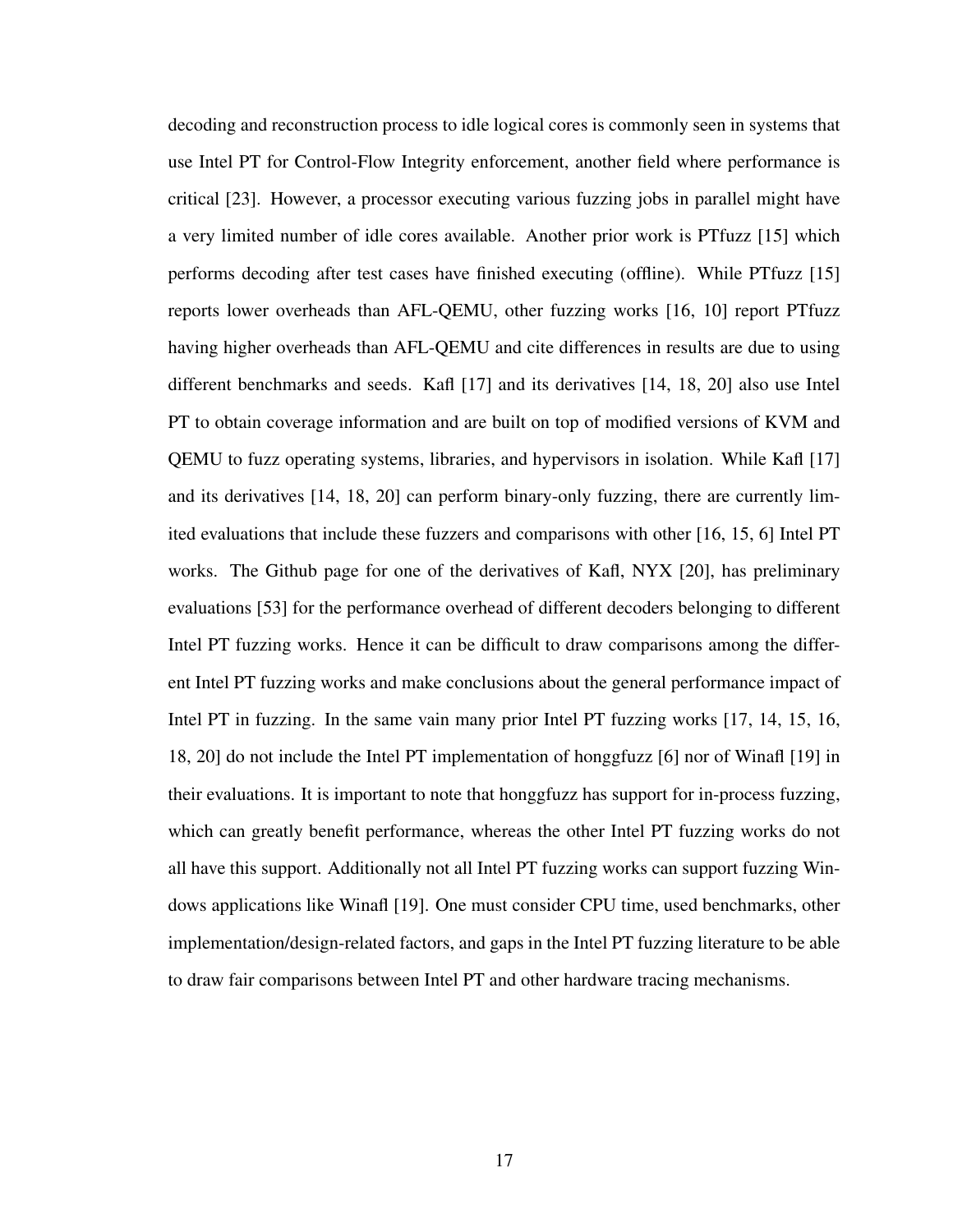# <span id="page-27-0"></span>3.0.2 State of Hardware-Assisted Tracing in Fuzzing: Lack of Evaluations of LBR/BTS in Fuzzing

Upon reviewing the fuzzing literature there are currently very limited evaluations of the performance impact to fuzzing in using either Brace Trace Store and Last Record Branch for hardware-assisted tracing. As mentioned in [chapter 1](#page-10-0) honggfuzz [\[6\]](#page-65-6) is one of the few existing fuzzers that has an implementation that uses the Intel BTS hardware tracing mechanism to obtain coverage information. Honggfuzz [\[6\]](#page-65-6) has indicated in their GitHub that their Intel PT implementation should be faster than their BTS implementation although there isn't an evaluation yet to show this. In general, though there are very few fuzzing works that include the Intel BTS implementation of honggfuzz [\[6\]](#page-65-6) in their evaluations. Most fuzzing works that use hongggfuzz [\[6\]](#page-65-6) use the compiler-assisted implementation of honggfuzz in their evaluations. As mentioned in [chapter 1,](#page-10-0) while there are even fewer fuzzing works that utilize Intel LBR, we notice there are numerous works in another performance-critical domain that have used Intel LBR for Control-Flow Integrity (CFI) enforcement [\[23\]](#page-66-10). These CFI enforcement works use LBR as a pseudo shadow stack to mitigate Return-Oriented Programming (ROP) attacks [\[54\]](#page-69-4). Walcott-Justice et al. [\[52\]](#page-69-2) has used LBR sampling in the domain of software testing (i.e. structural testing) as a lower time and space overhead alternative to instrumentation to collect coverage information to perform test coverage analysis in resource-constrained environments. Walcott-Justice et al. has also provided one of the earliest performance evaluations of BTS in software coverage testing before the Linux Kernel had officially supported LBR and BTS monitoring [\[40\]](#page-68-3). The recent fuzzing work by Ding et al. [\[55\]](#page-69-5) implements a customized hardware platform that introduces a new hardware primitive that is similar in principle to Intel LBR and is used to obtain coverage information.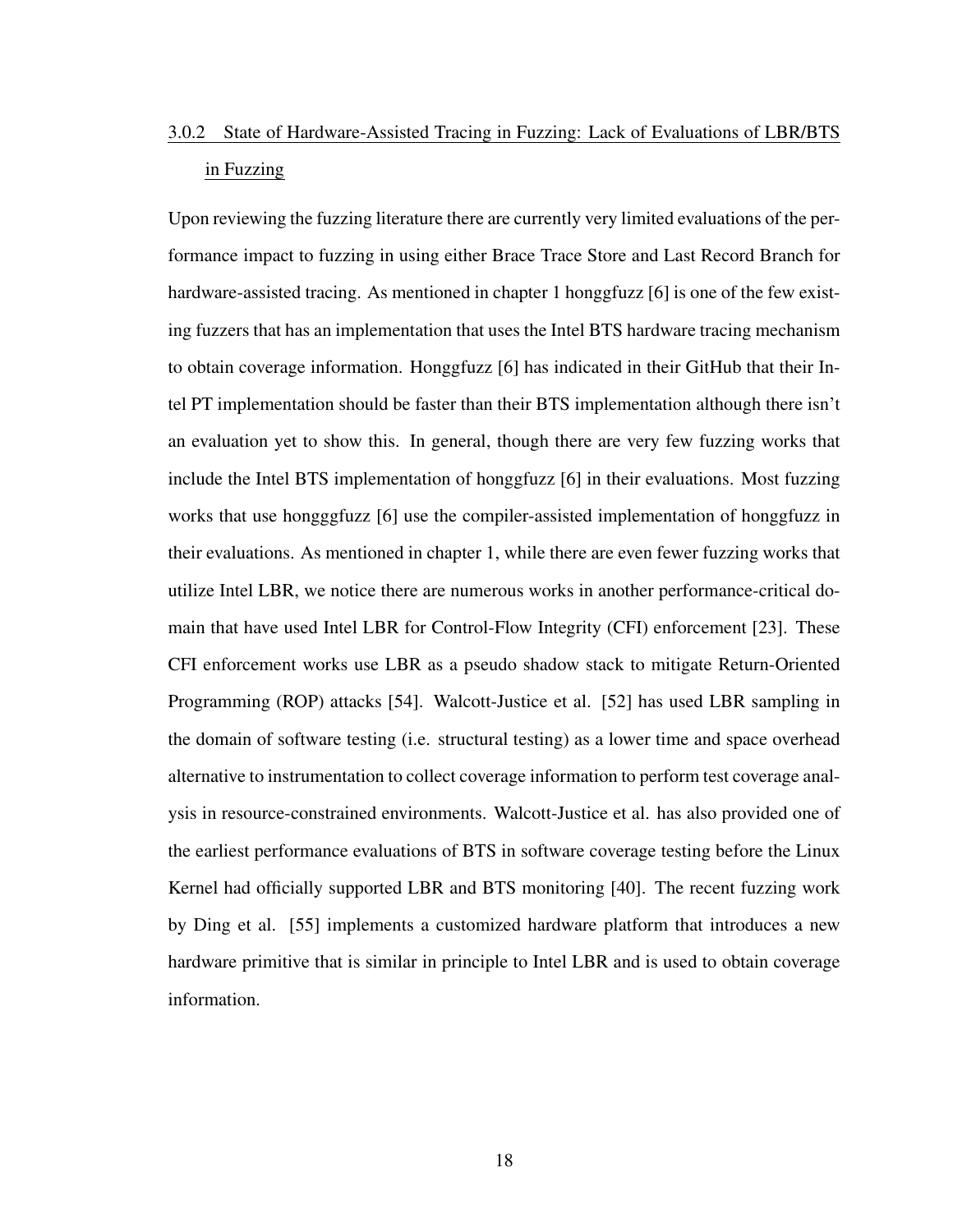# CHAPTER 4 DESIGN

### <span id="page-28-1"></span><span id="page-28-0"></span>4.1 Overview

Our goal is to develop a fair and meaningful evaluation of the LBR/BTS tracing mechanisms as respective sources of coverage information in coverage-guided fuzzers. In regards to research question RQ1, to evaluate the performance implications of using LBR/BTS in coverage-guided fuzzers, we need to see how differently a well-behaved fuzzer performs when using LBR/BTS as an alternative source of coverage information. There are, however, various avenues for bias, specifically differences due to fuzzing implementation and instrumentation insertion techniques. If these biases are unaccounted for our results would produce a misleading assessment of the use LBR/BTS in coverage-guided fuzzing. We develop two fuzzing implementations that use LBR/BTS respectively and are designed to reduce the aforementioned biases. Our fuzzing implementations, LBR-Fuzz and BTS-Fuzz are based on the well evaluated fuzzer AFL [\[4\]](#page-65-4). An additional second goal is to implement a LBR/BTS-based coverage feedback mechanism most effectively so that fuzzers can best utilize the aforementioned hardware features to obtain coverage information. A non-trivial challenge, however, is properly configuring and managing the LBR/BTS facilities so to ensure the coverage information generated is accurate and that it is accessible to fuzzers as efficiently as possible. For our solution, we use the Linux Kernel's perf event(s) (also known as perf) [\[24\]](#page-66-11) [\[25\]](#page-67-0) to configure and manage the LBR/BTS facilities. In regards to research question RQ2, to determine if LBR/BTS can be used to improve binary-only fuzzing we propose to use a non-compiler assisted minimally invasive method to insert our LBR/BTS monitoring code into target applications to be able to test its effectiveness in binary-only fuzzing.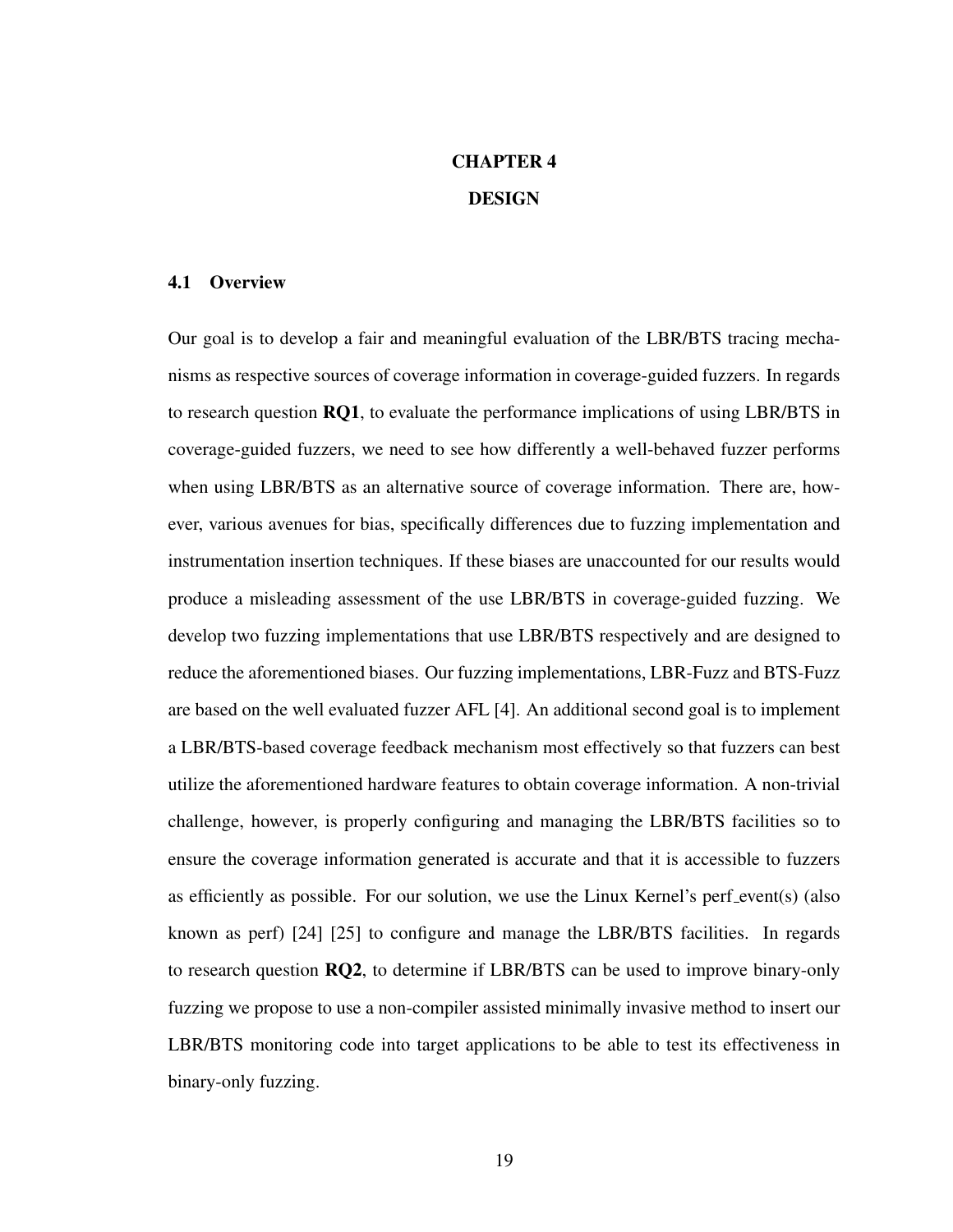#### <span id="page-29-0"></span>4.2 Design of Our LBR/BTS Coverage Tracing Mechanisms

## <span id="page-29-1"></span>4.2.1 Challenges to Configuring LBR/BTS

The first challenge we discuss is how to effectively enable and configure LBR and BTS facilities. There are a few approaches one could take to configure the LBR/BTS facilities. The first series of approaches involve writing a kernel driver that uses the necessary privileged instructions to configure the LBR/BTS control MSRs to enable the LBR/BTS facilities. For LBR sampling, the kernel driver would need to use the RDMSR instruction to individually read LBR MSRs containing the trace of the most recent taken branches. However, as mentioned in [subsection 2.4.2,](#page-21-0) one needs to consider that the depth of the LBR is very small, at the time of this writing on modern processors the LBR ring buffer can hold is a maximum of 32 branch records at any given time. Thus, the sample period for sampling the LBR ring buffer should be carefully calibrated to avoid the additional overhead from excessive sampling while still ensuring all branch records of interest are read. Recall LBR is the predecessor to BTS and that in BTS tracing LBR branch records are continuously logged into a specified large buffer in memory. For BTS tracing the kernel driver would allocate the buffer for BTS and read the BTS buffer when it is almost full. As mentioned in [subsection 2.4.3,](#page-22-0) one thing to consider with BTS is the overhead from writing each LBR branch record to the BTS buffer. A non-trivial challenge for any approach that uses a kernel driver to perform LBR sampling/BTS is to figure out how to monitor a specific process. In other words, how do we configure our system so that the LBR/BTS facilities only trace branches executed by our target application? One thing to note is that each logical core has its own set of LBR MSRs. An initial approach to the challenge would be to restrict the execution of our desired application to a logical core with the LBR/BTS facilities enabled. However, a kernel driver approach to implementing LBR/BTS must also handle context switches. Since context switches are handled by the kernel, the task scheduler of the kernel would also have to be modified to include the saving and restoring of LBR MSRs upon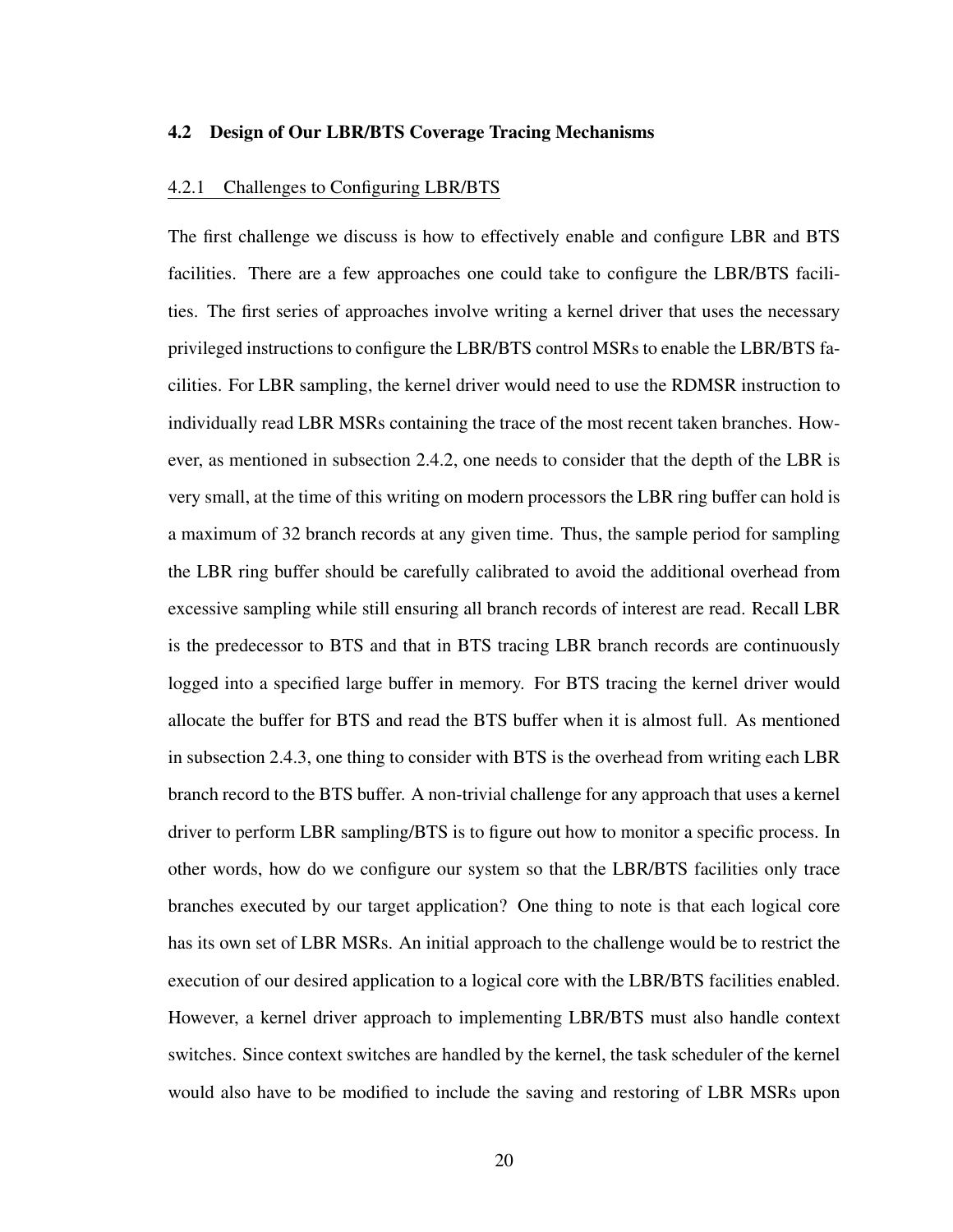context switches. Such modifications to the kernel's task scheduler would also need to appropriately enable/disable the LBR/BTS facilities during a context switch. Any approach that uses a kernel driver to implement LBR sampling/BTS would require recompiling and rebooting a new kernel that contains modifications mentioned earlier.

#### <span id="page-30-0"></span>4.2.2 Our Approach to Configuring LBR/BTS

We have opted for an easier and portable approach to implement LBR sampling/BTS tracing that does not involve writing a custom kernel driver and does not modify the kernel's task scheduler. We use the Linux Kernel's perf event open API to interface with the LBR/BTS facilities to obtain control flow execution information of our target application. The backend configuration of BTS and LBR is abstracted away by the perf event open API. One key difference in configuration is that for LBR sampling we interrupt the application after every N LBR INSERTS, where N can be at most the length of the LBR, and for BTS tracing we interrupt the application when the BTS buffer is almost full. LBR INSERTS refers to when an entry is added to the LBR, calibrating the number of LBR INSERTS that would trigger an interrupt in LBR sampling is further discussed in [subsection 5.1.1.](#page-36-0) The Linux Kernel supports the perf event open API through its perf events subsystem and handles for us the saving and restoring of the LBR stack MSRs. Additionally, the perf event open API directly allows us to implement LBR/BTS at a per-process granularity, which is not a feature directly offered in hardware. Rather than going through the hassle of modifying the kernel, to specifically monitor our target application we simply need to provide the perf event open API with the PID of the running target application. The perf event open API allows us to enable LBR/BTS and monitor our target application from a separate process. We write our LBR sampling/BTS code using the perf event open API from userspace, making it easy to integrate into any fuzzing implementation.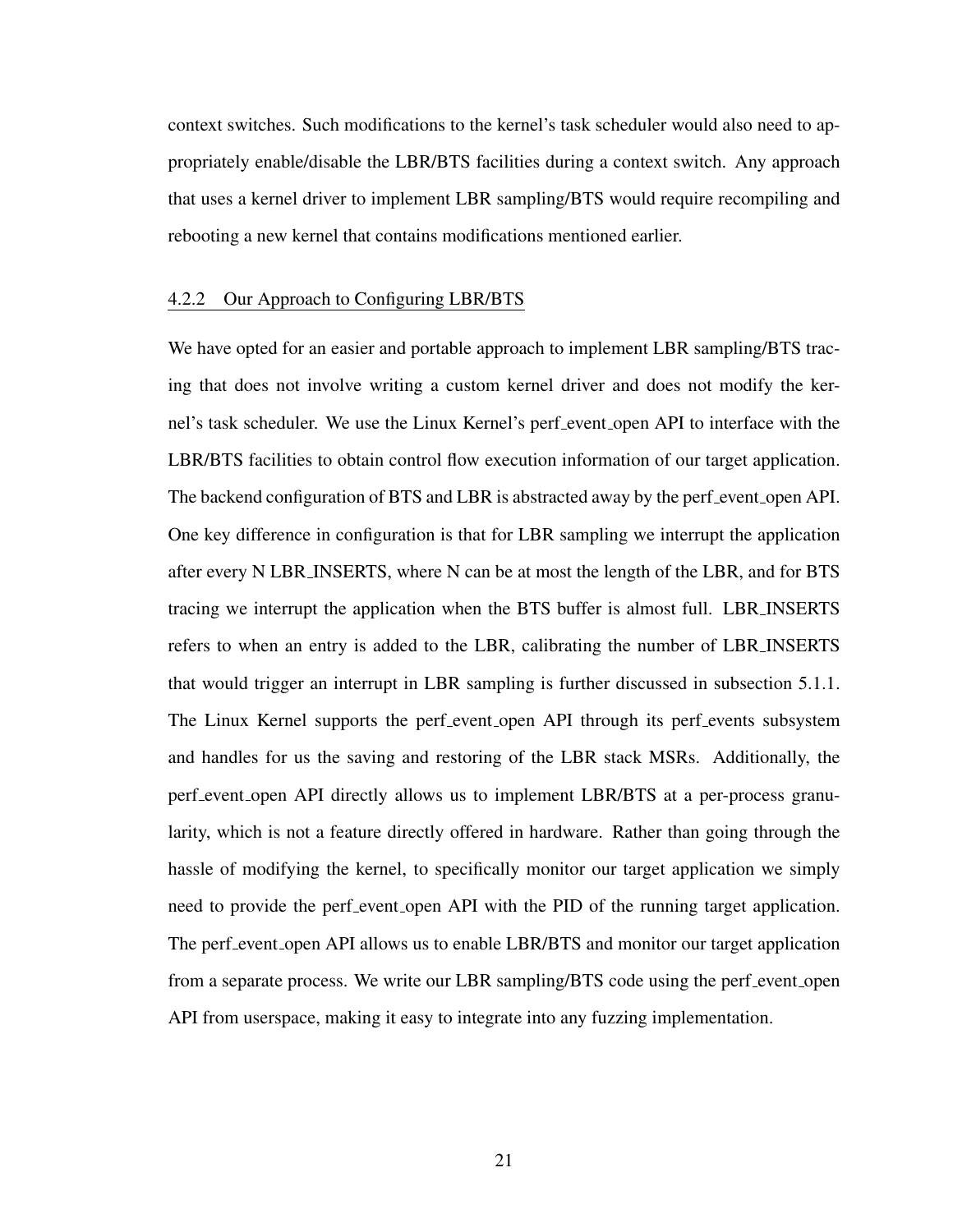#### <span id="page-31-0"></span>4.3 Design of Our Fuzzing Implementations

### <span id="page-31-1"></span>4.3.1 Challenges to Developing a Fair Performance Evaluation of Fuzzers

To develop a fair comparison of fuzzers and evaluate the performance impact of using LBR/BTS in coverage-guided fuzzers, we need to make sure all other variables that could also impact performance are controlled in our assessment. When RQ1, one challenge is to reduce bias due to differences in fuzzing implementation. Differences in how new test cases are executed (for example whether or not a new process is created) or how new test cases are generated (for example differences in the overhead of mutation algorithms) can greatly affect our assessment. Another challenge to consider when addressing RQ1 is the bias due to differences in instrumentation insertion techniques. Different instrumentation techniques vary in runtime, memory overheads [\[7\]](#page-65-7) and can produce different execution characteristics even when instrumenting the same binary [\[11\]](#page-65-11).

## <span id="page-31-2"></span>4.3.2 Baseline Fuzzer

To address the aforementioned challenges, we choose a baseline fuzzer and add the minimal changes necessary to incorporate our LBR/BTS coverage tracing mechanisms. We choose as our baseline fuzzer AFL because it is one of the most widely-adopted and enhanced fuzzers in industry and academia. Aside from the changes to incorporate our LBR/BTS coverage tracing mechanisms, we keep the overall design and implementation of the AFL fuzzing engine the same. Our fuzzing implementations, LBR-Fuzz and BTS-Fuzz, are based on AFL-Clang-Fast and replace the original coverage tracing mechanism with our respective LBR/BTS coverage tracing mechanisms. AFL is commonly included in the evaluation of fuzzers in the fuzzing community. Using AFL as our baseline fuzzer allows our evaluation of the performance impact of LBR sampling/BTS to be relatable to other fuzzing works that have also used AFL as their baseline.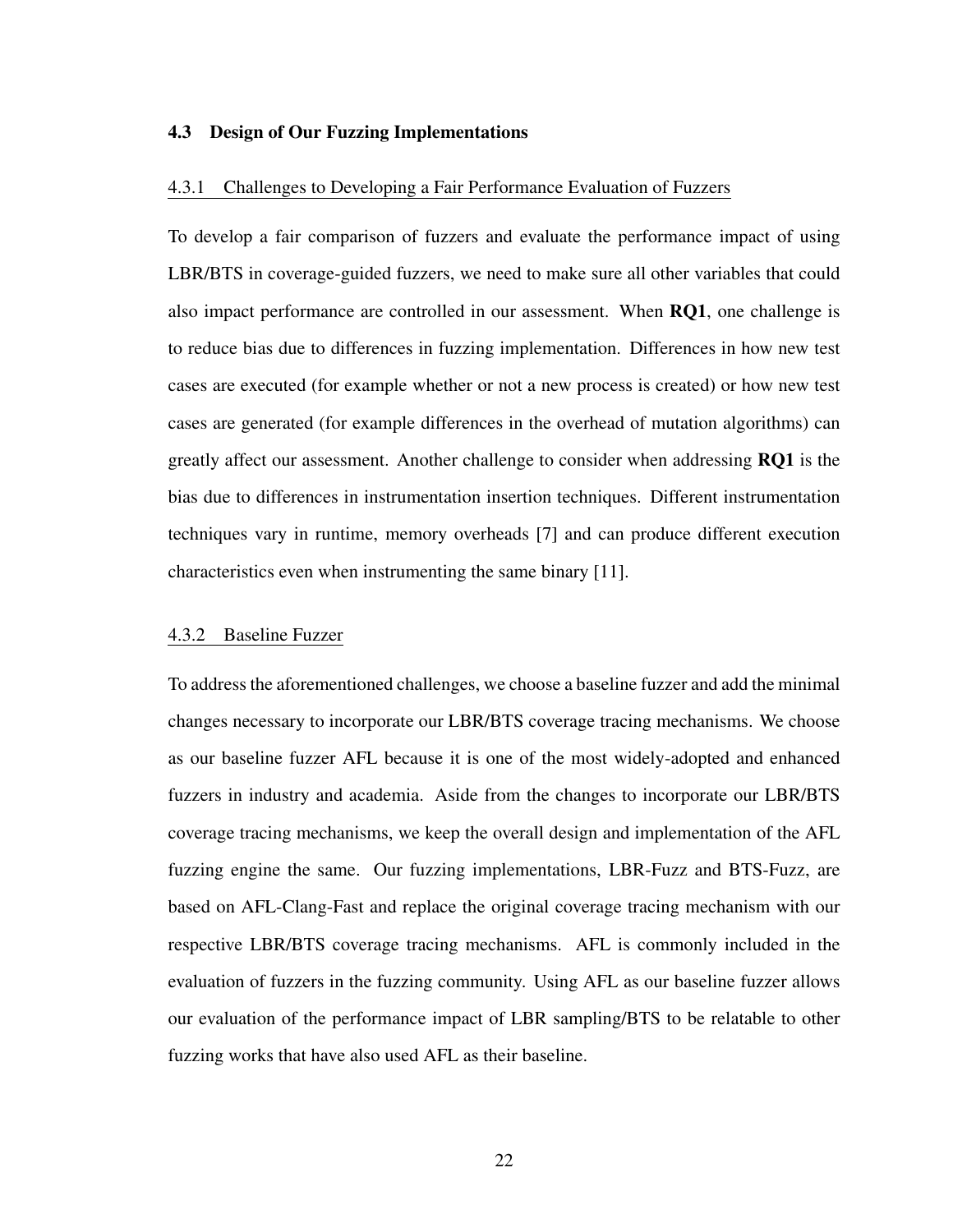# <span id="page-32-0"></span>4.3.3 Modifications to the Baseline Fuzzer for Source-Code Available and Binary-Only Fuzzing

To address RQ1, when performing source-code available fuzzing we use the same instrumentation insertion technique as AFL-Clang-Fast to insert our LBR/BTS coverage tracing mechanisms. AFL-Clang-Fast uses a Clang wrapper to insert the AFL forkserver and AFL instrumentation into target applications. We modify the Clang wrapper to insert only our customized forkserver equipped with our LBR/BTS coverage tracing mechanisms instead. Thus can fairly compare the performance of our fuzzing implementations directly with AFL-Clang-Fast to answer research question  $RQ1$ . To address  $RQ2$ , when performing binary-only fuzzing we statically rewrite our target binaries to include our LBR/BTS coverage tracing mechanisms. The static binary rewriting tool we use is discussed in [sub](#page-33-0)[section 4.3.5.](#page-33-0)

## <span id="page-32-1"></span>4.3.4 How Our LBR/BTS Coverage Tracing Mechanism Are Incorporated into AFL

For our fuzzing implementations, we modify the AFL forkserver to include the code for our LBR/BTS coverage tracing mechanism, which interfaces with the Linux perf events subsystem to enable the LBR/BTS facilities in hardware and capture control flow execution. When the forkserver forks a new process to evaluate a test case, our LBR/BTS monitoring code tells perf events to enable the LBR/BTS facilities at the beginning of program execution. During the execution of our target applications, whenever branch instructions of interest are executed LBR branch records are generated by hardware and captured by perf events as seen in [Figure 4.1.](#page-33-1) This allows us to monitor the branch activities of our target applications during their execution for each test case with minimal interference with the application's control flow. Due to the infrastructure differences in LBR sampling and BTS tracing, perf events captures the LBR branch records differently. In both of our fuzzing implementations, perf events gives us the branch information, see [Figure 4.1,](#page-33-1) and we then process it before updating the AFL shared coverage bitmap appropriately to reflect the cur-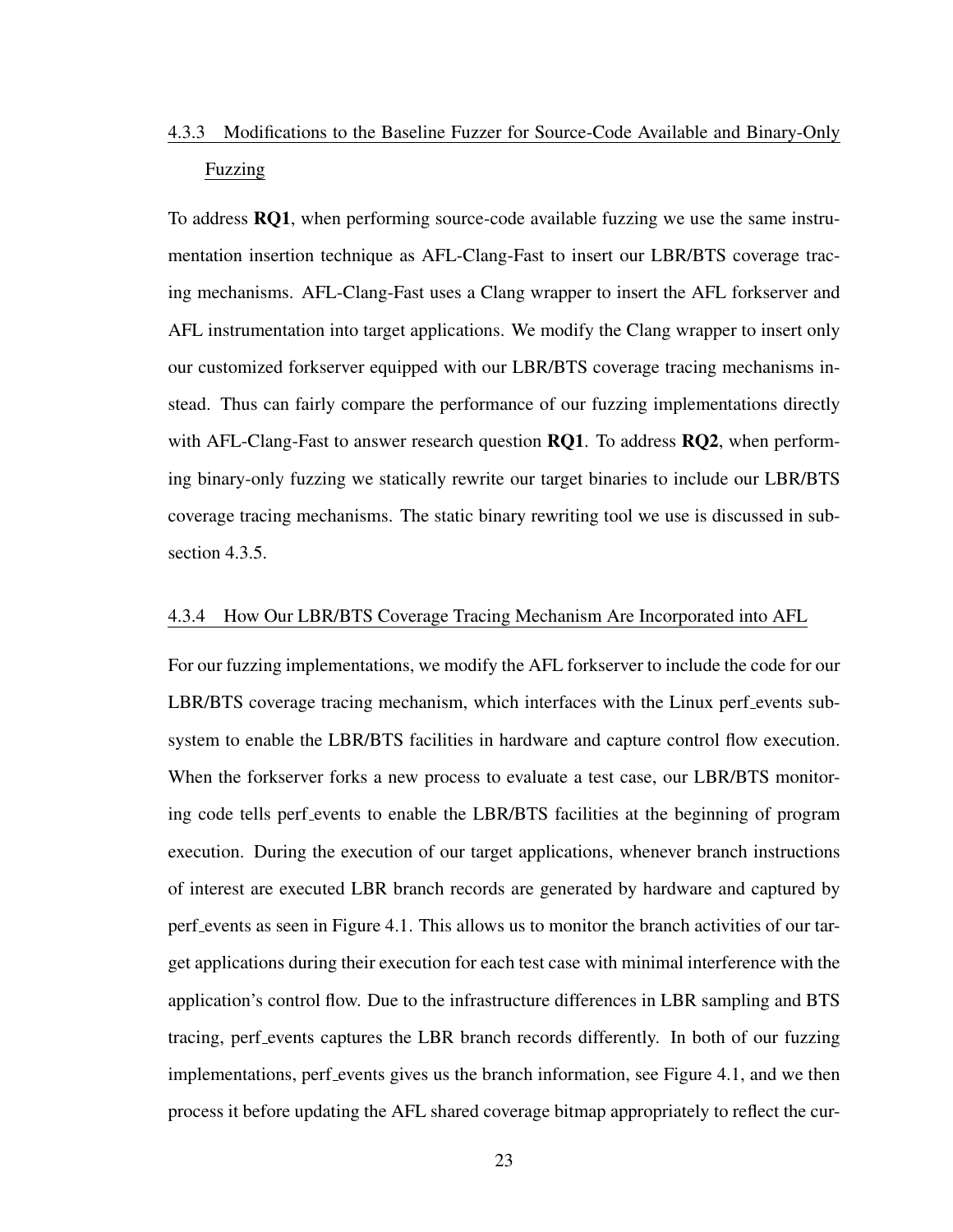<span id="page-33-1"></span>

Figure 4.1: Updating shared coverage map with branch activity information from LBR sampling/BTS during execution of target application.

rent branch coverage profile seen at runtime. When the application terminates, the AFL forkserver notifies the AFL engine of the application's termination and exit status. The rest of the fuzzing procedure is offloaded to the original design of AFL. The AFL engine inspects the coverage information we provided in the global coverage map and along with the exit status of the application decides if the test case should be used again for further mutation or discarded.

# <span id="page-33-0"></span>4.3.5 Binary-Only Fuzzing Challenges

In regards to research question RQ2, to determine if LBR/BTS coverage tracing mechanisms can improve binary-only fuzzing, we need a way to enable and configure the LBR/BTS facilities to monitor control flow execution of our target applications with only access to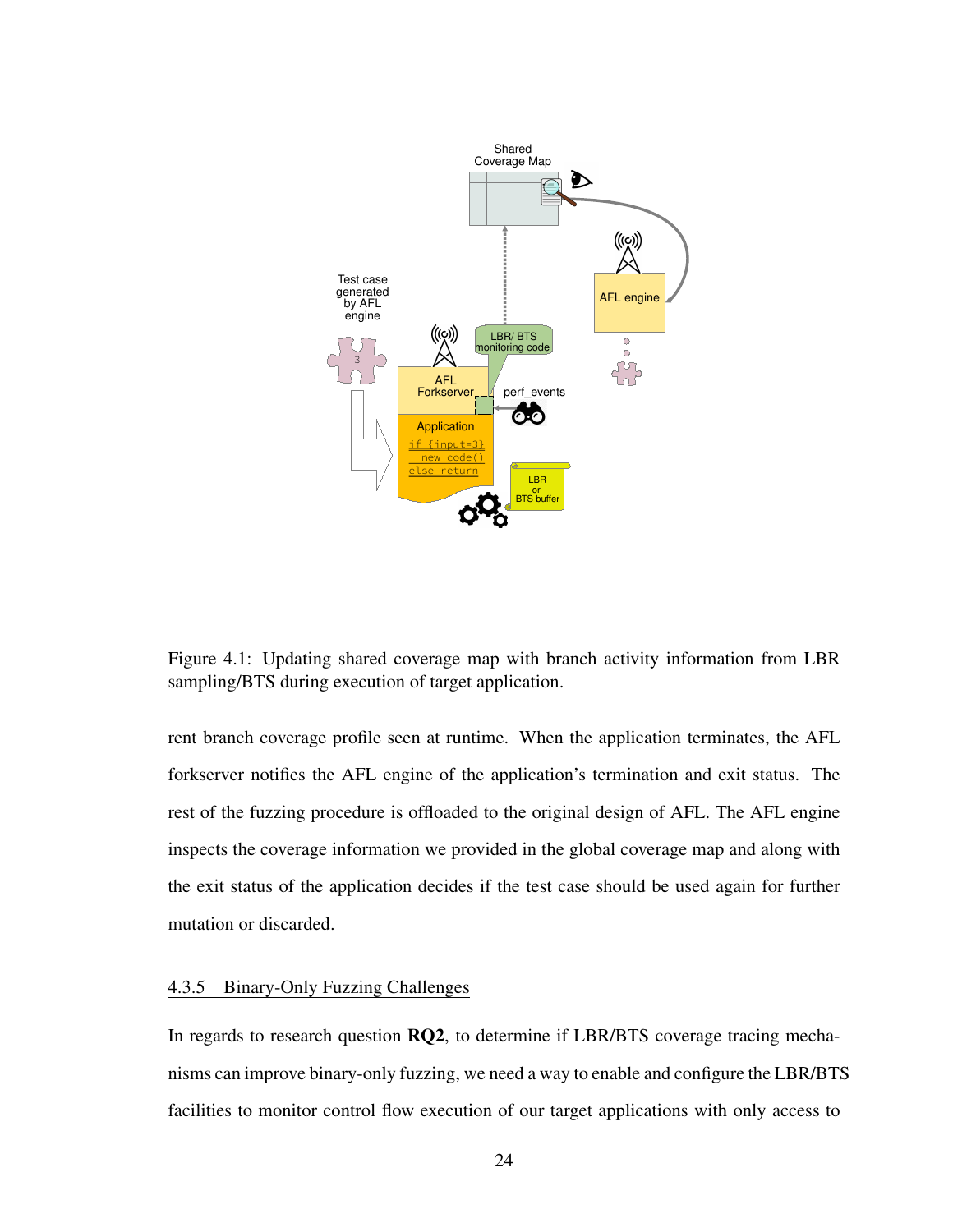binaries. One challenge in properly enabling LBR/BTS monitoring in binaries for binaryonly fuzzing is making sure LBR/BTS is enabled before the target application executes. It is crucial to enable LBR/BTS consistently at the right time to generate accurate and consistent coverage information. If we enable LBR/BTS early, late, or at inconsistent times for each run, the coverage information generated will not be accurate and will not be able to effectively guide input mutation to discover new regions of code. For source-code available fuzzing, we can use the Clang wrapper from AFL-Clang-Fast to ensure that the LBR/BTS facilities are enabled at the right time using compiler constructors to run our code during program initialization. Since we can not use compiler constructors on binaries alone, for binary-only fuzzing we need a solution for not only inserting our LBR/BTS monitoring code into binaries but also ensuring our monitoring code executes at the right time. Additionally, we also need to be able to insert the AFL forkserver into binaries to communicate with the AFL engine and the forkserver must be the first function to execute at program startup.

To address the aforementioned challenges, we use the static binary rewriter tool e9Patch [\[32\]](#page-67-7) to insert our customized forkserver equipped with our LBR/BTS monitoring code into pre-compiled target application binaries before fuzzing. We choose the e9Patch because of its ease-of-use Plugin API and its ability to insert an initialization function. Additionally, the authors of e9Patch have a project called e9afl [\[56\]](#page-69-6) that shows e9Patch can be used to insert the AFL forkserver and AFL instrumentation code into pre-compiled binaries before runtime to fuzz with AFL. Unlike other static binary rewriting tools, e9Patch can insert our LBR/BTS monitoring code without moving instructions or re-adjusting the target addresses of jump instructions [\[32\]](#page-67-7). By using a static binary rewriter tool to insert our LBR/BTS monitoring code, our fuzzing implementation can be directly compared with AFL-QEMU and other fuzzers that can perform binary-only fuzzing.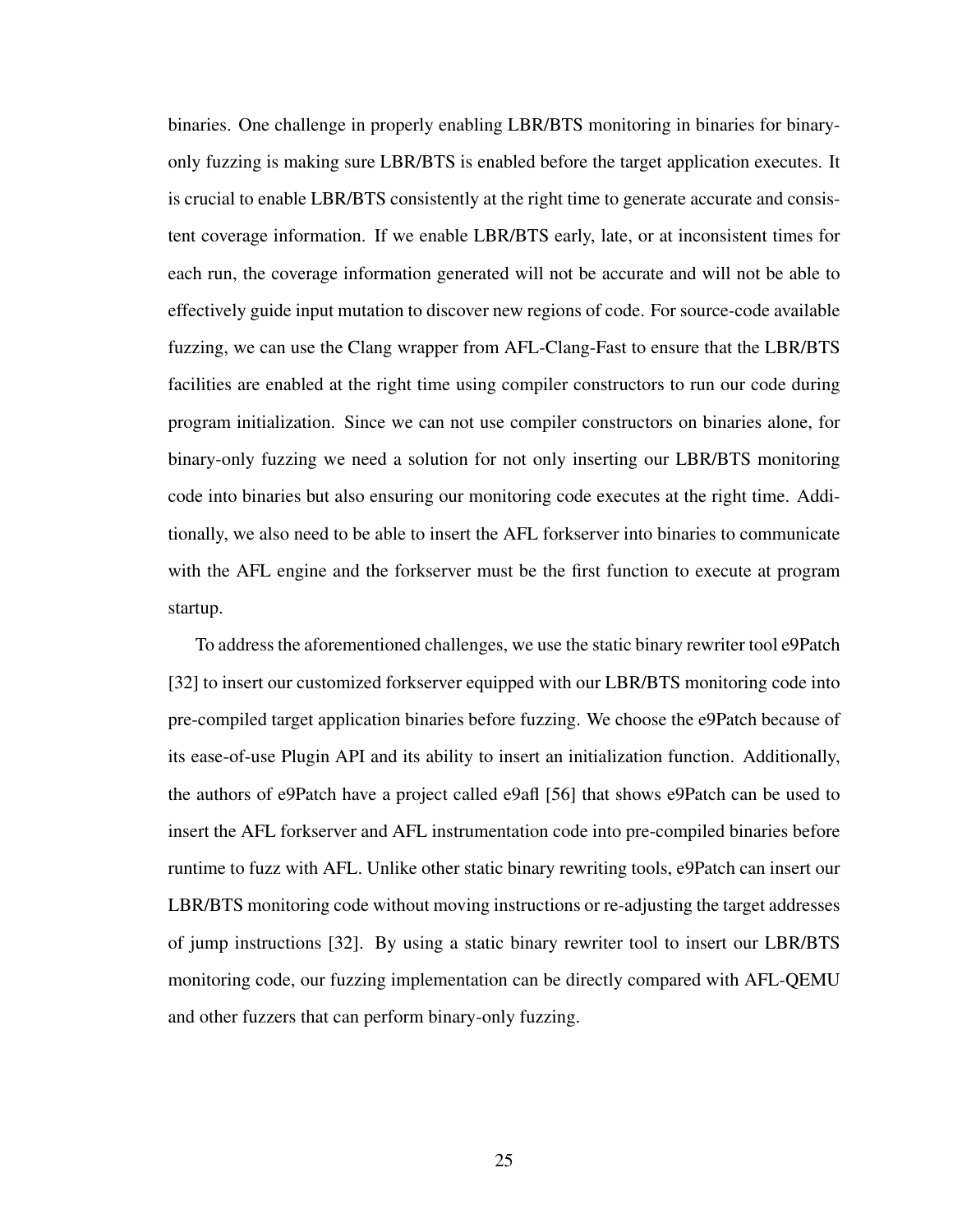# CHAPTER 5 IMPLEMENTATION

<span id="page-35-0"></span>In this chapter, we discuss various technical implementation details about our fuzzing implementations. We discuss in detail how we use perf events to configure LBR/BTS, what modifications we make to the AFL forkserver, and how we insert our monitoring code into target applications.

#### <span id="page-35-1"></span>5.1 Using Perf Events to Configure LBR/BTS

In our fuzzing implementations, from within our customized forkserver, we use the Linux kernel's perf events subsystem to access the hardware tracing facilities. To interface with perf events we use the perf event open() application programming interface (API). Through perf event open(), we give perf events the PID of the application to monitor and specific configuration values to set up the respective LBR/BTS facilities. We select configuration values based on the perf event open() Linux manpage [\[25\]](#page-67-0). In both of our fuzzing implementations, we specify in the configurations values that we only want branch information from user space and to exclude information from kernel space and hypervisor environments. Additionally, we specify our desire to have the tracing mechanisms start in disabled mode when the configuration is complete. We do this to have precise control of when the tracing mechanisms start, which is critical for obtaining accurate coverage information. In our fuzzing implementations, we control the enabling and disabling of the tracing mechanisms with ioctl() system calls. The ioctl() system calls require the file descriptor that is returned by perf event open() upon successful configuration. Additionally, we use this same file descriptor to obtain the coverage information collected by perf events. We do this by creating a memory mapping using mmap() and the file descriptor returned by perf event open(), the result is a memory mapping to the perf events internal ring buffer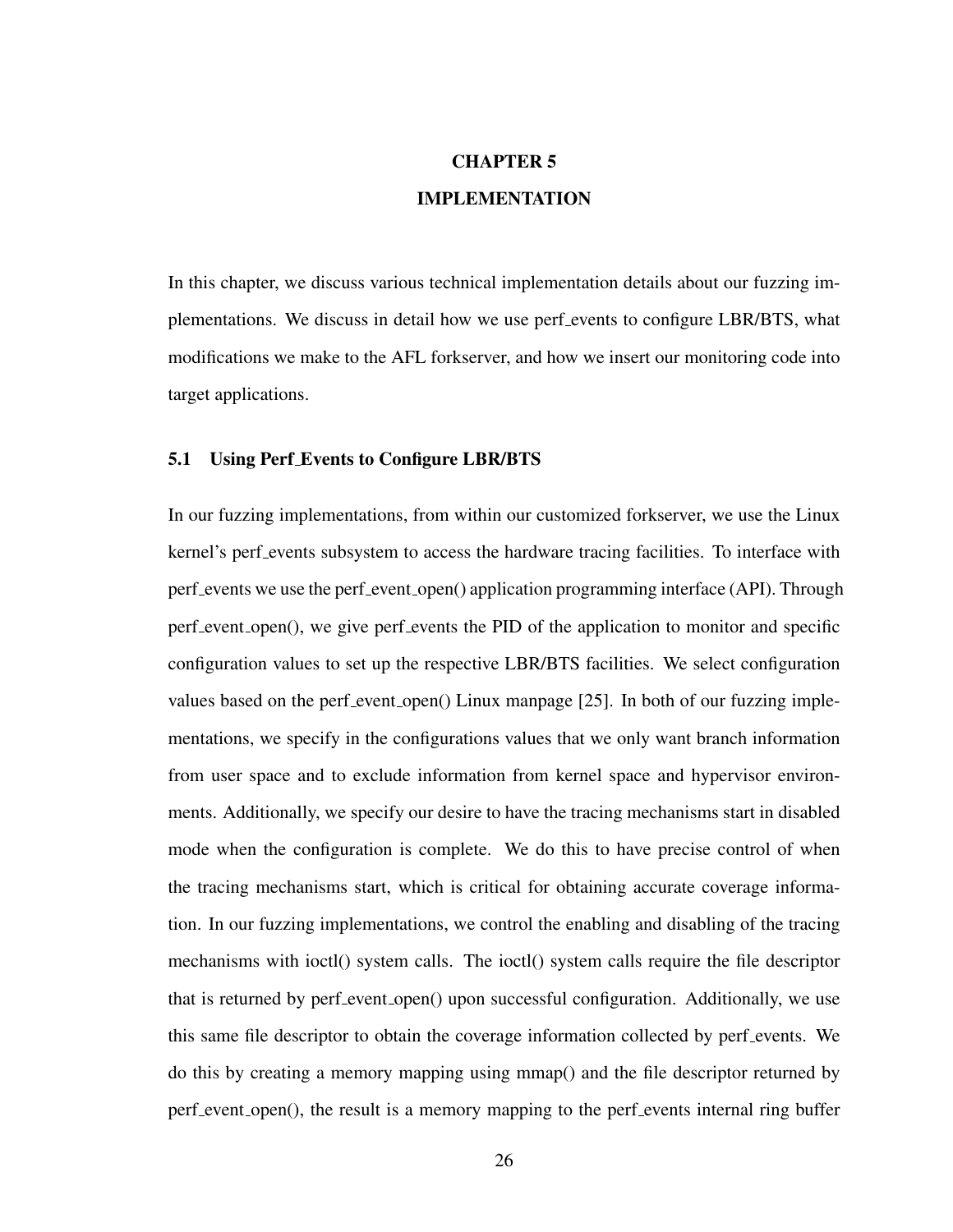that stores the runtime collected coverage information. Lastly, in our fuzzing implementations, due to the built-in support from the perf events subsystem, we can poll this file descriptor to be notified when the perf events internal ring buffer is ready for reading. For LBR monitoring, we specify that perf events notify us when there have been at least 12,500 perf events snapshots recorded in the perf events ring buffer. For BTS monitoring we specify that perf events notify us when there have been at least 2,097,152 bytes written to the perf events dedicated auxiliary buffer, which is a separate sample buffer for high-bandwidth data streams [\[25\]](#page-67-0). All of the programming related to perf event open, as discussed above, is done within our customized version of the AFL forkserver.

#### 5.1.1 Differences in Configuration between LBR and BTS

In perf event open() we pass in different values for the type and config subfields of the perf event attr data structure [\[25\]](#page-67-0), these values are listed in [Table 5.1.](#page-36-0) These values are important because they tell perf events which monitoring feature we want to use.

<span id="page-36-0"></span>Table 5.1: Important configuration values that define LBR sampling and BTS tracing passed to perf\_event\_open(). NA means not applicable

| Mechanism type value |                                                          | config value                      |
|----------------------|----------------------------------------------------------|-----------------------------------|
|                      | LBR sampling PERF_TYPE_HARDWARE                          | PERF_COUNT_HW_BRANCH_INSTRUCTIONS |
| BTS                  | value in /sys/bus/event_source/devices/intel_bts/type NA |                                   |

For LBR sampling, we specify further that we want to perform event sampling. For this, using the perf event attr data structure, we pass into perf event open() a sampling period, the type of branches we want to monitor, and a value specifying that we want to sample the LBR ring buffer as indicated by the perf event open manpage [\[25\]](#page-67-0). For the type of branches to monitor for we choose to monitor for userspace conditional branches. For LBR sampling, we choose to monitor for only one type of branch because for the sake of performance we want to reduce frequent and redundant sampling of the LBR. We choose to monitor for conditional branches because we believe it to be the most important branch information for fuzzing. Additionally, we have perf events program a performance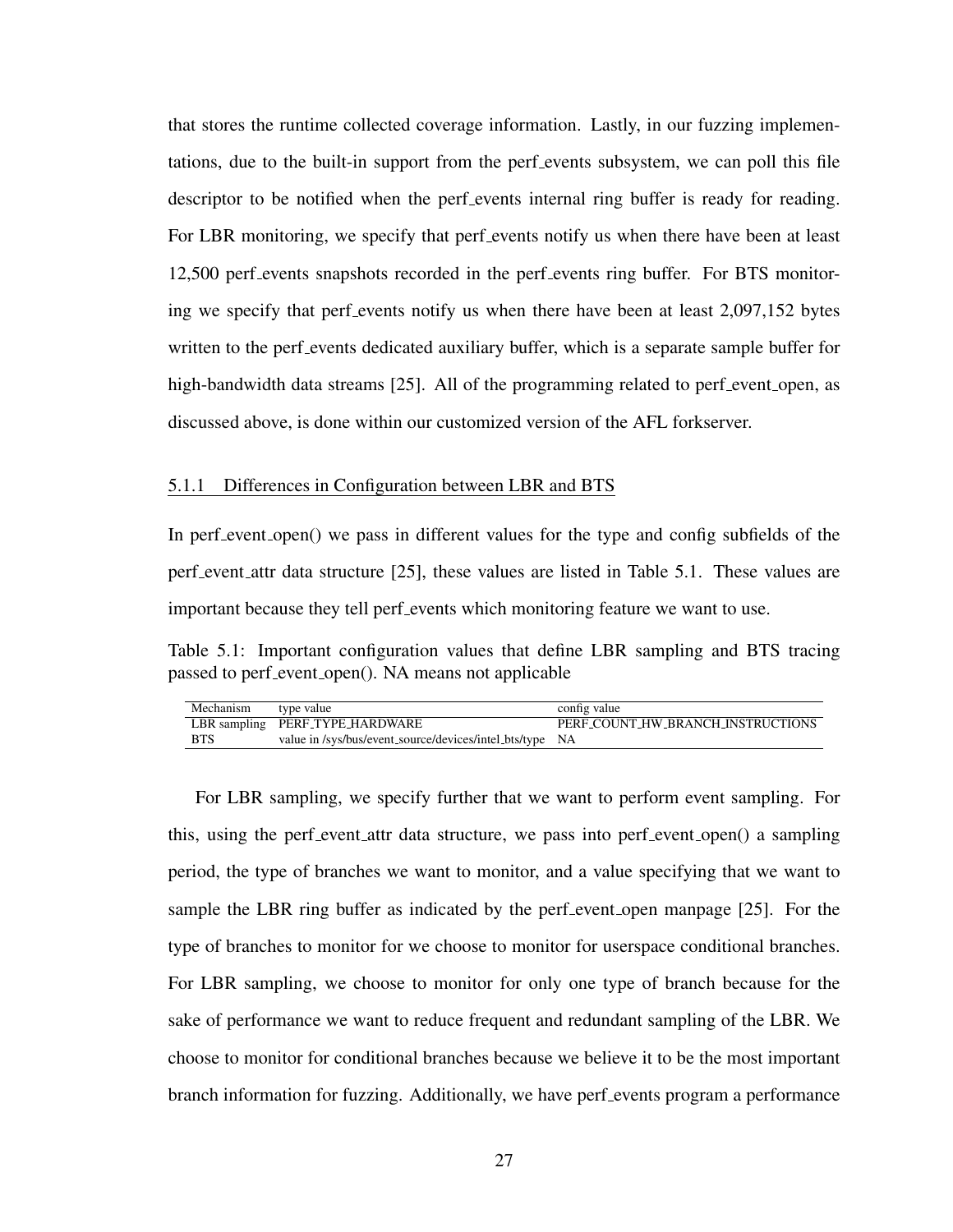counter to monitor for LBR INSERTS and to take a snapshot of the LBR after every N LBR INSERTS, where N is the sampling period [\[25\]](#page-67-0). While ideally, the sampling period should be equal to the length of the LBR, unfortunately, because of the presence of skid we found in our preliminary experiments that we need to sample the LBR more frequently and so our sampling period is 32-MAXSKID=17, where experimentally we determined the MAXSKID to be 15. The effect of skid on our experiments is further discussed in [chapter 7.](#page-57-0) Hence, perf events will take a snapshot of the LBR after every 17 LBR INSERTS for which the LBR should only hold 17 retired conditional branches from userspace. perf events stores the LBR snapshots in the internal perf events ring buffer that is memory mapped to our main LBR sampling process.

For BTS tracing, using the perf event attr data structure, we need to pass to perf event open() the value the kernel exports in the file system location as shown in [Table 5.1.](#page-36-0) As a result, perf events sets up the DS Save Area[\[45\]](#page-68-0) which will contains the BTS buffer. During runtime, the LBR branch records will be transferred over to the BTS buffer. When the BTS buffer is almost full, perf events will take a snapshot of the BTS buffer and store it in the perf events auxiliary buffer. The size of the BTS buffer is configured when memory mapping to the perf event open file descriptor by specifying the desired buffer size. For BTS tracing using perf events, one can only specify to monitor branches based on privilege level. We specify to monitor for userspace branches.

## 5.2 Structural Modifications to AFL Forkserver

For our fuzzing implementations, we choose to modify the AFL fuzzer version 2.57b, the most up-to-date version at the time of this writing, which was released inn June 2020. As mentioned earlier, all of the programming related to LBR/BTS monitoring is done within our customized version of the AFL forkserver which is part of the AFL runtime component.

It is important to remember that the AFL forkserver is inserted into target binaries in such a way that at runtime the forkserver runs before the target application's main function.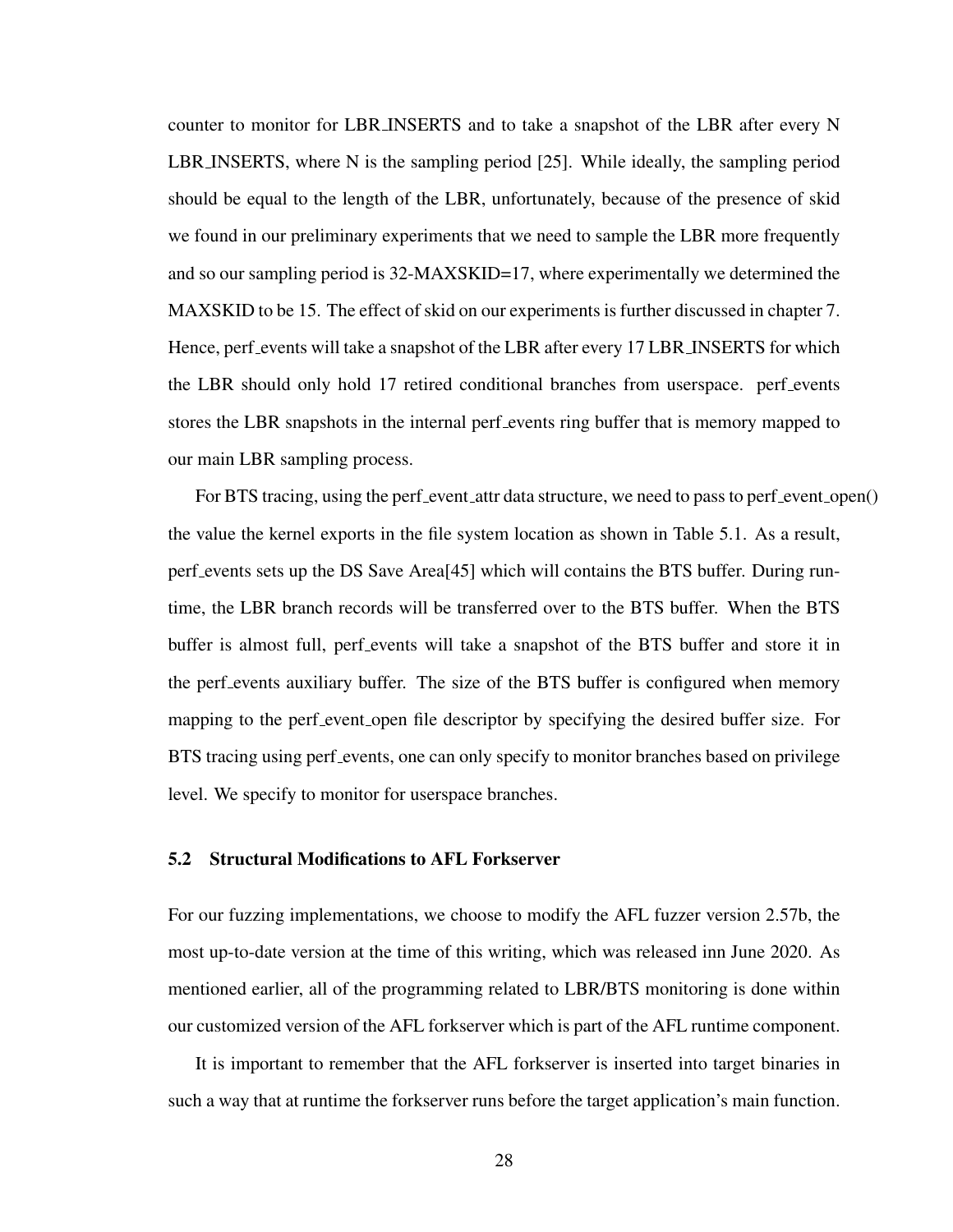To start our customized version of the AFL forkserver, as in the original implementation, we have the AFL engine execute a target application binary with execv(). The main responsibility of the forkserver is to clone new child target application processes by having a virgin copy of itself in memory and leveraging the Linux copy-on-write implementation of fork to avoid further calls to execv(). Additionally, the forkserver is designed to clone new child processes whose execution is steered to execute the target application's main function.

#### 5.2.1 Initialization Tasks in Forkserver

When the forkserver starts, we have the forkserver parse proc/pid/maps to obtain the virtual address space range of its text segment. We do this because we need an address range to filter out branch records that do not pertain to the executable code of the target application. We only need the forkserver to obtain this address range once before the generation of any children because the entire virtual address space of a parent process is replicated in child processes during a call to fork() [\[57\]](#page-69-0). When the forkserver clones a new target application process to fuzz, we have the new target application process raise a SIGSTOP signal to stop itself, meanwhile, the forkserver configures the LBR sampling/BTS facilities discussed in [section 5.1.](#page-35-0) Right before our forkserver sends a continue signal, SIGCONT, to the stopped child process, we have our forkserver enable the LBR sampling/BTS facilities. To avoid race conditions, we have the forkserver perform a waitpid with WUNTRACED beforehand to make sure we send the continue signal only after confirming the child process was indeed stopped. Once the child process receives the continue signal, it's execution is steered to start executing the target application's main function.

### 5.2.2 Monitoring Tasks of the Forkserver

While the child process executes the original code of the target application, we have the forkserver continuously poll two file descriptors in a while loop to capture two events of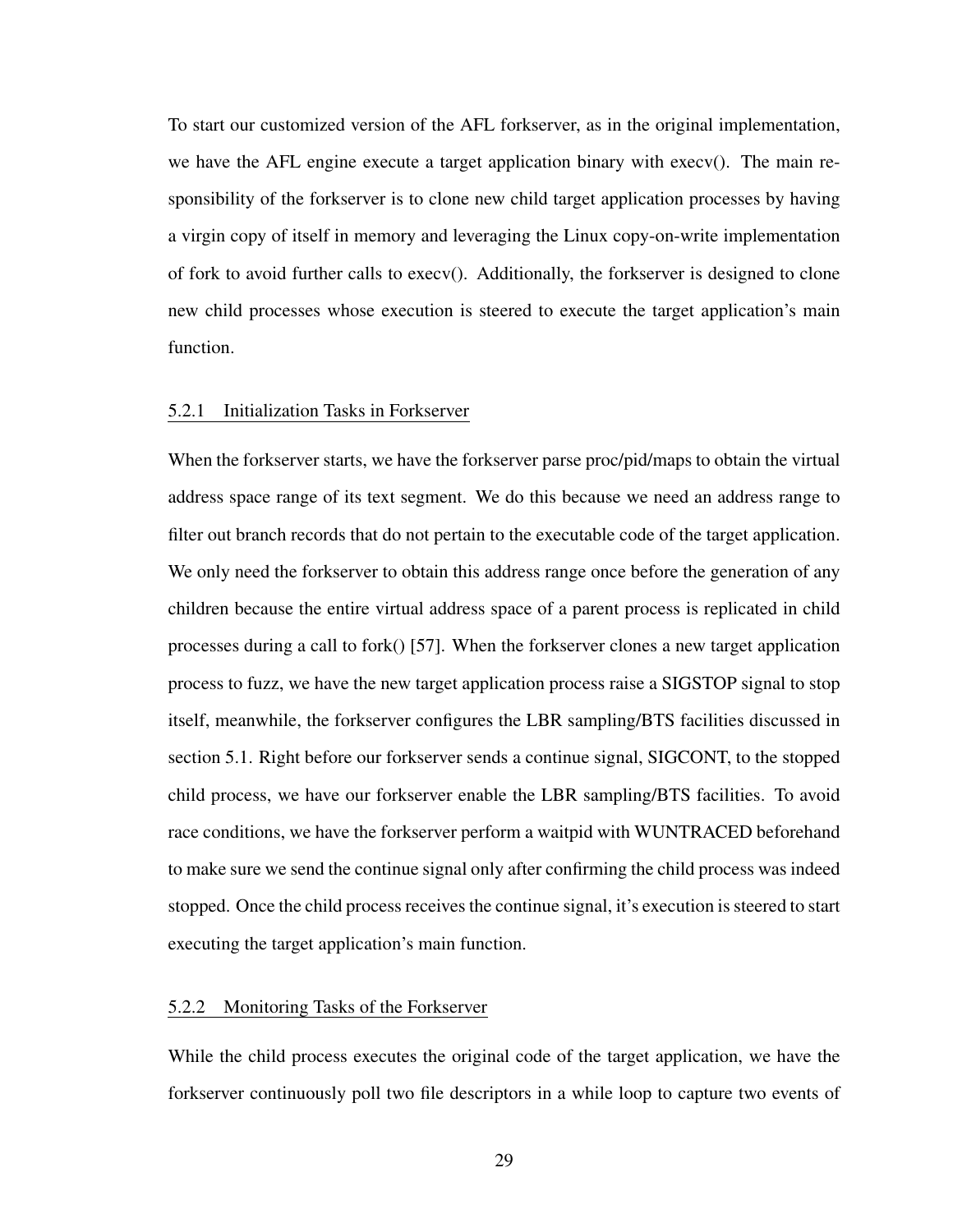interest. One file descriptor captures the SIGCHLD signal which is sent to the forkserver when a child process dies. Just as in the original AFL implementation we send the termination information of the dead child to the AFL engine, afl-fuzz. The other file descriptor, which is the return value from perf event open, indicates when the perf events internal ring buffer is ready for reading. Using a file descriptor to capture SIGCHLD signals allows our forkserver to keep track of queued SIGCHLD signals as a result of dead children even if other events are triggered first. To avoid data race conditions, we process the perf events ring buffer both when perf events indicates the buffer is ready to read and when we detect a child has died. We do this because there might be unprocessed branch records in the perf events internal ring buffer since it was last processed.

## 5.2.3 Processing Perf Events Ring Buffer and Updating AFL Bitmap

To process the perf events ring buffer we first obtain the necessary meta-information such as the offset to the ring buffer head and tail using the data structure provided by perf events called perf event mmap page that is written to the first page of the perf events ring buffer. Using the meta-information and memory mapping to the perf-events ring buffer, we copy the contents of the perf events ring buffer into a temporary buffer. As soon as the contents of the perf events ring buffer are copied over we immediately update the offset of the ring buffer tail to the head so as to free ring buffer memory to accommodate for incoming branch records. The contents of the perf events ring buffer are organized in memory as perf events records, where a single perf events record contains a header followed by the branch records. To parse the contents of the perf events ring buffer, in the temporary buffer we iterate over the perf events records and only further analyze perf events records of the type PERF RECORD SAMPLE for LBR sampling and PERF RECORD AUX for BTS tracing. Records of the aforementioned types will contain branch records. To obtain edge-based code coverage information we need to guide our fuzzing implementations, we iterate over these branch records and only consider branch records whose branch source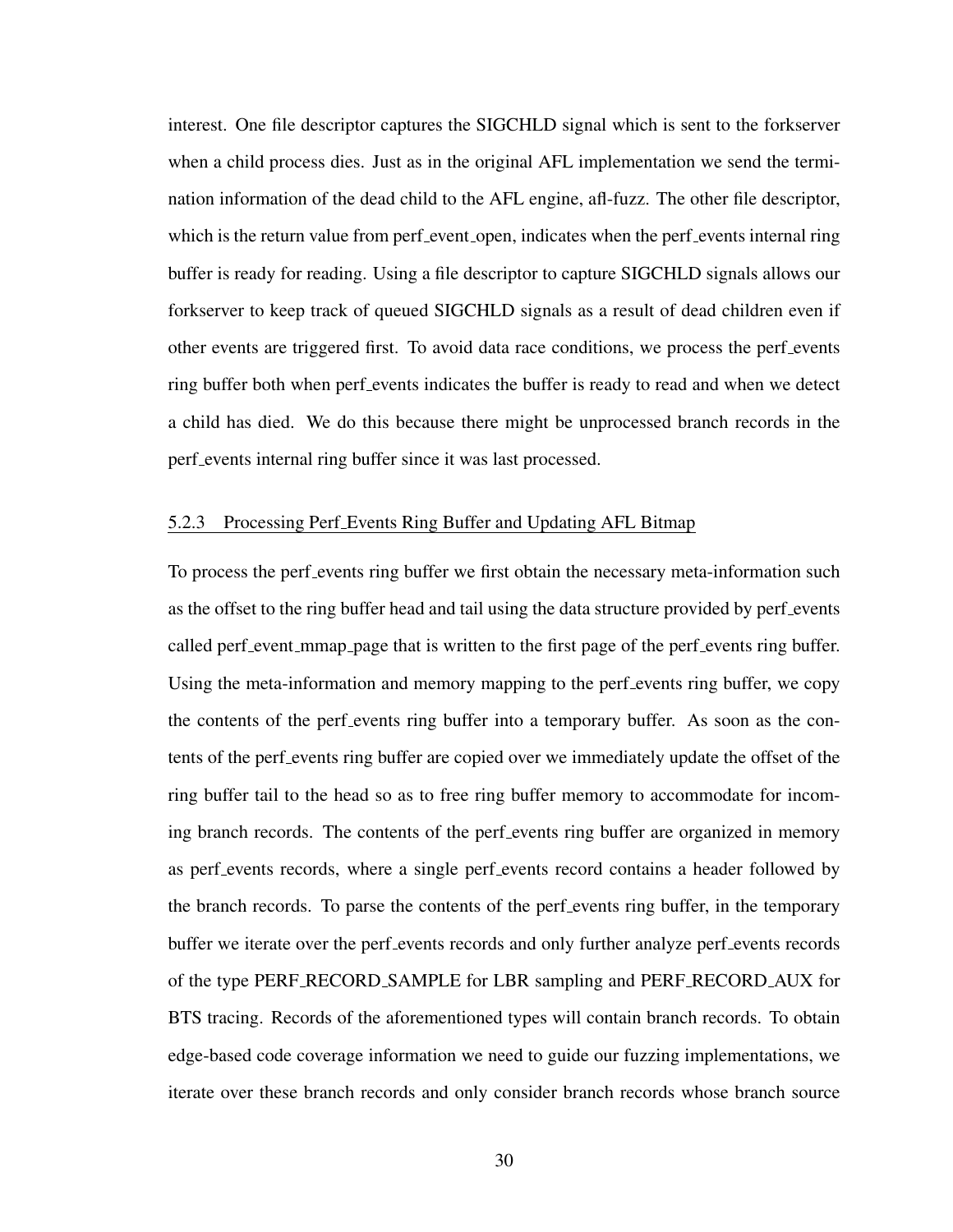and destination addresses are 1.) within the address space range of the text segment we obtained during the startup of the forkserver, and 2.) to not referring to artificial branches we inserted into the target application. In regards to artificial branches, to ensure perf events is always triggered to record the last legitimate branch records during a crash and during normal/abnormal program exits we have the target application run 32 artificial branches during a crash or exit. Our customized forkserver uses atexit() to register an exit handler that executes these artificial branches. Since LBR-Fuzz is subjected to the effects of skid, when parsing the contents of the perf events ring buffer we calculate the skid seen for each LBR snapshot and further restrict our reading window of the perf events ring buffer to ensure we are correctly reading the LBR branch records in the correct order and not rereading already read branch records. We do not have a skid-detection method in BTS-Fuzz since it is not affected by skid like LBR-Fuzz. To update the AFL shared coverage bitmap, similar to the original AFL implementation we compute the following hash to determine where to write into the bitmap.

$$
(src \gg 1) \oplus dest
$$

Unlike the AFL implementation which uses a random value generated at compile-time for the src variable, for each valid branch record we use the address offset of the branch source address for the src variable. For the dest variable, we use the address offset of the branch destination address.

## 5.3 How We Insert Our LBR/BTS Monitoring Code

For source-code available fuzzing, we use the clang wrapper provided by AFL-Clang-Fast to insert our customized forkserver equipped with our LBR/BTS monitoring code. When compiling the target application binaries with the clang wrapper, the compilation will include a runtime component that contains our customized forkserver. The runtime component uses compiler constructors to establish a new initialization routine that will run before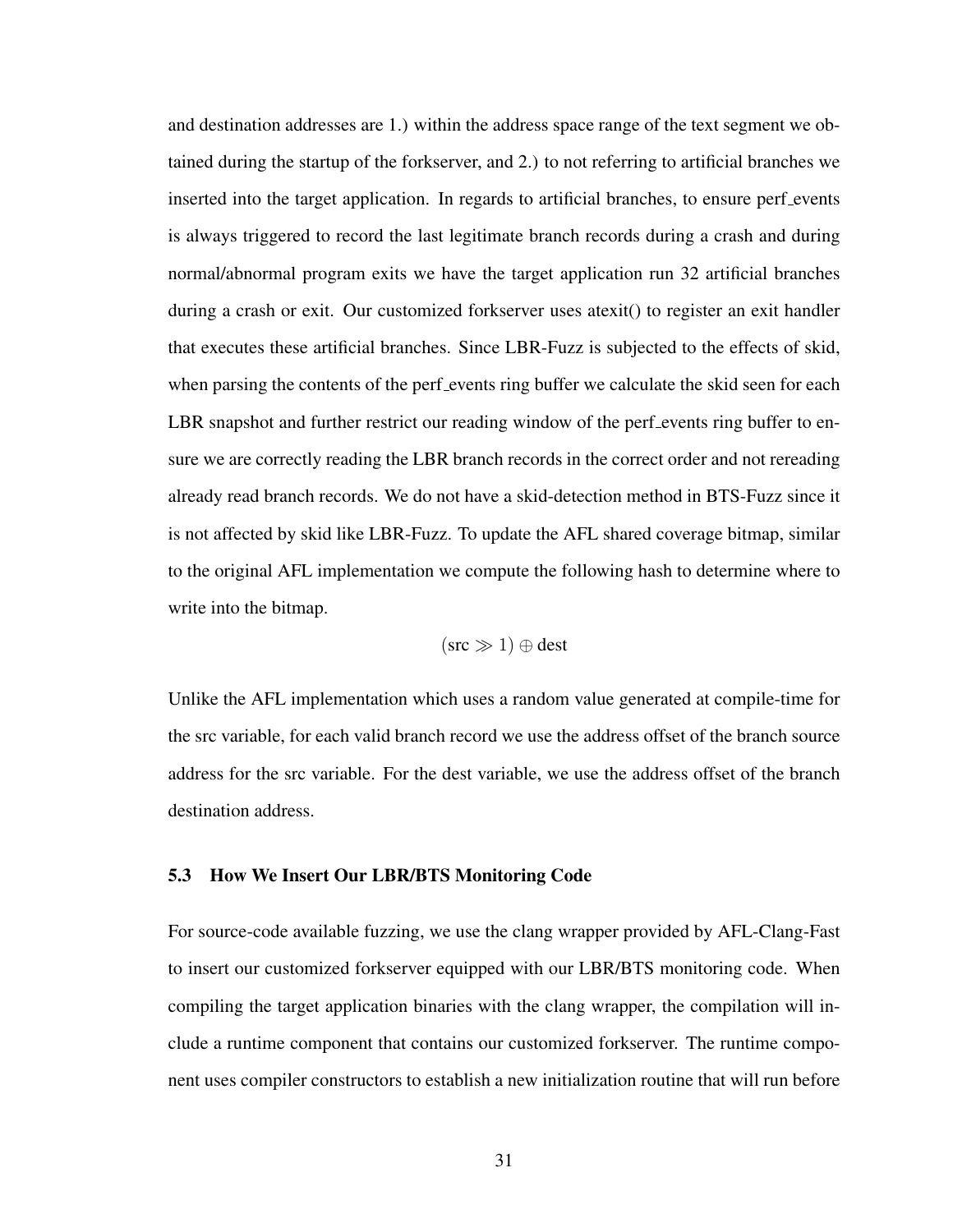the main function. The initialization routine contains our customized forkserver. Furthermore, we discard entirely the LLVM pass used originally by ALF-Clang-Fast since we rely on our LBR/BTS monitoring code to get branch information.

For binary-only fuzzing, we insert our monitoring code into target binaries using the static binary rewriter called e9Patch [\[32\]](#page-67-1). e9Patch uses a suite of binary rewriting methodologies, such as instruction punning, eviction, and padding, to insert jumps to trampolines with instrumentation code without the need to move over other instructions [\[32\]](#page-67-1). e9Patch has a front-end tool called e9Tool with a plugin API to allow for fine-grained control over the generated trampolines [\[58\]](#page-69-1). The authors of e9Patch also have a project called e9AF [\[56\]](#page-69-2). The e9AF project has open-sourced an e9Tool plugin, supporting scripts and their customized AFL runtime component to aid e9Tool in rewriting closed-source binaries to contain the AFL forkserver and AFL instrumentation. We reuse their plugin and supporting scripts to meet our purposes. We modify their runtime component by modifying their forkserver to match the functionality of our customized forkserver. We also modify their plugin to only insert our customized AFL forkserver. From their plugin, we also remove any code that was previously used for adding AFL instrumentation. As mentioned in their documentation, one important limitation of the e9Patch backend is that patched code cannot use standard libraries directly, including glibc [\[32\]](#page-67-1). While the e9Patch backend has a parallel implementation of common libc functions, we had to dynamically load glibc and get the function pointers to the libc functions our customized forkserver needed that were not supported by their parallel libc implementation such as atexit. Additionally, while their parallel libc implementation did have an implementation for malloc(), we ended up using the glibc implementation instead because their malloc() allocated significantly more memory than we needed. With our modifications to e9AFL, we can rewrite closed-source binaries to include our LBR/BTS monitoring code and provide feedback to our fuzzing implementations.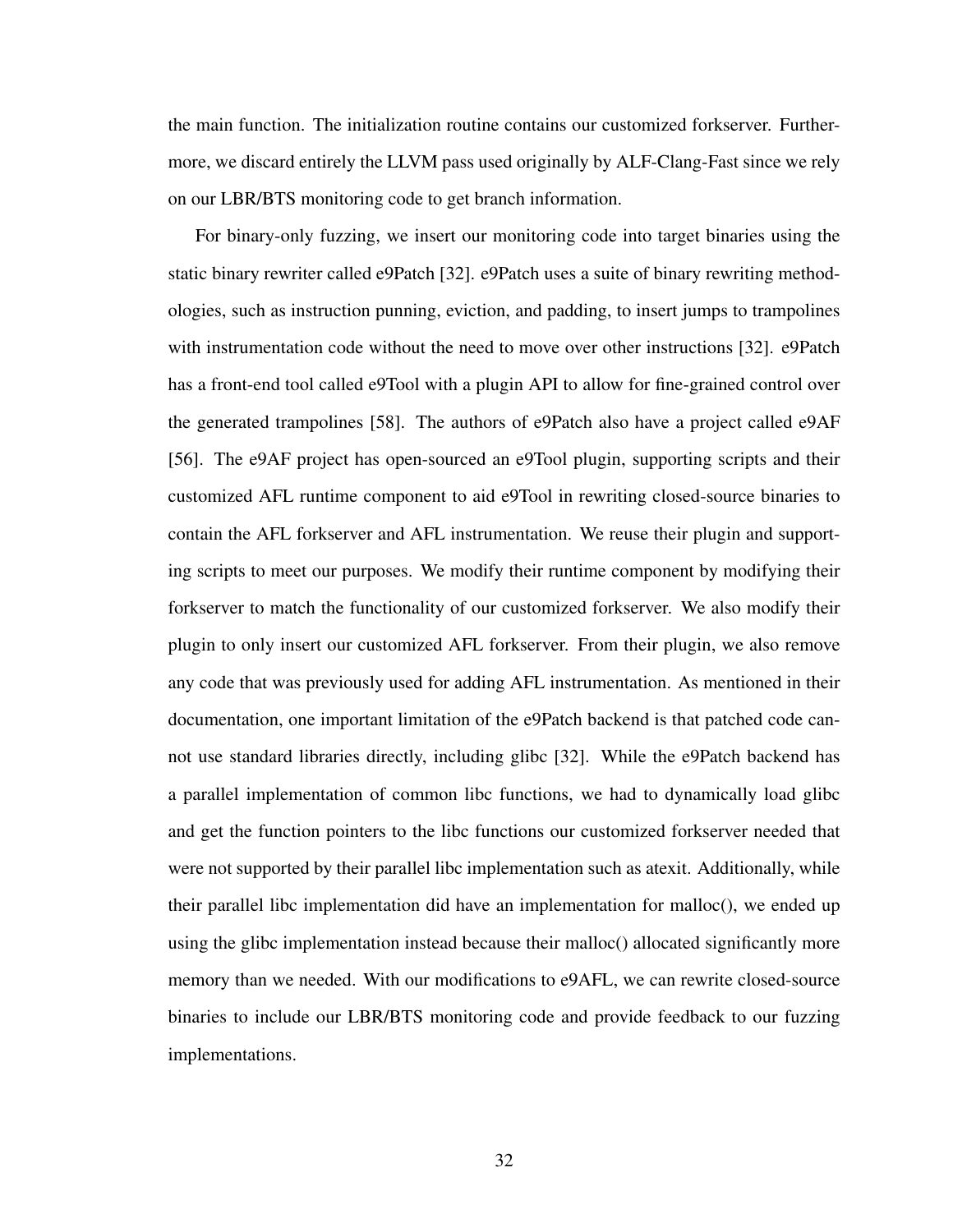# CHAPTER 6 EVALUATION

The goal of our evaluations is to evaluate the performance implications of the LBR/BTS tracing mechanisms in coverage-guided fuzzers. We also seek to assess the inherent drawbacks/weaknesses of using these tracing mechanisms in coverage-guided fuzzers. Our evaluation consists of two categories source-code available fuzzing and binary-only fuzzing. For each category, we compare the appropriate AFL-based fuzzers with our fuzzing implementations, LBR-Fuzz and BTS-Fuzz. From our experimental results, we determine the performance overhead directly attributed to the LBR/BTS tracing mechanisms respectively (which answers research question RQ1) and its impact on the performance of binary-only fuzzing (which answers research question RQ2).

## 6.1 Experimental Setup

## 6.1.1 Fuzzers

As discussed in [subsection 4.3.2,](#page-31-0) our LBR/BTS fuzzing implementations are based on AFL-Clang-Fast and replace the original coverage tracking mechanism with the LBR/BTS tracing mechanisms respectively. In our evaluations, we refer to our fuzzing implementations that use the LBR/BTS tracing mechanisms as LBR-Fuzz and BTS-Fuzz respectively. For our source-code available fuzzing evaluation, we compare LBR-Fuzz and BTS-Fuzz with AFL-Clang-Fast. For our binary-only fuzzing evaluation, we compare LBR-Fuzz and BTS-Fuzz with AFL-QEMU [\[4\]](#page-65-0) and PTfuzz [\[15\]](#page-66-0). AFL-QEMU and PTfuzz are AFL-based fuzzers that use different coverage tracing methods from LBR-Fuzz/BTS-Fuzz. AFL-QEMU runs userspace emulation and performs on-the-fly instrumentation at runtime to obtain control-flow execution of the target application. PTfuzz uses the Intel PT hardware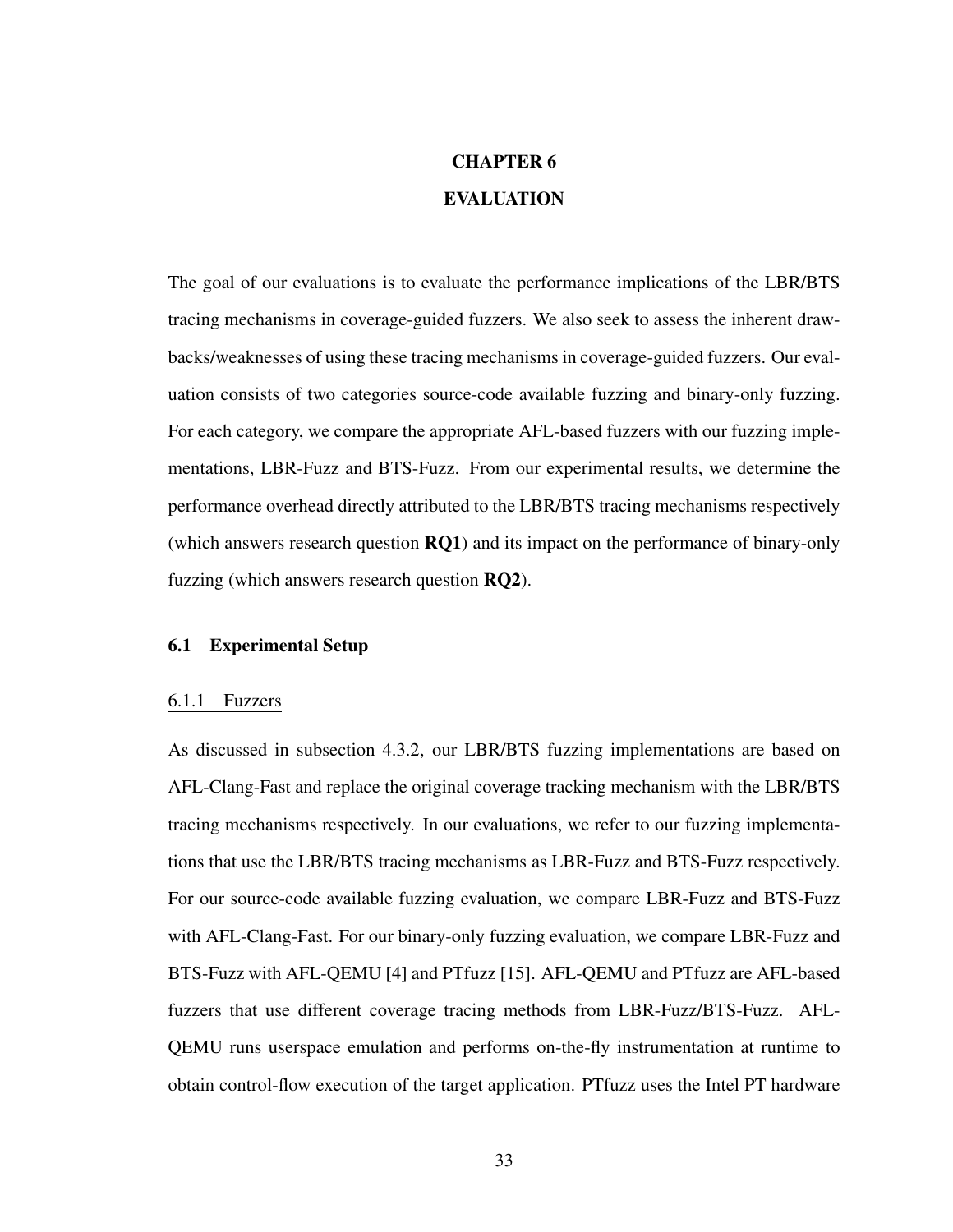tracing mechanism to monitor software execution of the target application and processes the compressed output stream to determine control-flow execution. In terms of fuzzing works that used Intel PT, we choose to compare LBR-Fuzz and BTS-Fuzz with PTfuzz because aside from using a different hardware mechanism to obtain coverage information, in terms of components and fuzzing architecture this particular PT fuzzing work is most similar to our fuzzing implementations. Honggfuzz PT [\[6\]](#page-65-1) and Kafl [\[17\]](#page-66-1) and its derivatives [\[14,](#page-66-2) [18,](#page-66-3) [20\]](#page-66-4) have many more differences aside from just using a different hardware mechanism. Honggfuzz PT, in particular, only uses TIP packets, hence only monitors for indirect control-flow instructions such as indirect branches to perhaps avoid the expensive process of disassembling the output stream [\[53\]](#page-69-3). Therefore the coverage information used by honggfuzz PT isn't comparable to the coverage information used by LBR-Fuzz/ BTS-Fuzz which monitors for conditional branches and all userspace branches respectively. PTfuzz, on the other hand, uses both TIP and TNT packets, hence monitoring for both indirect branches and conditional branches. Ptrix [\[16\]](#page-66-5) uses path coverage instead of edge coverage which is used by our fuzzing implementations, making it hard to compare against our fuzzing implementations.

## 6.1.2 Benchmark and Seeds

In the fuzzing community there is a lack of a standard, sufficient and agree-upon set of benchmark programs to use when evaluating fuzzers [\[13\]](#page-66-6), [\[11\]](#page-65-2), [\[59\]](#page-69-4), [\[60\]](#page-69-5), [\[61\]](#page-69-6). Typically fuzzers are usually evaluated on hand-picked benchmark programs [\[11\]](#page-65-2). Careful consideration must be used when selecting target applications to test new fuzzing technologies because, as demonstrated by Fioraldi et al. [\[62\]](#page-69-7), results produced are often target-dependent. We take the recommendations of Klees et al. [\[13\]](#page-66-6) and Li et al. [\[11\]](#page-65-2) who suggest a benchmark suite should contain target applications that are representative of real-world programs: diverse in size, functionality, and coding styles. We also look through several academic fuzzing papers to find commonly selected targets, including some of which had proposed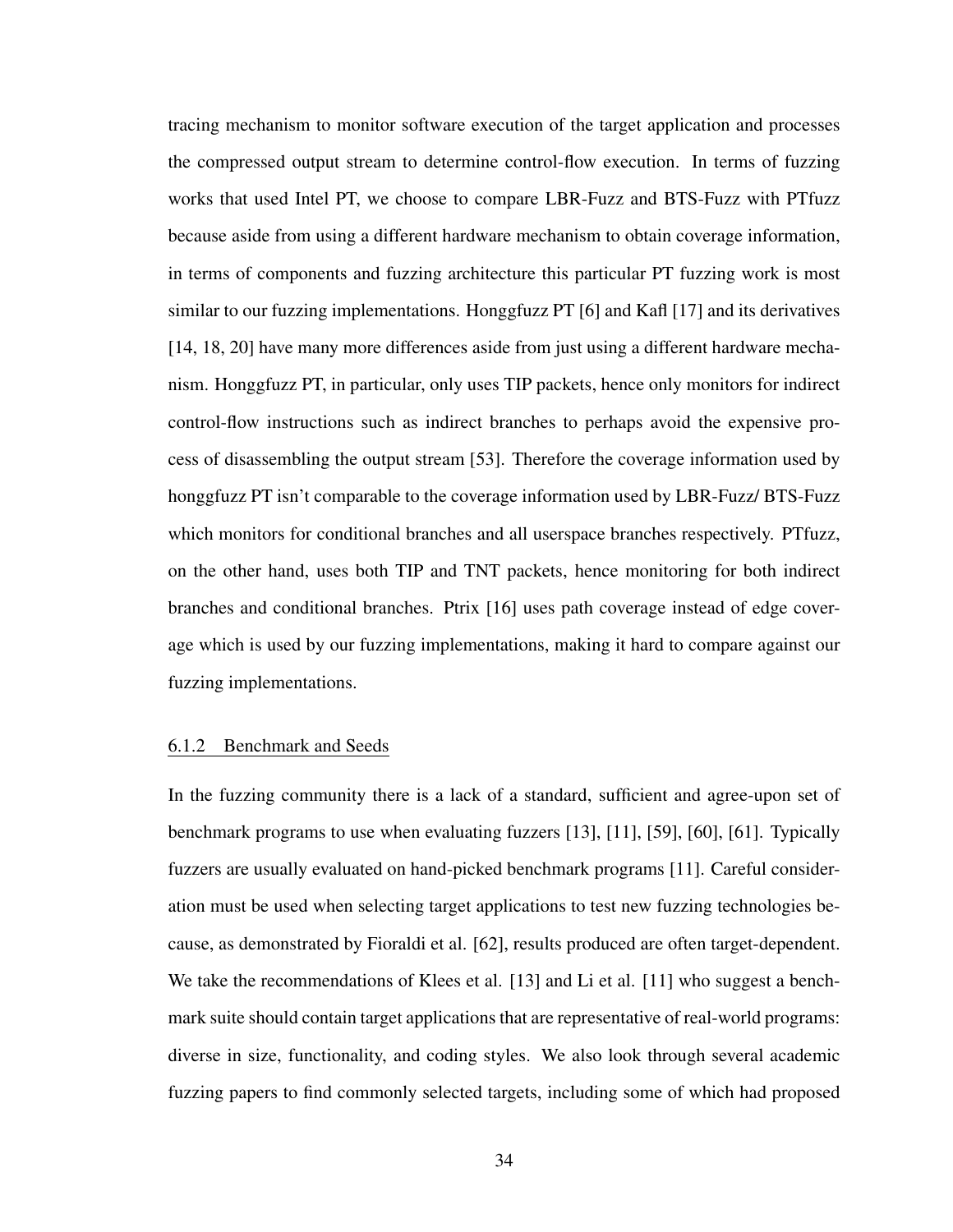and released their benchmark suites [\[11\]](#page-65-2), [\[8\]](#page-65-3), [\[59\]](#page-69-4). We hand select the following real-world applications as seen in [Table 6.1](#page-44-0) which are a subset of the UNIFUZZ benchmark suite [\[11\]](#page-65-2).

| <b>Type</b>   | Program            | Version                                 | Arguments            |
|---------------|--------------------|-----------------------------------------|----------------------|
| Image         | jhead              | 3.00                                    | $\omega$ $\omega$    |
|               |                    | Network tcpdump $4.8.1 +$ libpcap 1.8.1 | $-e$ -vv -nr $@$ $@$ |
| Audio         | mp3gain $1.5.2-r2$ |                                         | $\omega$ $\omega$    |
| <b>Binary</b> |                    | objdump binutils $2.28$                 | $-S$ @ @             |

<span id="page-44-0"></span>Table 6.1: Subset of selected real-world programs of the UNIFUZZ benchmark suite. @@ is a placeholder for the name of an input file

For the selection of initial seeds, we use a subset of seeds provided by the UNIFUZZ benchmark suite [\[11\]](#page-65-2). The seeds were collected from the Internet according to the file format type requirements of the selected benchmark programs. We obtain our selected benchmark programs and seeds from the UNIFUZZ Github repository [\[63\]](#page-70-0). An important note that we need to consider is that fuzzing implementations based on AFL should have seeds that are each no greater than 1MB, the AFL maximum seed size requirement. It is a common practice in fuzzing to minimize both the number of seeds and the size of the seeds [\[64\]](#page-70-1), therefore we select a subset of the smallest seeds from the UNIFUZZ seed set. Although the work in [\[13\]](#page-66-6) has demonstrated the importance of having both empty and non-empty seeds in the evaluation of fuzzers, their work shows this to be most relevant when evaluating the potential improvements to bug finding capabilities. Our work is more focused on evaluating fuzzers based on system performance overhead and reliability, as the primary goal of our work is to determine the performance implications of the LBR/BTS tracing mechanisms in coverage-guided fuzzers. Finally, while Herrera et al. [\[64\]](#page-70-1) and Rebert et al. [\[65\]](#page-70-2) suggest that fuzzing efficiency can improve by using distillation and seed pre-processing techniques to remove redundant seeds, this is out of the scope of our work. We are more interested in evaluating the efficiency of our fuzzers per run and not across fuzzing runs.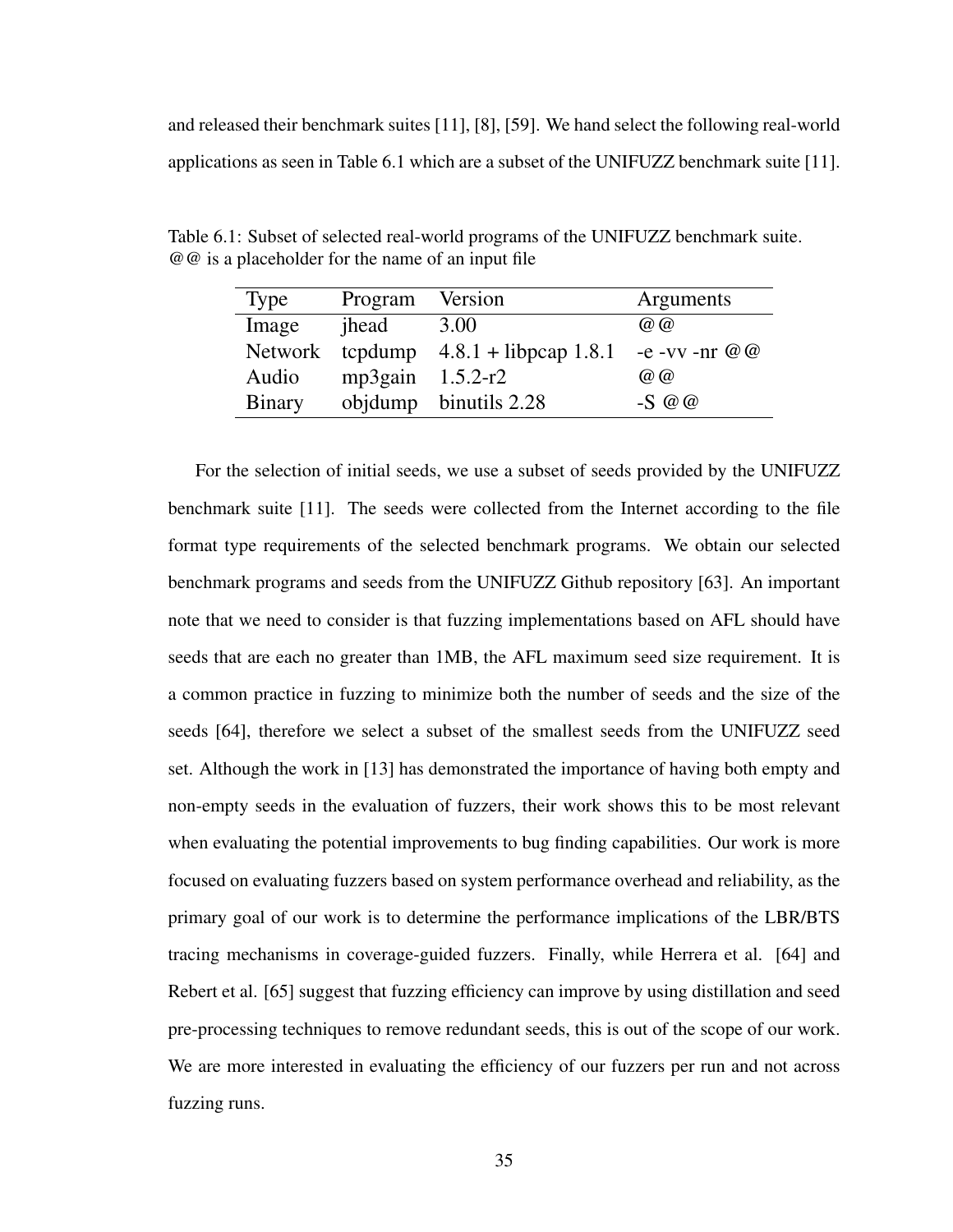#### 6.1.3 Evaluation Metrics

We use the following evaluation metrics to compare LBR-Fuzz and BTS-Fuzz with AFL-Clang-Fast, AFL-QEMU, and PTfuzz: branch coverage (edge coverage), total paths discovered, stability, system performance overhead (based on executions per second), and number of unique crashing inputs.

We measure branch coverage to ensure our fuzzing implementations are covering as much code as the baseline fuzzer AFL-Clang-Fast. Additionally, branch coverage is a widely used metric in the fuzzing community to assess fuzzing effectiveness [\[13\]](#page-66-6). To calculate branch coverage, we use the afl-cov tool [\[66\]](#page-70-3) which also can report additional information such as path coverage and line coverage.

For stability, we use AFL's definition of stability which measures the consistency of observed coverage traces. If a target application always behaves the same (produces nearly identical coverage profiles) when a fuzzer under evaluation gives the same input data, such fuzzer will earn a stability rating of 100% [\[4\]](#page-65-0). Otherwise, if a target application's behavior differs, the AFL internal system will assign the fuzzer a lower stability rating. We measure stability to approximate the correctness of the coverage information used by the fuzzer under evaluation and hence approximate fuzzing reliability.

We obtain measurements for system performance (executions per second), total paths discovered, number of unique crashing inputs, and stability rating by parsing AFL's output fuzzing statistics reports. For executions per second, we parse for the start-time timestamp, the last update to the fuzzing environment timestamp, and the metric total executions to manually calculate the executions per second. We manually calculate executions per second because the executions per second posted in the fuzzer statistics report might only be a snapshot of a specific point in time. The evaluation metrics, executions per second and total paths discovered, allow us to evaluate the fuzzers in terms of performance and fuzzing efficiency.

Lastly, as a proxy metric for fuzzing effectiveness, we measure the number of unique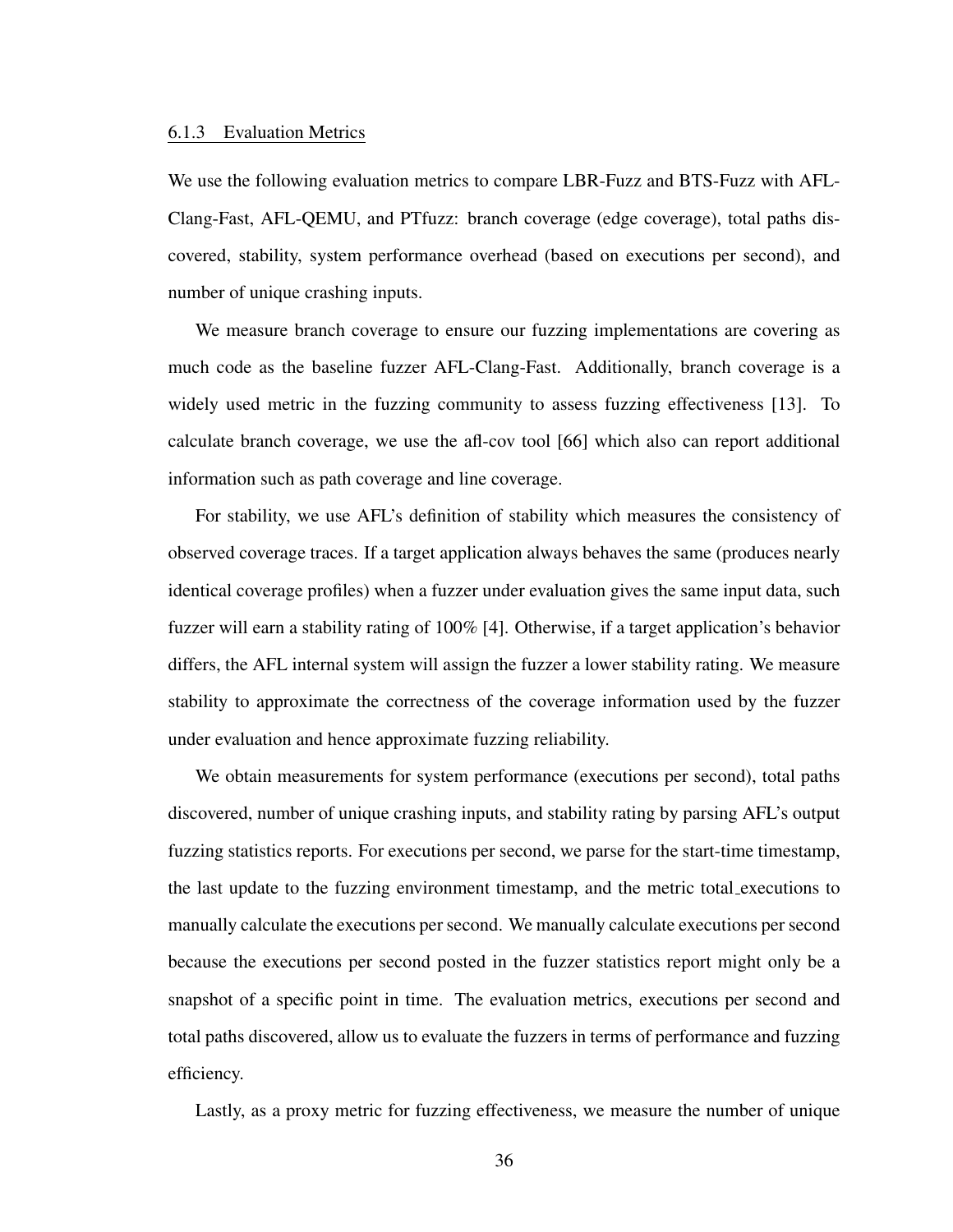crashing inputs. The unique number of crashing inputs is an approximate insight into a fuzzer's ability to find crashing inputs. However, we should note unique crashing inputs do not always directly map to bugs found. The work by Klees et al. [\[13\]](#page-66-6) discusses the threats to validity when using the metric number of unique crashing inputs as the primary metric to evaluate fuzzing effectiveness. Due to time and computing resource constraints, we did not triage unique crashing inputs to determine if any new vulnerabilities were found.

#### 6.1.4 Platform and Configuration

We conduct our experiments on a machine with a 6-core Intel(R) Core(TM) architecture Coffee Lake, hyper-threading enabled (12 logical cores in total), and 32GB of available RAM running Ubuntu 18.04 LTS 64-bit.

We acknowledge that a fuzzer's bug-finding abilities can vary across runs and even over the course of a single run which has been demonstrated by Klees et al. [\[13\]](#page-66-6). The experiment guidelines of Klees et al. [\[13\]](#page-66-6) are commonly referenced to develop a meaningful evaluation of fuzzers that produces trustworthy results. We note, however, that the study by Klees et al. [\[13\]](#page-66-6) that produced these guidelines used fuzzers that had the aim of making contributions to improving the state-of-the-art of bug-finding abilities, whereas our work aims to make contributions to the system performance of binary-only fuzzing. Therefore we carefully select the experiment setup guidelines of Klees et al. [\[13\]](#page-66-6) that is most relevant to our work.

Our work is focused on determining the performance implications of using the LBR/BTS tracing mechanisms in coverage-guided fuzzers per run of the target application. Therefore for our experiments, we justify that a single fuzzing campaign of 24 hours for each of our four benchmark programs is sufficient testing time for our performance-based evaluations. Other works [\[56,](#page-69-2) [27,](#page-67-2) [67\]](#page-70-4) that aim to improve the system performance of fuzzers have also used a similar amount of testing time. We believe the number of executions performed in a 24-hour window, sufficient enough to get an understanding of the system performance characteristics of each fuzzer.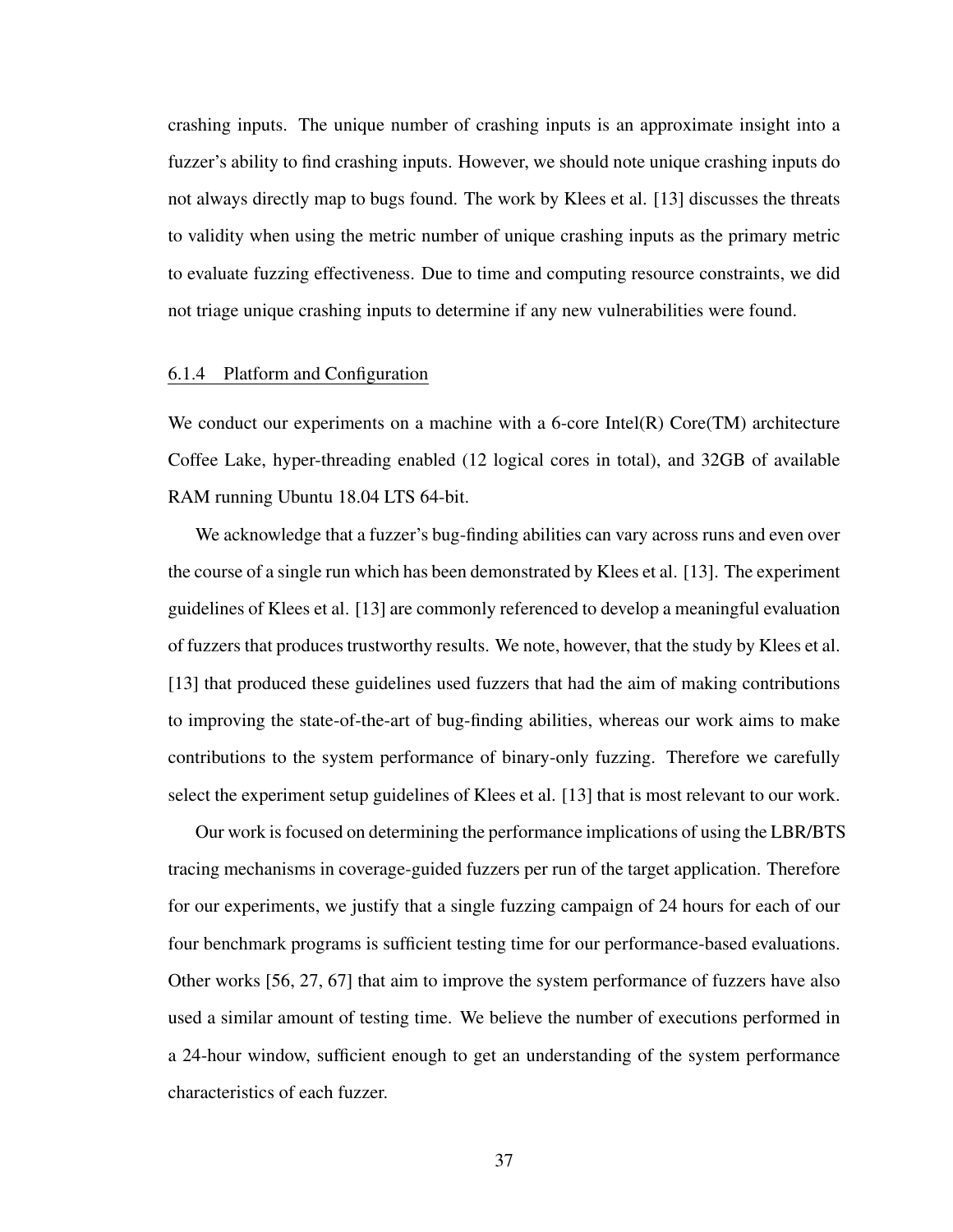We also note that we do not use Address Sanitizers (ASAN and UBSAN) [\[68\]](#page-70-5) in the compilation of any benchmark programs. ASAN and UBSAN add dynamic checks for various errors including memory errors [\[68\]](#page-70-5) [\[13\]](#page-66-6). Since we are not triaging crashes and evaluating the bug-finding capabilities of each fuzzer, we regard the use of address sanitizers as out of the scope of our work.

## <span id="page-47-1"></span>6.2 Results

As mentioned at the beginning of this chapter, our evaluation has two categories: sourcecode available fuzzing and binary-only fuzzing. Our experimental results for source-code available fuzzing and binary-only fuzzing aim to answer the following research questions:

- RQ1: What is the performance overhead in using Intel LBR and BTS as sources of coverage information in coverage-guided fuzzers?
- RQ2: Can using Intel BTS and LBR as coverage tracing mechanisms in fuzzing improve binary-only fuzzing?

### <span id="page-47-0"></span>6.2.1 Source-Code Available Fuzzing

The results for source-code available fuzzing are presented in [Table 6.2,](#page-48-0) [Figure 6.1,](#page-48-1) [Ta](#page-49-0)[ble 6.3,](#page-49-0) and [Table 6.4.](#page-49-1) The evaluation metric *executions per second* in [Table 6.2](#page-48-0) and its graphical representation in [Figure 6.1](#page-48-1) will be used to address research question RQ1. We can see the *executions per second* in [Table 6.2](#page-48-0) and its graphical representation in [Fig](#page-48-1)[ure 6.1,](#page-48-1) where more is better, that both LBR-Fuzz and BTS-Fuzz on average had executed less fuzzing runs than the baseline fuzzer AFL-Clang-Fast for all target applications. BTS-Fuzz had the lowest number of executions per second, with overheads greater than 95% when compared with AFL-Clang-Fast for mp3gain. For some targets, LBR-Fuzz had comparable speeds to AFL-Clang-Fast, with overheads of 5% and 29% for mp3gain and objdump respectively. We can see in [Figure 6.1](#page-48-1) that LBR-Fuzz was generally faster than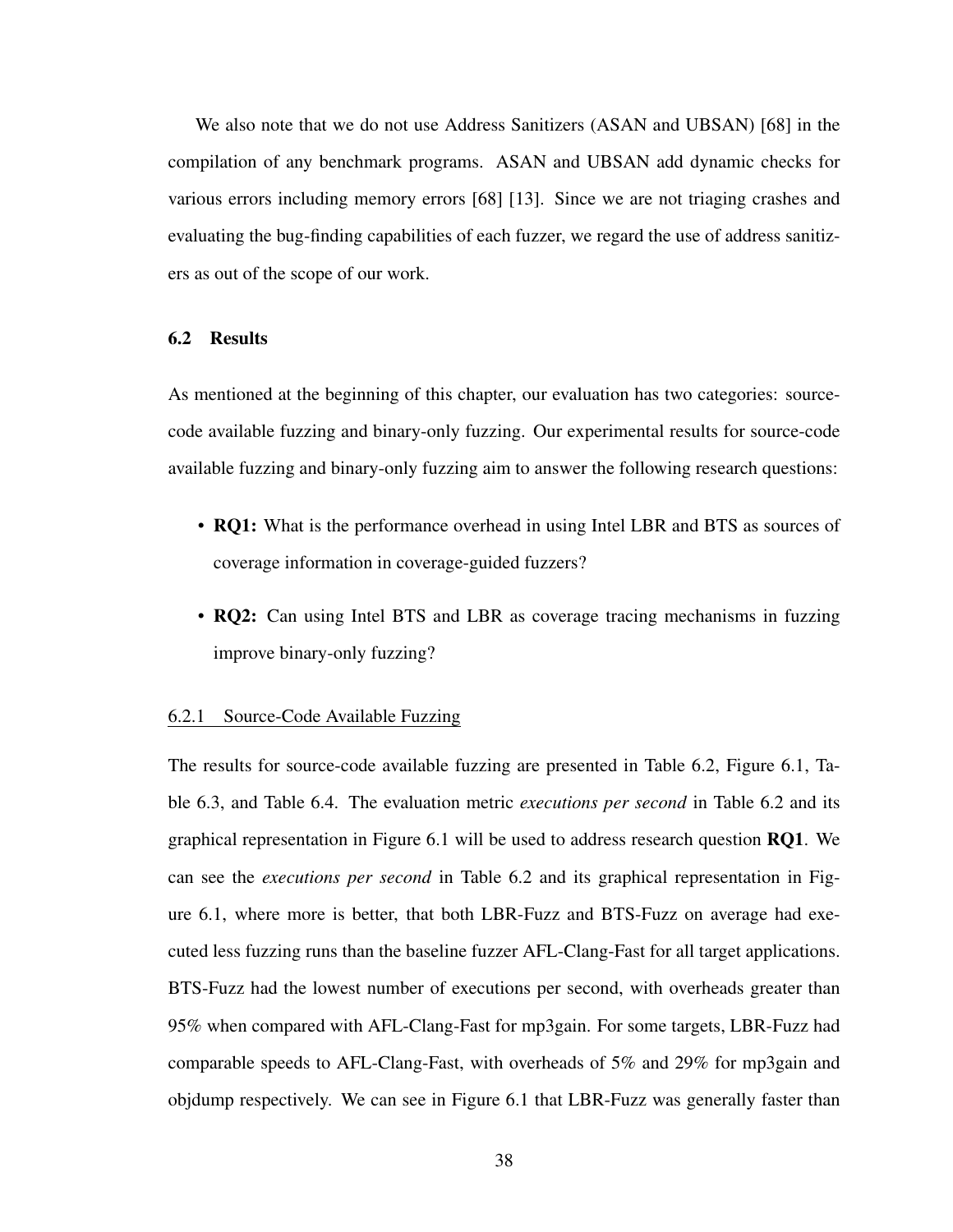<span id="page-48-1"></span>

Figure 6.1: Performance of Fuzzers for Source-Code Available Fuzzing

BTS-Fuzz by 4.3x, 12x, 19.3x, and 53x speed for jhead, tcpdump, mp3gain, and objdump respectively.

|         |                  | total paths discovered |     | executions per second |                     |        |  |
|---------|------------------|------------------------|-----|-----------------------|---------------------|--------|--|
| Targets | $AFL-Clang-Fast$ | LBR-Fuzz   BTS-Fuzz    |     | AFL-Clang-Fast        | LBR-Fuzz   BTS-Fuzz |        |  |
| jhead   | 228              | 86                     | 261 | 2433.90               | 454.65              | 106.14 |  |
| tcpdump | 2088             | 235                    | 939 | 1593.17               | 406.14              | 33.66  |  |
| mp3gain | 754              | 116                    | 420 | 261.50                | 247.09              | 12.80  |  |
| objdump | 2516             | 70                     | 827 | 347.05                | 244.91              | 4.66   |  |

<span id="page-48-0"></span>Table 6.2: Fuzzing efficiency and performance for source-code available fuzzing

The results presented in the *total paths discovered* column in [Table 6.2,](#page-48-0) the *branch coverage* percentages in [Table 6.3](#page-49-0) and the *stability* ratings column in [Table 6.4](#page-49-1) provide an insight into how efficient the executions were and how reliable was the coverage feedback for each fuzzer during the 24 hour source-code available fuzzing campaign. While LBR-Fuzz was observed to be faster than BTS-Fuzz as in terms of executions per second, LBR-Fuzz on average had discovered fewer paths during the 24-hour window when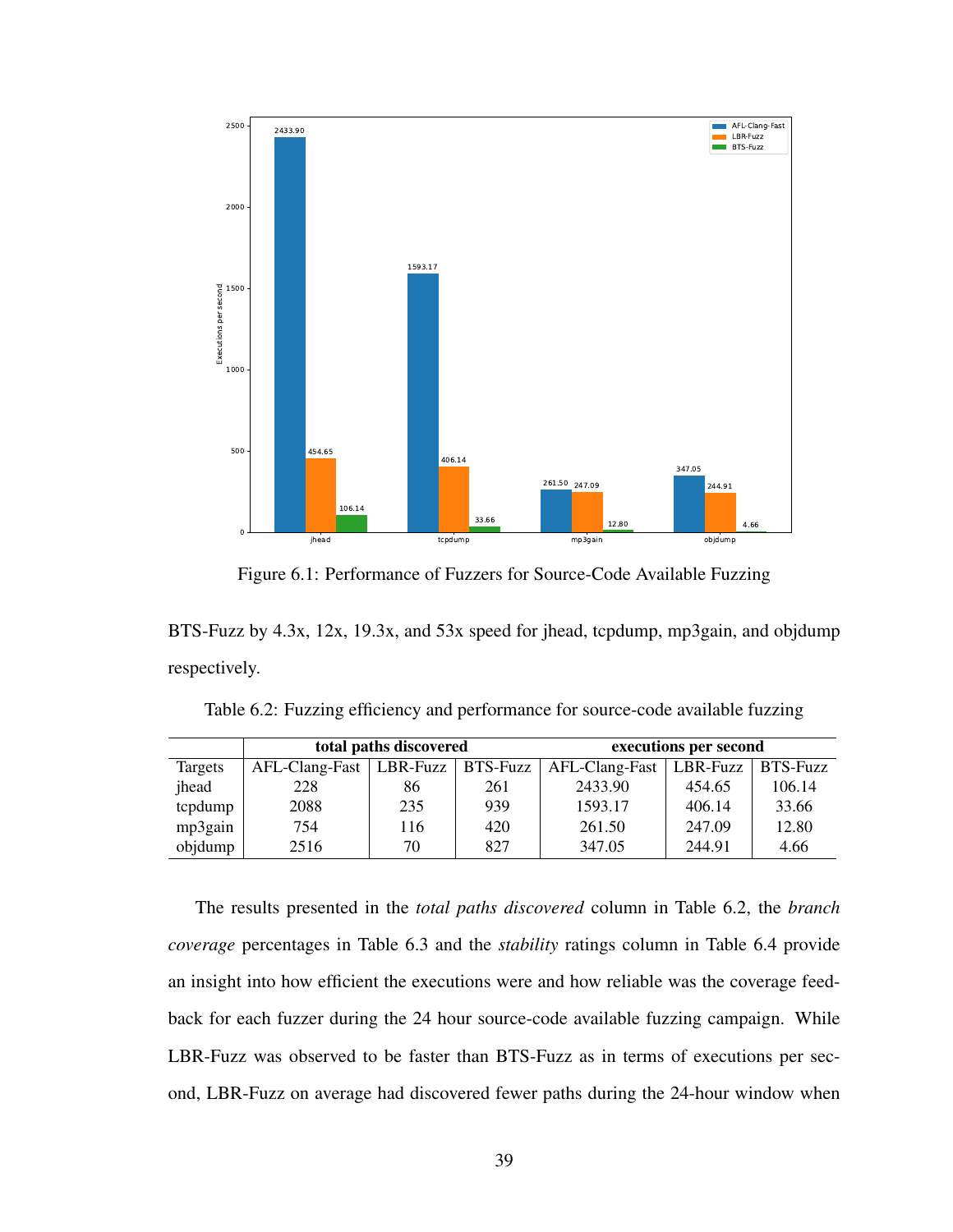compared with BTS-Fuzz and AFL-Clang-Fast for all targets as seen in the *total paths discovered* column in [Table 6.2.](#page-48-0) For instance, in [Table 6.2](#page-48-0) we can see LBR-Fuzz found 97% fewer paths than AFL-Clang-Fast for objdump. Additionally, LBR-Fuzz also reported the lowest branch coverage percentages as seen in [Table 6.3.](#page-49-0) LBR-Fuzz also had the lowest stability rating for all targets with stability ranging from 57% to as low as 16.57% as seen in [Table 6.4.](#page-49-1) On the other hand, BTS-Fuzz had discovered significantly more paths than LBR-Fuzz by on average 3x more as seen with jhead, tcpdump, and mp3gain in [Table 6.2.](#page-48-0) Additionally, the stability ratings for BTS-Fuzz were close to 100% for all targets as seen in [Table 6.4.](#page-49-1) Interestingly though despite discovering more paths, BTS-Fuzz only had slightly higher branch coverage percentages than LBR-Fuzz as in [Table 6.3.](#page-49-0) In terms of fuzzing effectiveness, BTS-Fuzz found more unique crashing inputs compared to LBR-Fuzz. On the other hand, AFL-Clang-Fast found significantly more crashing inputs than LBR-Fuzz and BTS-Fuzz.

<span id="page-49-0"></span>Table 6.3: Branch coverage percentages for source-code available fuzzing

| <b>Branch Coverage %</b> | AFL-Clang-Fast | LBR-Fuzz | <b>BTS-Fuzz</b> |
|--------------------------|----------------|----------|-----------------|
| jhead                    | 14.93%         | 14.42%   | 14.79%          |
| tcpdump                  | 16.16%         | 5.62%    | $9.51\%$        |
| mp3gain                  | 36.38%         | 20.32%   | 22.55%          |
| objdump                  | 4.38%          | 3.37%    | 3.87%           |

<span id="page-49-1"></span>Table 6.4: Fuzzing reliability and number of unique crashes for source-code available fuzzing

|         |                             | Stability % |            | number of unique crashing inputs |                     |    |  |
|---------|-----------------------------|-------------|------------|----------------------------------|---------------------|----|--|
| Targets | $AFL-Clang-Fast   LBR-Fuzz$ |             | $BTS-Fuzz$ | AFL-Clang-Fast                   | LBR-Fuzz   BTS-Fuzz |    |  |
| jhead   | $100.00\%$                  | 27.69%      | 98.56%     |                                  |                     |    |  |
| tcpdump | 100.00%                     | 34.84%      | 100.00%    |                                  |                     |    |  |
| mp3gain | 100.00%                     | 57.44%      | 100.00%    | 59                               |                     | 17 |  |
| objdump | 100.00%                     | 16.57%      | 95.54%     | 32                               |                     | Q  |  |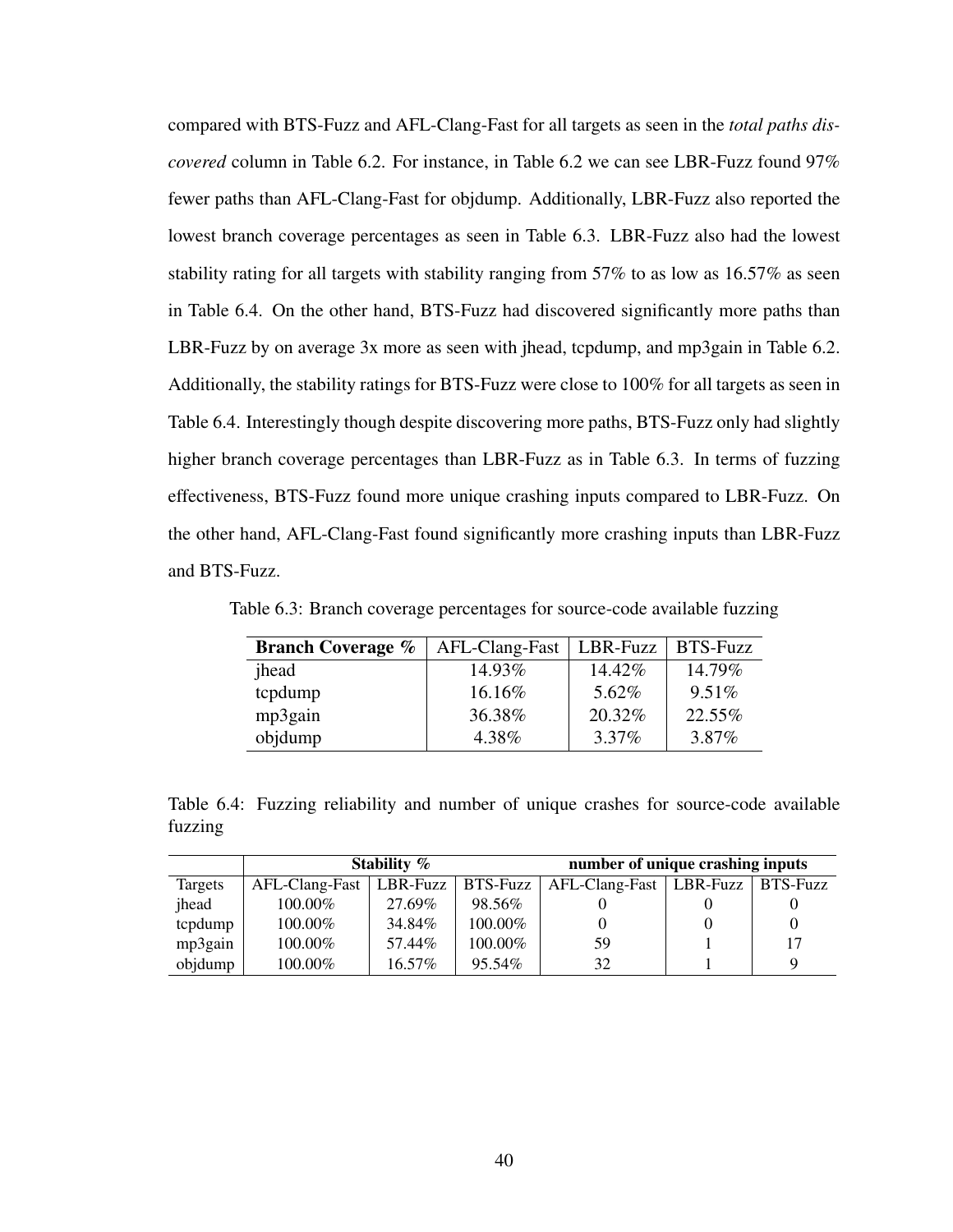<span id="page-50-1"></span>

Figure 6.2: Performance of Fuzzers for Binary-Only Fuzzing

## 6.2.2 Binary-Only Fuzzing

The results for binary-only fuzzing are presented in [Table 6.5,](#page-50-0) [Figure 6.2,](#page-50-1) [Table 6.6,](#page-51-0) and [Table 6.7.](#page-51-1) To help address research question RQ2, the *executions per second* column in [Table 6.5](#page-50-0) along with its graphical representation in [Figure 6.2](#page-50-1) is used to determine the performance overhead in using LBR-Fuzz and BTS-Fuzz over the state of the art in binaryonly fuzzing AFL-QEMU. Additionally, we compare the performance overhead in using LBR-Fuzz and BTS-Fuzz with the performance overhead in using an alternative binaryonly fuzzer, PTfuzz, that uses a different hardware tracing technology namely Intel PT.

Table 6.5: Fuzzing efficiency and performance for binary-only fuzzing

<span id="page-50-0"></span>

|          | total paths discovered |      |                   |            | executions per second |        |          |                 |
|----------|------------------------|------|-------------------|------------|-----------------------|--------|----------|-----------------|
| Targets  | <b>AFL-OEMU</b>        |      | PTfuzz   LBR-Fuzz | $BTS-Fuzz$ | AFL-OEMU              | PTfuzz | LBR-Fuzz | <b>BTS-Fuzz</b> |
| ihead    | 325                    | 237  | 81                | 209        | 404.77                | 304.76 | 448.44   | 107.78          |
| tcpdump  | 1283                   | 1869 | 26                | 16         | 79.75                 | 248.33 | 351.79   | 39.62           |
| mp3gain  | 596                    | 864  | 123               | 374        | 17.12                 | 100.11 | 271.64   | 11.03           |
| binutils | 1440                   | 2088 | 83                | 128        | 12.29                 | 39.50  | 203.06   | 4.51            |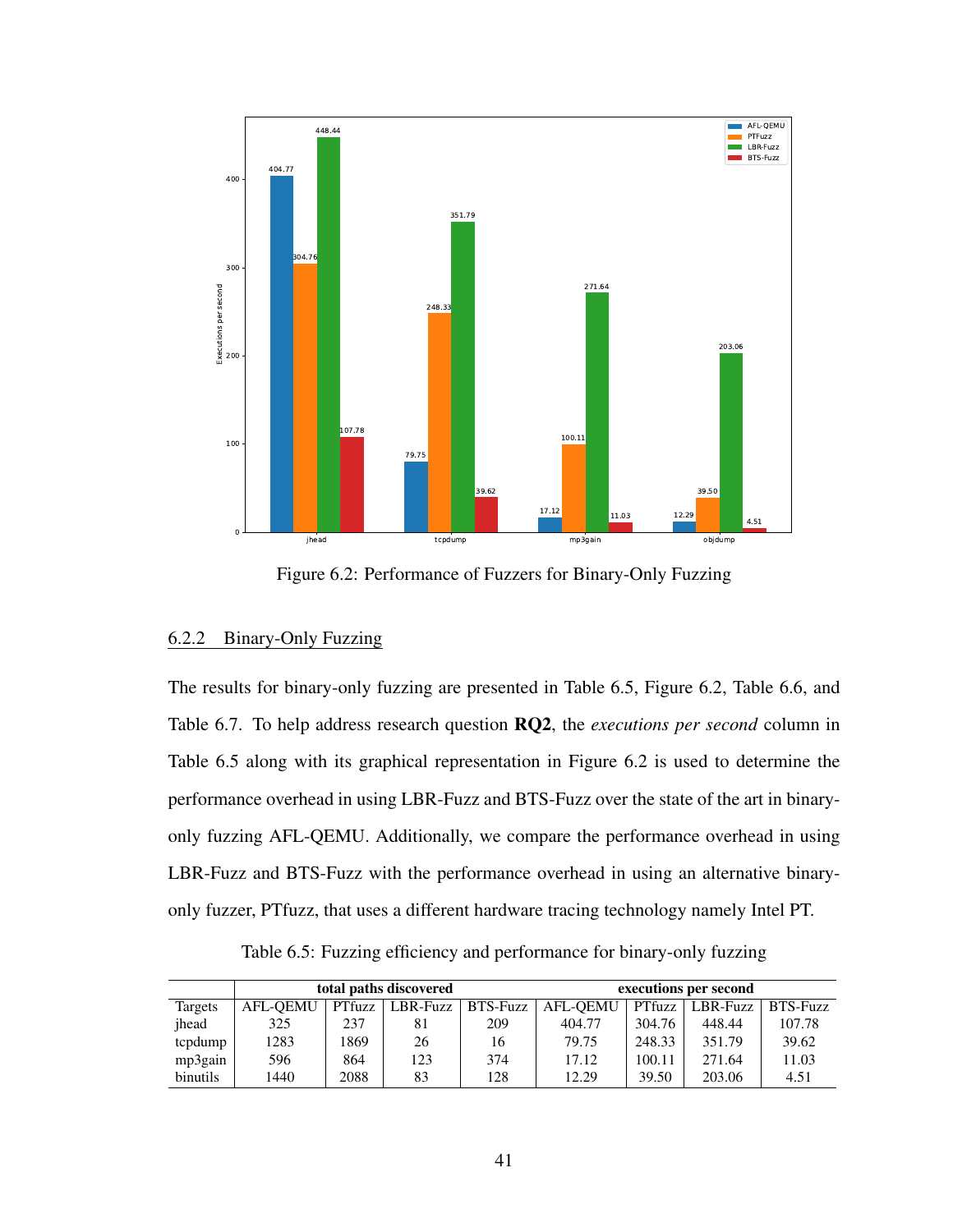We observe that the binary-only fuzzing results of *executions per second* in [Table 6.5](#page-50-0) for both LBR-Fuzz and BTS-Fuzz were very similar from the source-code available fuzzing results in [Table 6.2,](#page-48-0) with BTS-Fuzz varying the least. In other words, the fuzzing speed of LBR-Fuzz and BTS-Fuzz from binary-only fuzzing is nearly identical to that of sourcecode available fuzzing. As expected, using [Table 6.2](#page-48-0) and [Table 6.5](#page-50-0) we see that AFL-QEMU was significantly slower than AFL-Clang-Fast. When comparing BTS-Fuzz with AFL-QEMU according to [Table 6.5](#page-50-0) we see that BTS-Fuzz had fewer executions per second than AFL-QEMU for all targets. The performance overhead of BTS-Fuzz, when compared to AFL-QEMU, ranged from 35% to 73%. On the other hand, LBR-Fuzz had more executions per second than AFL-QEMU for all targets. In [Figure 6.2](#page-50-1) we see that for tcpdump, mp3gain, and objdump LBR-Fuzz was 4.4x, 15.9x, and 16.5x times faster than AFL-QEMU. In [Figure 6.2](#page-50-1) we can also see that for tcpdump, mp3gain, and objdump, PTfuzz was 3.1x, 5.8x, and 3.2x faster than AFL-QEMU. On the other hand, LBR-Fuzz was faster than PTfuzz for all fuzzing targets, ranging from 1.4x for tcpdump and 5.1x for objdump.

| Table 6.6: Branch coverage percentages for binary-only fuzzing |  |  |  |
|----------------------------------------------------------------|--|--|--|
|----------------------------------------------------------------|--|--|--|

<span id="page-51-0"></span>

| <b>Branch Coverage %</b> | <b>AFL-OEMU</b> | PTfuzz   | LBR-Fuzz | <b>BTS-Fuzz</b> |
|--------------------------|-----------------|----------|----------|-----------------|
| jhead                    | 14.79%          | 14.86%   | 14.49%   | 14.86%          |
| tcpdump                  | $10.74\%$       | 12.42\%  | 3.60%    | $3.66\%$        |
| mp3gain                  | 37.90%          | 43.87%   | 20.32%   | 22.07%          |
| binutils                 | $3.99\%$        | $4.11\%$ | 3.51%    | 3.81%           |

<span id="page-51-1"></span>Table 6.7: Fuzzing reliability and number of unique crashes for binary-only fuzzing

|                 | Stability %     |           |                   |           | unique number of crashing inputs |        |          |          |
|-----------------|-----------------|-----------|-------------------|-----------|----------------------------------|--------|----------|----------|
| Targets         | <b>AFL-OEMU</b> |           | PTfuzz   LBR-Fuzz | BTS-Fuzz  | AFL-OEMU                         | Pffuzz | LBR-Fuzz | BTS-Fuzz |
| ihead           | $100.00\%$      | 91.60%    | 33.96%            | $99.61\%$ |                                  |        |          |          |
| tcpdump         | $100.00\%$      | 95.66%    | 30.30%            | $99.01\%$ |                                  |        |          |          |
| mp3gain         | 100.00%         | $91.17\%$ | 50.00%            | 100.00%   | 20                               | 98     |          |          |
| <b>binutils</b> | 100.00%         | 92.99%    | $17.89\%$         | 98.32%    | 16                               | 10     |          |          |

To supplement our response to research question RQ2, we use the results presented in the *total paths discovered* column of [Table 6.5,](#page-50-0) the *branch coverage* percentages in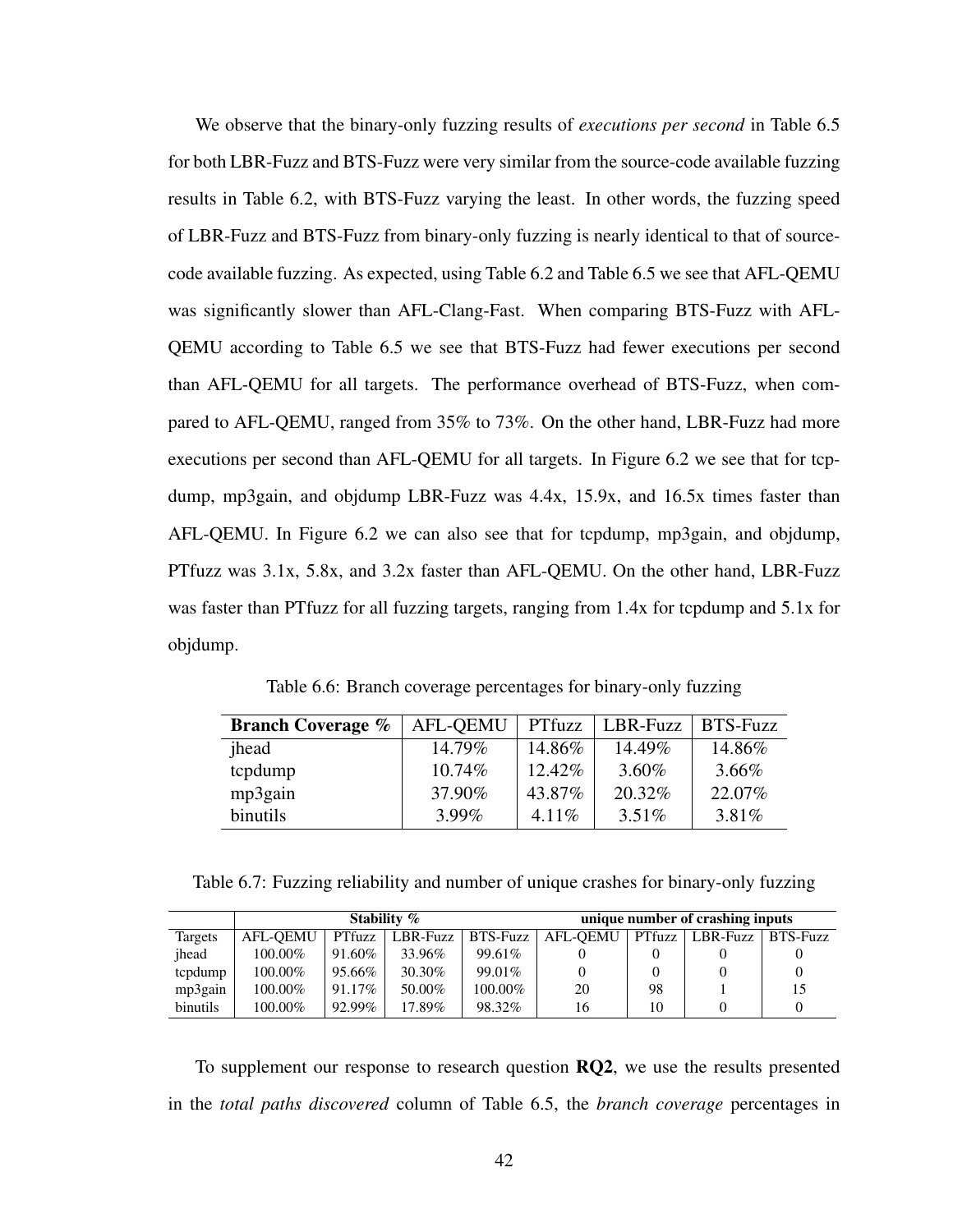[Table 6.6,](#page-51-0) and the stability ratings in [Table 6.7](#page-51-1) to determine the fuzzing efficiency and reliability for each fuzzer during the 24-hour window binary-only fuzzing campaign. While LBR-Fuzz was observed to be faster than BTS-Fuzz, AFL-QEMU, and PTfuzz, similar to the results from source-code available fuzzing, LBR-Fuzz had discovered the least amount of paths for all targets. Additionally, while BTS-Fuzz generally discovered more paths than LBR-Fuzz, BTS-Fuzz however discovered fewer paths than AFL-QEMU and PTfuzz. BTS-Fuzz had a large variation in the number of paths discovered when compared to AFL-QEMU for different targets. For jhead and mp3gain, BTS-Fuzz discovered roughly 36-37% fewer paths than AFL-QEMU. While for tcpdump and objdump, BTS-Fuzz discovered 91- 99% fewer paths than AFL-QEMU. In terms of branch coverage, the binary-only fuzzing results of LBR-Fuzz and BTS-Fuzz are similar to that of the source-code available fuzzing results. Additionally, in terms of branch coverage, AFL-QEMU and PTfuzz are roughly similar and have high branch coverage percentages than LBR-Fuzz and BTS-Fuzz. In terms of stability, AFL-QEMU had 100% stability ratings across all targets. PTfuzz had unexpectedly lower stability ratings than AFL-QEMU and BTS-Fuzz that ranged from 91.2% to 95.7%. Whereas BTS-Fuzz had nearly 100% stability across all targets. On the other hand, LBR-Fuzz has just as low stability ratings as it had for source-code available fuzzing. Lastly, in terms of fuzzing effectiveness AFL-QEMU and PTfuzz had found more unique crashing inputs than LBR-Fuzz and BTS-Fuzz. For both binary-only fuzzing and sourcecode available fuzzing all the unique crashing inputs were only found for mp3gain and objdump.

## 6.3 Discussion

#### 6.3.1 Performance Overhead in Using LBR and BTS for Coverage-Guided Fuzzing

In [subsection 6.2.1](#page-47-0) we saw in source-code available fuzzing BTS-Fuzz and LBR-Fuzz have prohibitively high overheads when compared with the state-of-the-art coverage-guided whitebox fuzzer AFL-Clang-Fast and therefore should not be recommended for source-code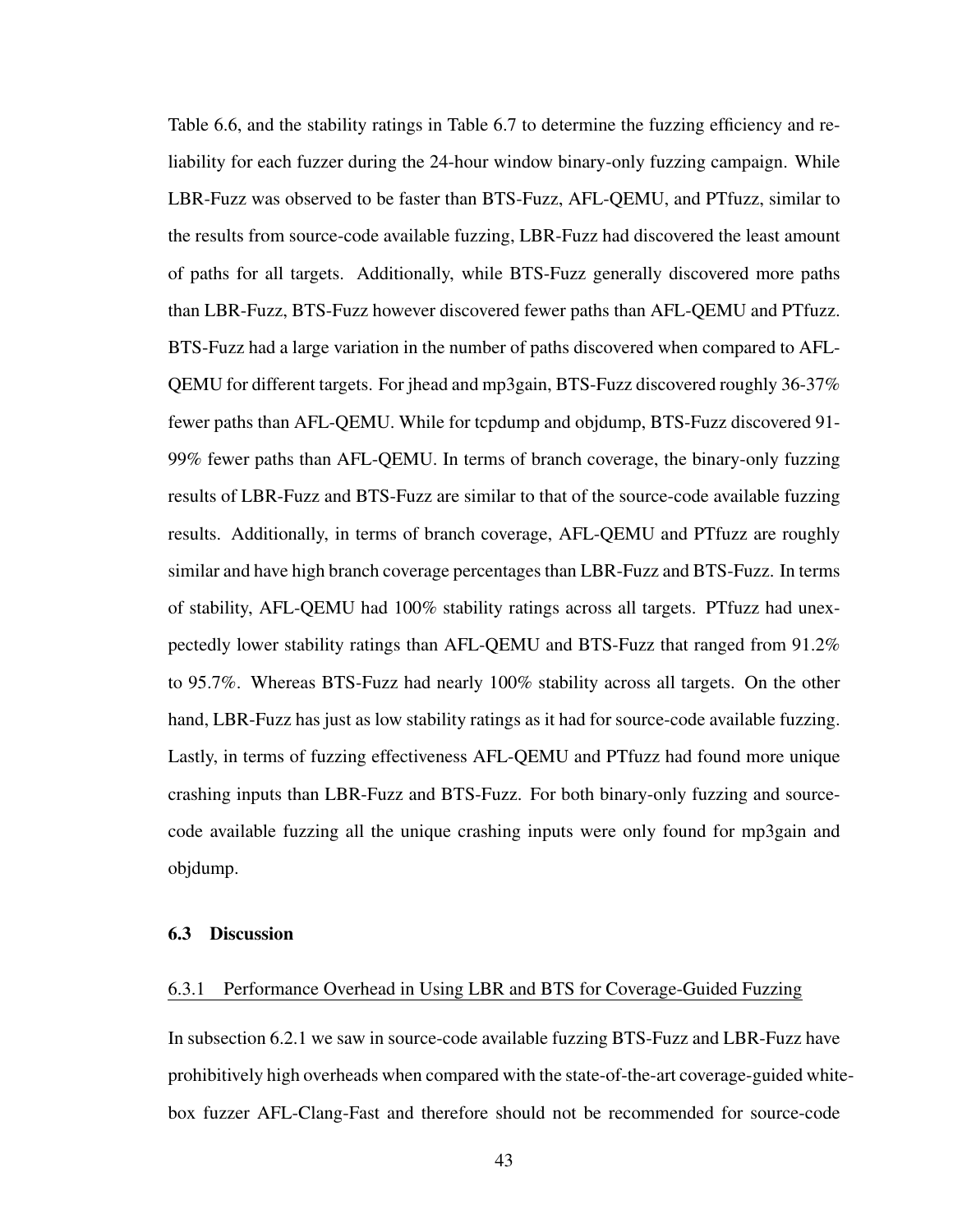available fuzzing. However, because BTS-Fuzz and LBR-Fuzz solely rely on hardware mechanisms and are source-code agnostic, the relative performance overheads of BTS-Fuzz and LBR-Fuzz in binary-only fuzzing were nearly identical to that of source-code available fuzzing. While the performance overhead of BTS-Fuzz was still prohibitively high when compared with the state-of-the-art in binary-only fuzzing AFL-QEMU and with PTfuzz, LBR-Fuzz had the lowest performance overhead among all fuzzers under evaluation for binary-only fuzzing. LBR-Fuzz was at least 4x up to 15x faster than the state-ofthe-art binary-only fuzzer AFL-QEMU. A reason for BTS being slower than LBR is that in the case of BTS, for every taken branch its corresponding branch record is sent over to the system bus to be stored in the memory-resident (cache-as-RAM or system DRAM) BTS buffer whereas for LBR branch records are directly stored in model specific registers [\[39\]](#page-68-1). As shown by the results, the large number of cache or system memory stores by BTS dominate the performance of an application. Additionally, we found that in the hardware vendor's developer forums archives it is mentioned that in order for BTS to maintain the correct branch order in the memory-resident buffer, on every taken branch BTS clears the instruction pipeline [\[69\]](#page-70-6). While we anticipated LBR-Fuzz to be faster than BTS-Fuzz, we wanted to verify how much faster it would be because of the lack of cited studies in the fuzzing community regarding the usage of these tracing mechanisms. We observed LBR-Fuzz to be faster than BTS-Fuzz by at least 4x and by at most 53x speed.

### 6.3.2 Using BTS and LBR in Binary-Only Fuzzing

While LBR-Fuzz had the most executions per second than the state-of-the-art in binaryonly fuzzing AFL-QEMU and also PTfuzz, in terms of fuzzing efficiency LBR-Fuzz does not seem to be efficient because LBR-Fuzz also discovered the least amount of execution paths.

One reason why the number of paths discovered by LBR-Fuzz was low is because LBR-Fuzz had low stability ratings. The low stability ratings tell us that there were nu-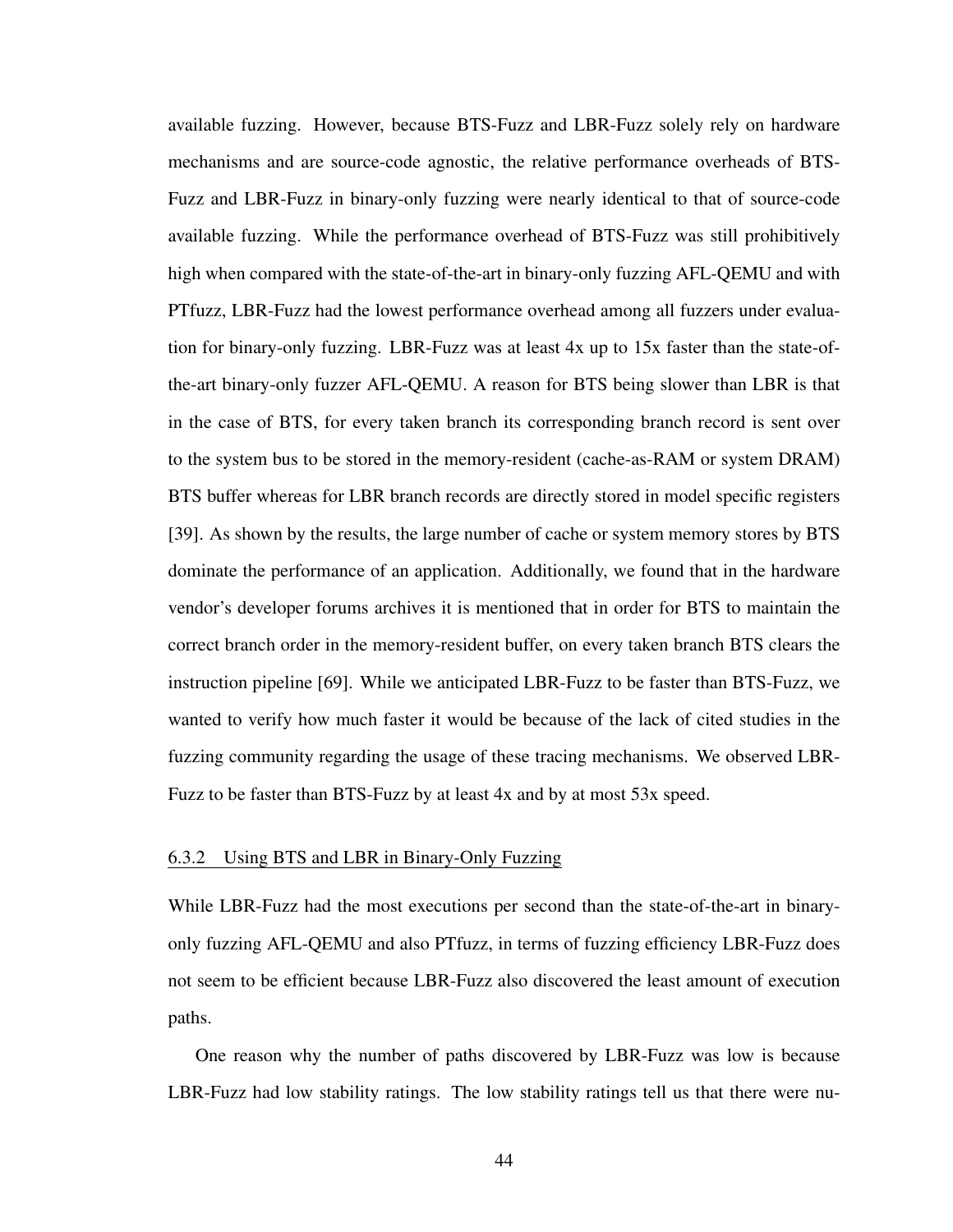merous times where LBR-Fuzz observed inconsistent coverage traces with identical inputs and therefore the AFL fuzzing engine would struggle to discern between meaningful input mutations which legitimately increase code coverage and mutations which do not [\[70\]](#page-70-7). Throughout the implementation phase, we struggled with improving the stability rating for LBR-Fuzz. We ultimately found that the stability for LBR-Fuzz is mostly influenced by skid. In [chapter 7](#page-57-0) we discuss in detail the impact skid had in our fuzzing campaigns for LBR-Fuzz and how it is a threat to the validity of our fuzzing implementation. As we improved our detection and handling of skid, the stability rating of LBR-Fuzz improved. However, we later learned even when we finally achieved a stability rating of over 90% upon the start of a fuzzing job, over the duration of fuzzing an application the stability rating of LBR-Fuzz would always steadily drop. The reason for this is that although our fuzzing infrastructure can handle a generous amount of skid without impacting performance, there is a threshold we support and any skid beyond our threshold leads to variable behavior with identical inputs. As seen in our fuzzing results, when skid is taken out of the equation as is the case with our other hardware tracing-based fuzzing implementation, BTS-Fuzz, which does not experience any skid, detrimental drops in the stability rating do not occur.

Another reason contributing to the lower number of paths discovered by LBR-Fuzz is the lack of visibility of fall-through branches. The fuzzing engine AFL can detect new executions paths taken. For example executing a fall-through branch even if a particular execution path does not hit a new edge but whose sequence of edges hit has not been seen before. However, such an execution path would not be considered by AFL as increasing code coverage and therefore AFL would not further explore the input space of this newly discovered execution path. The consequence of lacking visibility of fall-through branches is that it can potentially limit the discovery of bugs if a bug lies some instructions ahead of where a newly discovered execution path containing a fall-through branch last left off. Bug discovery can be further hindered if a fall-through branch leads to code that does not contain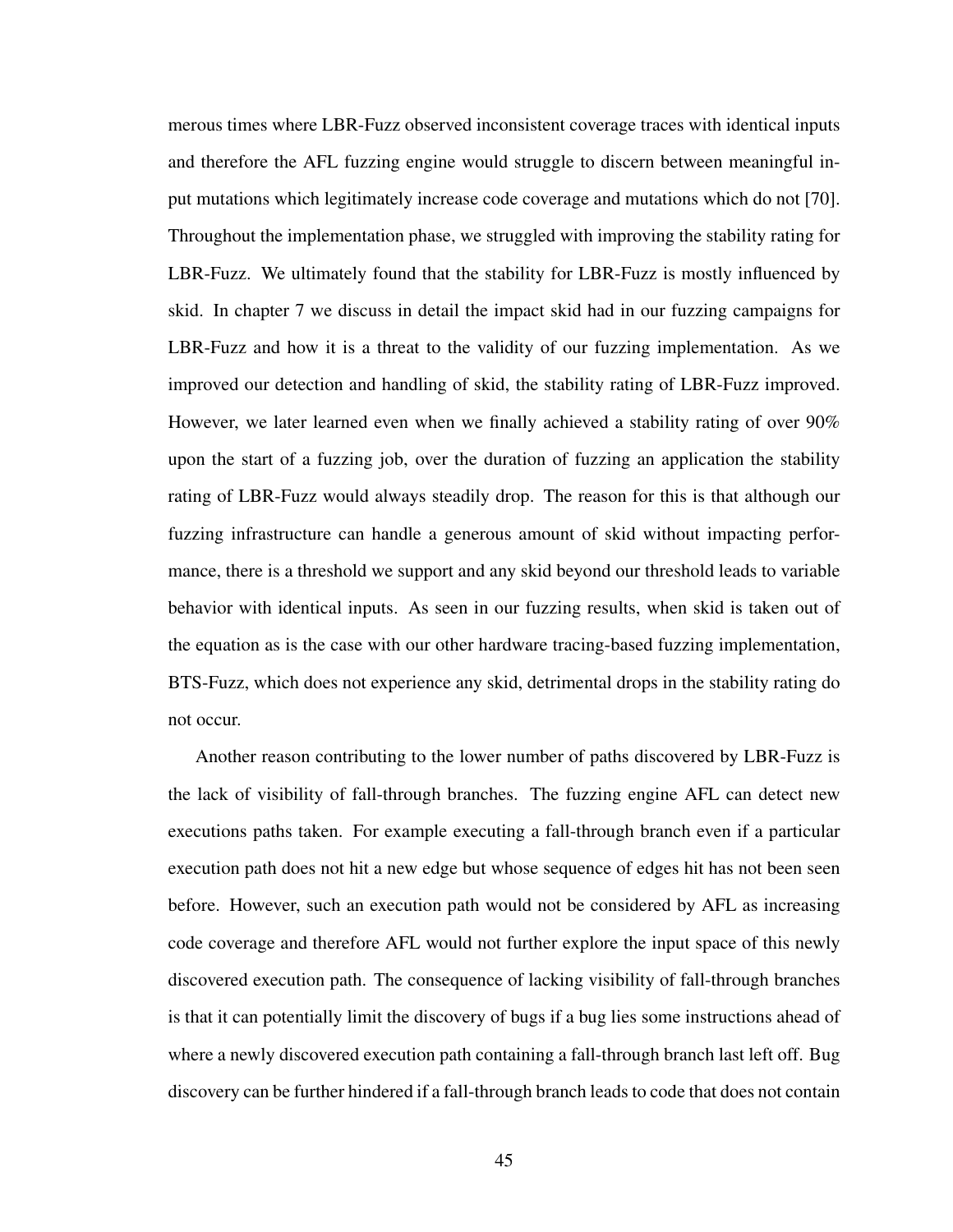the types of branches (edges) the coverage tracing tool is tracing for. In our case, since we have restricted LBR-Fuzz to only track conditional branches for the sake of performance, if a fall-through branch does not contain a conditional branch before suddenly exiting, the AFL engine of LBR-Fuzz would not further explore the input space that lead to this fall-through branch. The reason for this is because LBR-Fuzz would report there was no increase in code coverage. In contrast, BTS-Fuzz monitors all kinds of branches and hence is more likely to capture coverage information of fall-through branches, not specifically as a fall-through branch, but as an execution path that increases code coverage if it has discovered any new edges. PTfuzz and any Intel-PT based fuzzer can directly detect fallthrough branches even if no new edge was discovered during runtime thanks to its ability to generate TNT packets to capture not taken branches.

To potentially increase the number of paths discovered by LBR-Fuzz, one might want to increase the types of branches monitored by LBR-Fuzz. This would not only lead to more complete coverage information but also increase the likelihood of capturing the coverage information of fall-through branches than with just conditional branches alone. As common with most hardware tracing mechanisms, increasing the types of branches to monitor for could impact performance. So one must be carefully selective of the kind of branch information to monitor for. After conditional branch instructions, indirect branch and indirect call instructions are also useful types of branch information to monitor for in fuzzing because machine code can contain jumps that are conditionally based on the dynamic behavior of a program as is the case when there are function pointers or virtual functions in the source code. In [Figure 6.3,](#page-56-0) we see that depending on the dynamic result of line 18, we could either jump to a function containing a bug or another function that leads to more code. In this case, by also tracking for indirect branches and indirect calls, our fuzzers would discover more paths and most definitely reach the function that contains a bug.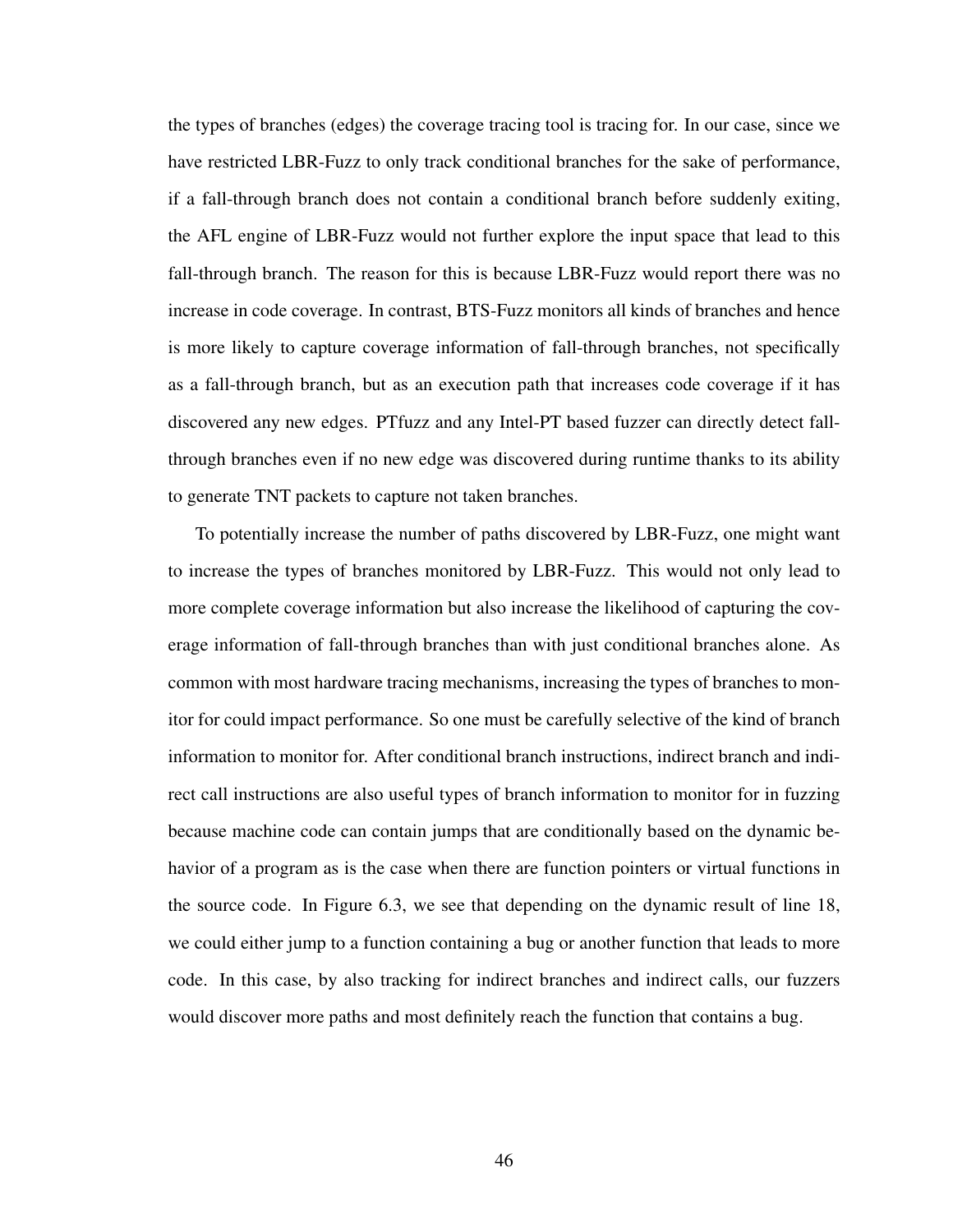```
1 int foo (void)\{2 \qquad \qquad \text{BUG}()\left\{\n \begin{array}{ccc}\n 3 & \text{return } 0; \\
 4 & \end{array}\n \right\}\}5
6 int bar(void)\{7 r e t v a l = m o re c o de ( ) ;
 8 return ret_val;
9 }
10
11 func-ptr[2];
12
13 main (\}14 func_ptr[0] = &foo;
15 func_ptr[1] = \&\bar{b}16 int a;
17 \text{read}(0, \& \text{a}, 1);18 int idx = \frac{1}{(a-0)}19 func\_ptr[idx]();20 way_more_code();
21 return 0;
22 }
```
Figure 6.3: Dynamic program behavior determines control flow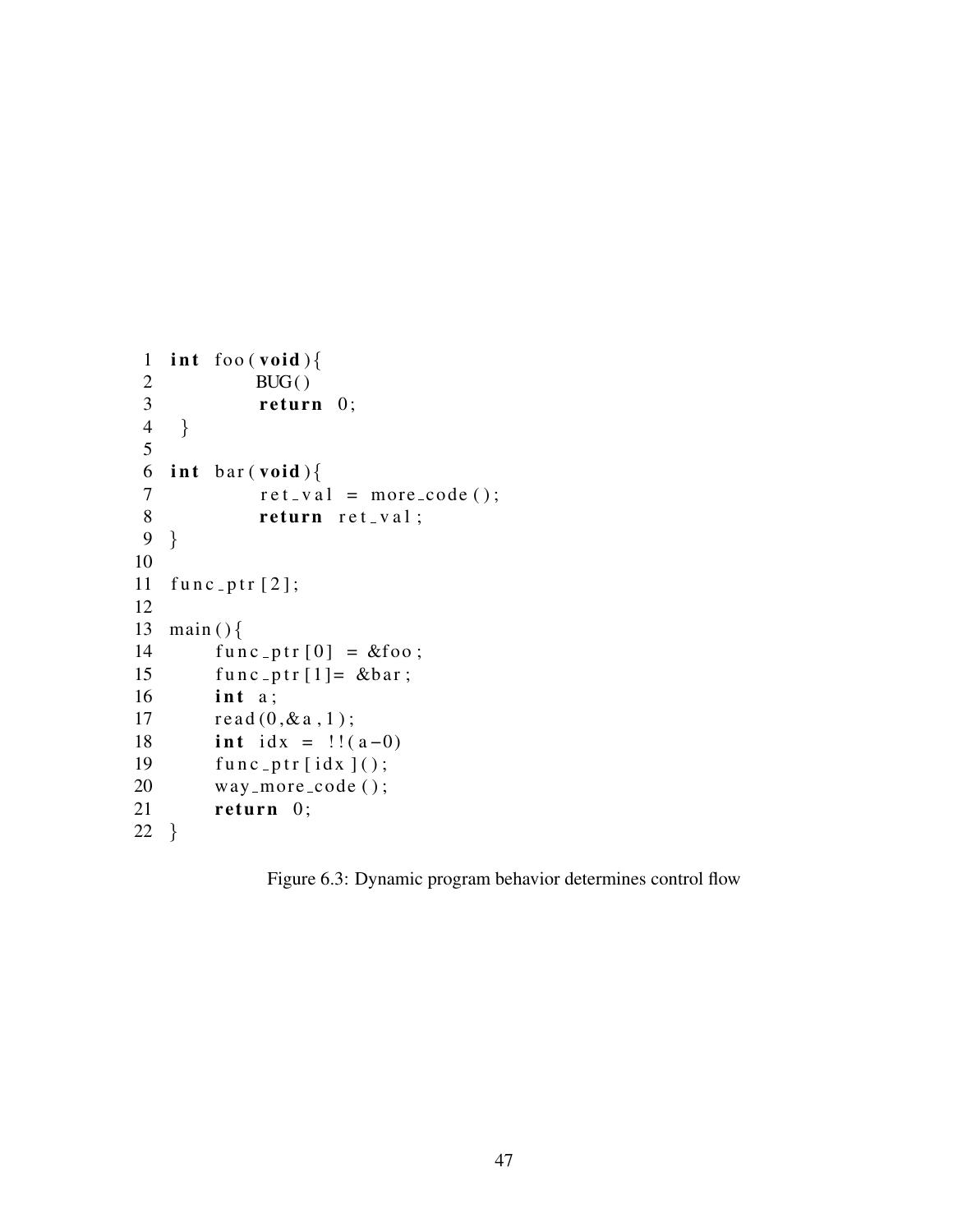## <span id="page-57-0"></span>CHAPTER 7 THREATS TO VALIDITY AND LIMITATIONS

During the development, debugging, and experimentation process of our fuzzing implementations, we learned a great deal about the capabilities and shortcomings of our fuzzing implementations and of the supporting hardware and software tools our implementations rely on.

### 7.0.1 Child Processes and Execve

One limitation of our fuzzing implementations is that we can not monitor the branch execution of the child processes of our target applications. This is because the perf kernel source code does not allow children to inherit counters managed by perf if the parent process already has used mmap () to create a memory mapping to the perf ring buffer as this would create a performance issue if all children also update the same perf ring buffer [\[71\]](#page-70-8). Even if perf did not have this limitation, just like our baseline fuzzer AFL-Clang-Fast, our fuzzing implementations were not designed to support target applications that fork child processes because there could be multiple forkservers spawned and there could be races conditions with multiple threads updating the AFL coverage bitmap. Additionally, our fuzzing implementations, as well as AFL-Clang-Fast, can not support fuzzing all target applications that perform an execve() because if the new program's binary image does not have inserted the forkserver code and coverage tracking code then coverage-guided fuzzing with the AFL engine is not possible.

### 7.0.2 The Effect of Skid

One threat to validity is the effect of skid in LBR sampling in LBR-Fuzz. While we were aware of the existence of skid, we did not anticipate seeing such a large amount of skid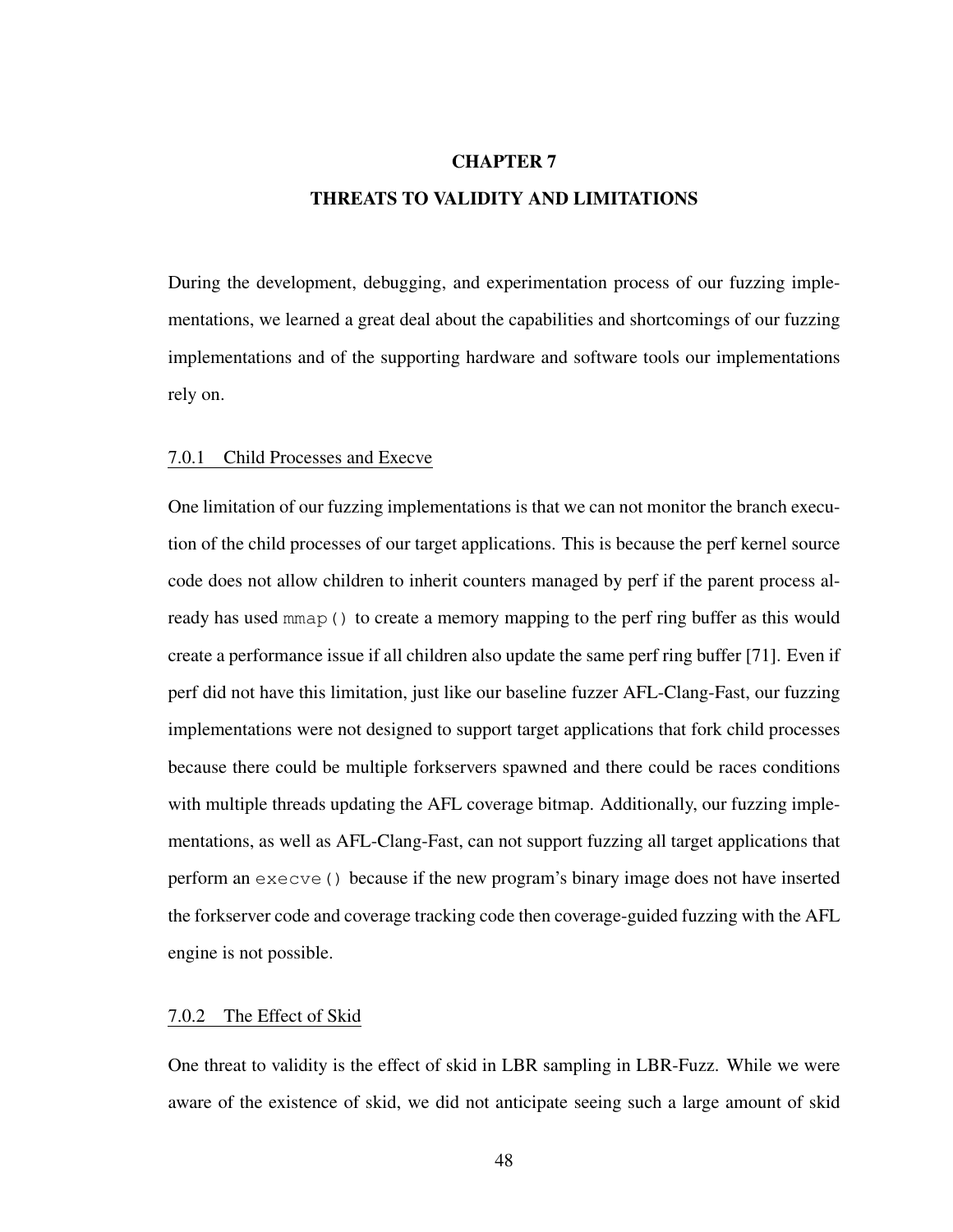when sampling the LBR on our processor when running LBR-Fuzz, our processor is based on the Coffee Lake architecture. If there were no skid, for the sake of performance one should sample the LBR after every 32 LBR inserts and not have to worry about losing branch records. However, in our experiments with LBR-Fuzz, we observed a general maximum skid of 15, which means we had to sample the LBR at least every 32-MAXSKID=17 LBR inserts to avoid older branch records from being overwritten by new incoming branch records during the delay of the firing of the PMI. The existence of skid minimally affects BTS-Fuzz because the BTS buffer does not need to be read by a PMI interrupt so often.

### 7.0.3 Over-Counting in Performance Counters

Another threat to validity is the known issue of over-counting in performance counters [\[47,](#page-68-2) [46\]](#page-68-3). We noticed in our experiments with LBR-Fuzz, after improving our skid detection and handling capabilities that our PMI was firing a bit early due to the performance counter for LBR INSERTS over-counting. To be precise, instead of firing at our requested rate of after every 17 LBR inserts the PMI would sometimes fire after 12 LBR inserts. In our implementation of LBR-Fuzz, we labeled this behavior as negative "skid" and adjusted our skid detection and handling to handle a minimum negative skid of MAXSKID-32. It is important to note that unhandled negative skid only affects our ability to accurately sample the LBR without processing multiple times already seen branch records. The issue of overcounting in performance counters was observed not when running BTS-Fuzz.

### 7.0.4 Missing Branch Records

An anomaly we observed which could be a threat to validity is the processor not reporting to the LBR all the executed branches. We noticed this anomaly when we were investigating the low stability rating of LBR-Fuzz. In our initial investigation, we occasionally got the warning "instrumentation output varies across runs" which meant the coverage feedback we got from sampling the LBR differed even when identical inputs were evaluated.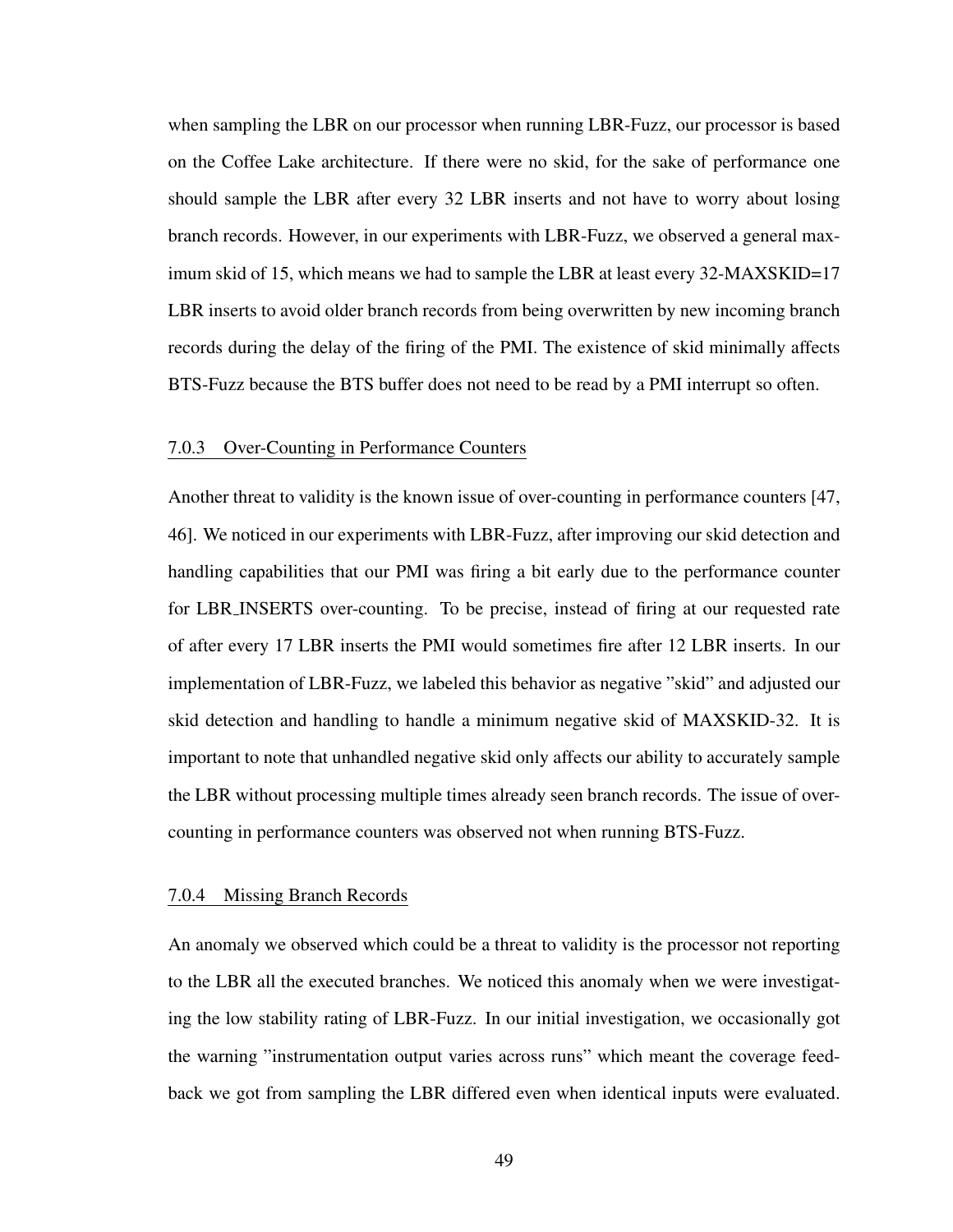To further investigate the warning, we wrote a script that would run a small program with the same input repeatedly, comparing coverage profiles of consecutive runs, until a different coverage profile was detected. For our script, we used a small program with known branches instructions, a high sampling frequency, and no branch filtering to ensure the coverage profiles contained all the branch records appearing in the LBR. Consequently, we discovered that the anomaly coverage profile was always missing a branch record seen in previous runs even though it was visually factual that the anomaly coverage profile contained all the entries ever appearing in the LBR during that particular run. Furthermore, we saw that a branch record could be missing even in low skid conditions. However, this anomaly rarely happens and inconsistently occurs one out of every hundred runs sometimes even one out of every couple of thousands of runs. One possible explanation for this anomaly is that modern CPUs might execute too fast to feasibly view every executed branch [\[72\]](#page-70-9). We also note that the stability rating is also largely affected by positive skid that is outside the bounds of our detection.

## 7.0.5 Targets That Dynamically Load Glibc

One limitation of our fuzzing implementations is that when performing binary-only fuzzing we require target applications to dynamically load glibc. This is because the tool we use to insert our LBR/BTS monitoring code, e9patch, uses a parallel implementation of libc that does not have support for the libc functions we need such as atexit or the desired functionality of functions such as malloc. Instead, we use dlopen/dlsym to dynamically load glibc and get the function pointers to libc functions we need. Another potential limitation seen when performing binary-only fuzzing is that our rewritten target binaries require a large amount of virtual memory upon program startup. This is largely due to a memory optimization feature of e9patch called physical page grouping that reduces memory fragmentation and output binary size bloat [\[32\]](#page-67-1). However, it should be noted that while the virtual memory usage is significantly higher than the original binary, the physical memory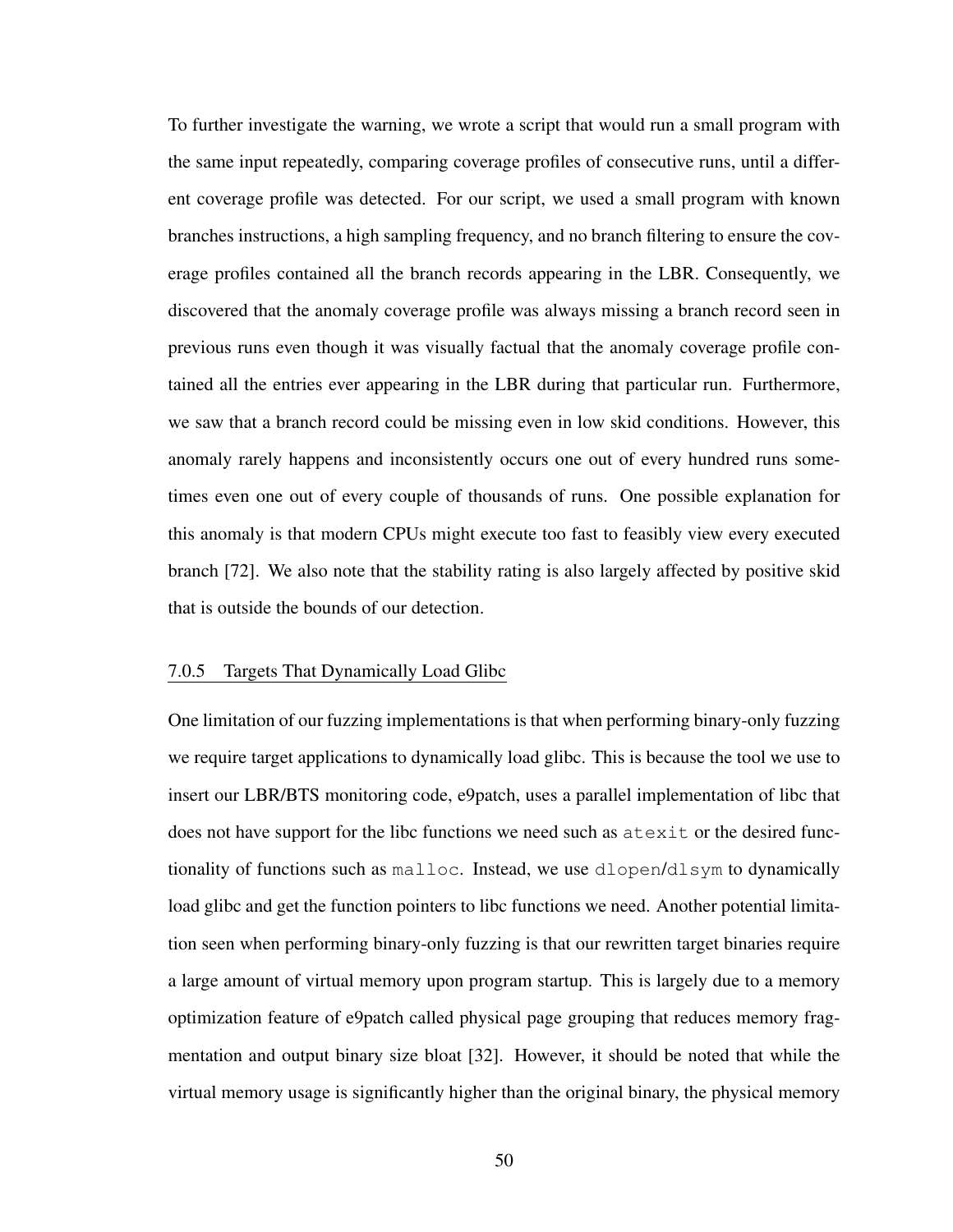usage is not [\[32\]](#page-67-1). The side effect of this feature is that when running e9patch rewritten binaries one must carefully tune the memory limit to be sufficient (the smallest possible memory limit) or else the binary will crash immediately. Additionally, running with no memory limit could run the risk of consuming all system memory.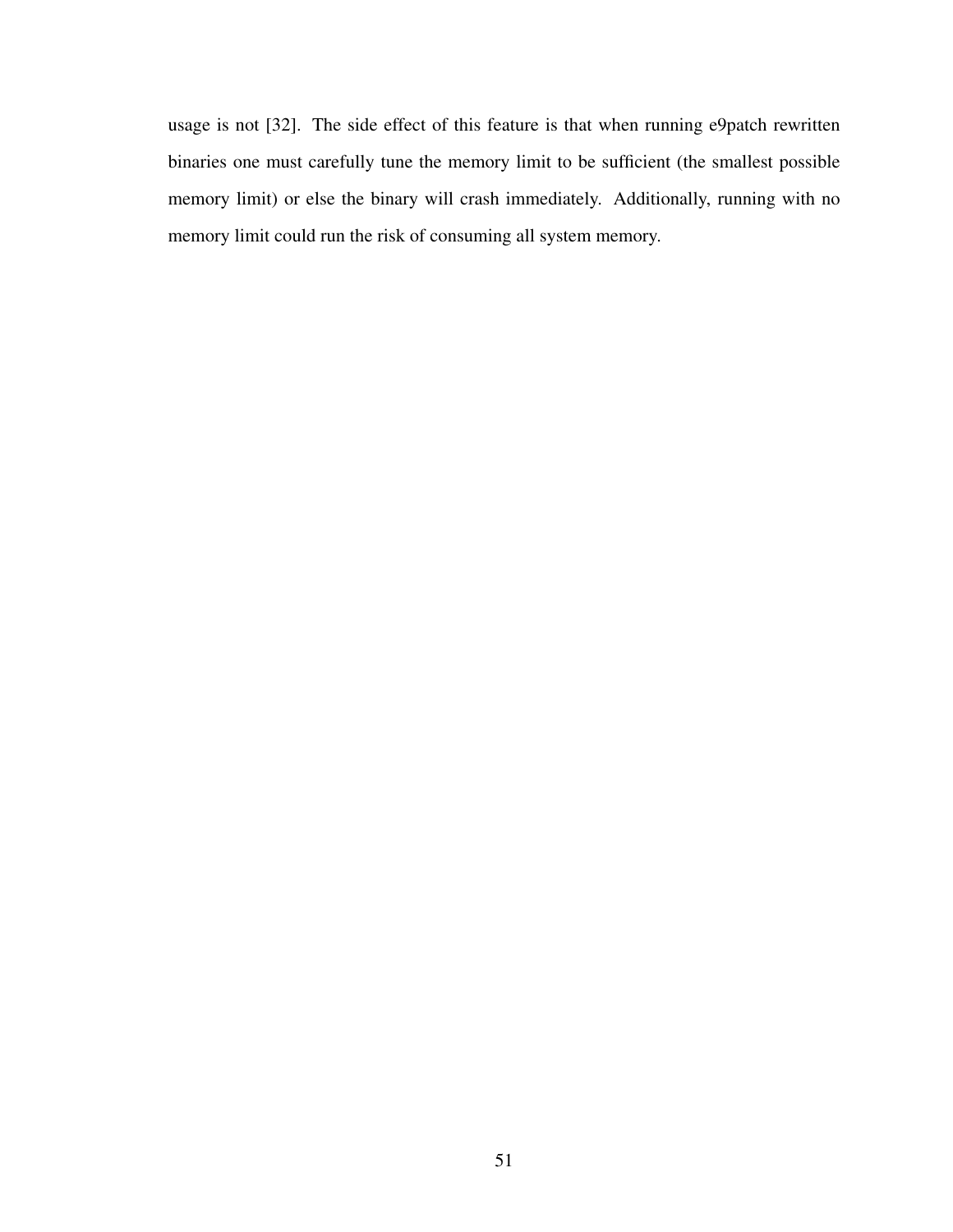# CHAPTER 8 FUTURE WORK

As seen in [section 6.2,](#page-47-1) in terms of speed, our LBR-based fuzzer had the most promising results for improving performance in binary-only fuzzing. However based on our results and investigation, using the current widely available interrupt-based sampling hardware support to sample the LBR can be prone to unforgivable amounts of skid which could lead to inconsistent coverage traces. One area of improvement for future work for any LBR-based fuzzer is to reduce skid and further reduce performance overhead from storing/retrieving coverage information. At the time of this writing, there are three future architecture features on the horizon that can potentially reduce the impact of skid and or reduce the performance overhead. The Linux Kernel has already accepted patches that would support these future features inside of the Linux perf subsystem [\[73\]](#page-70-10), [\[74\]](#page-70-11) [\[75\]](#page-70-12).

#### 8.1 Extended PEBS and Adaptive PEBS

Extended Processor Event-Based Sampling (Extended PEBS) and Adaptive PEBS will enhance the legacy Intel PEBS facility by respectively allowing any [\[76\]](#page-71-0) performance monitoring event to trigger PEBS record upon counter overflows and the ability to include a snapshot of the LBR in a PEBS record [\[77\]](#page-71-1). Extended PEBS introduces the opportunity to use the performance monitoring event LBR INSERTS to trigger a PEBS record upon counter overflows. With Adaptive PEBS the PEBS hardware can be further customized to solely collect LBR snapshots. According to the supporting Linux Kernel patches [\[73\]](#page-70-10), adaptive PEBS could mean faster sampling of the LBR as a result of performance overhead reduction by avoiding the need to fire an expensive PMI interrupt for every LBR snapshot [\[73\]](#page-70-10). This could reduce the impact of skid as skid would mostly be due to the delay in firing microcode[\[78\]](#page-71-2) rather than a PMI interrupt [\[42\]](#page-68-4). Microcode collects a snapshot of LBR and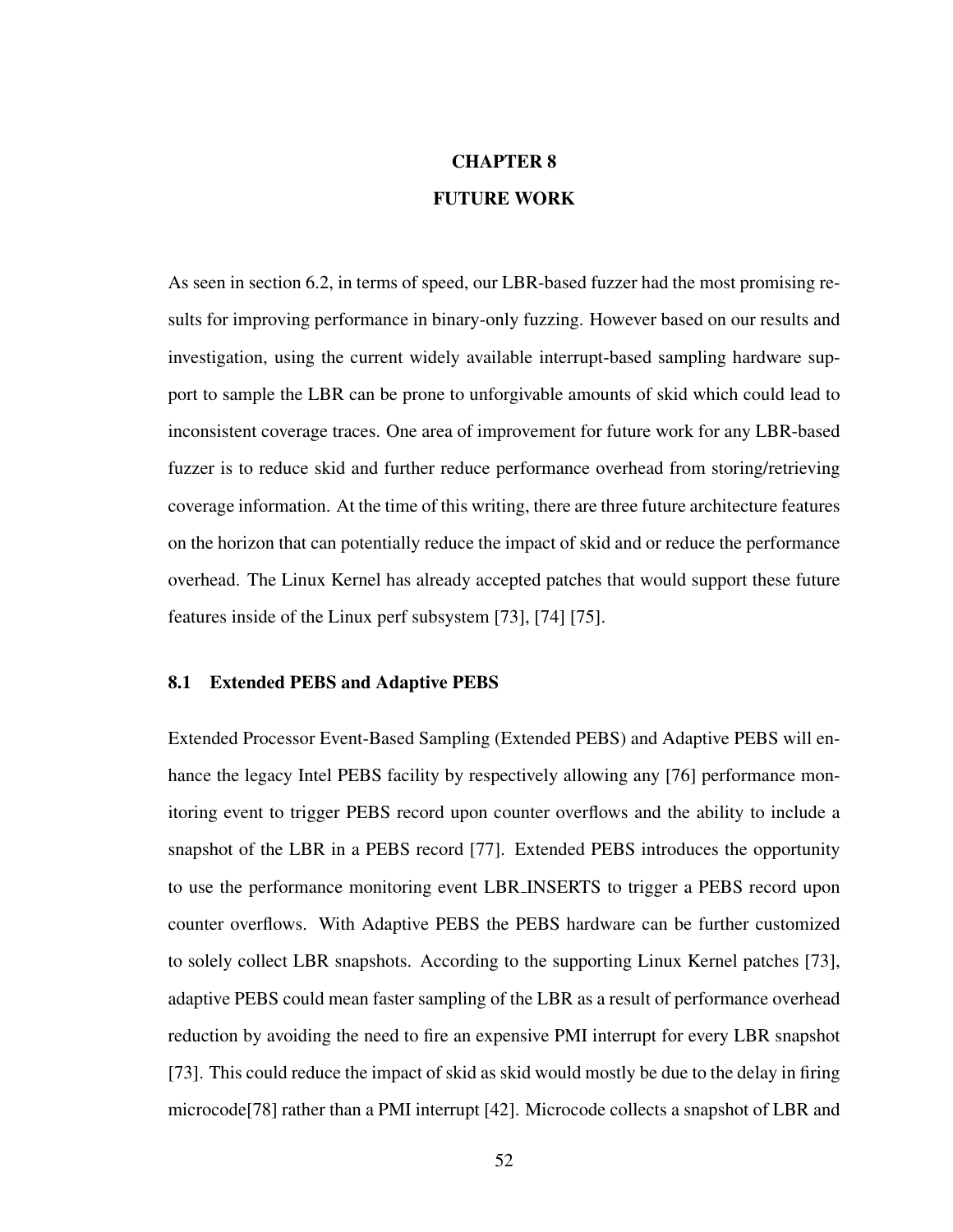stores it in a buffer in virtual memory. A PMI interrupt is issued only when the buffer is almost full. Extended PEBS and Adaptive PEBS debuts on Ice Lake microarchitectures [\[77\]](#page-71-1).

## 8.2 Architectural LBRs with XSAVE Support

With the Architectural LBR feature the LBR ring buffer will now reside within processor state registers as opposed to model specific registers [\[79\]](#page-71-3). This new feature also comes with XSAVE support. The XSAVE instruction set was originally designed to allow fast saving and restoring of processor state information upon context switches [\[80\]](#page-71-4), the state of the Architectural LBR will now also be saved and restored [\[79\]](#page-71-3). According to supporting Linux Kernel patches, the Linux Kernel is planning to use the XSAVE support to also perform a faster general reading of the LBR ring buffer when the previously mentioned new PEBS facility isn't being used to sample the LBR [\[74\]](#page-70-11). This is said to lower the overhead of the PMI interrupt because using the XSAVE instruction to read the LBR entries all at once is said to be faster [\[75\]](#page-70-12) than using the rdmsr instruction to individually read the LBR entires, especially since modern processors come with a large number of LBR entries. Architectural LBRs with XSAVE support will debut on Adler Lake microarchitectures [\[79\]](#page-71-3).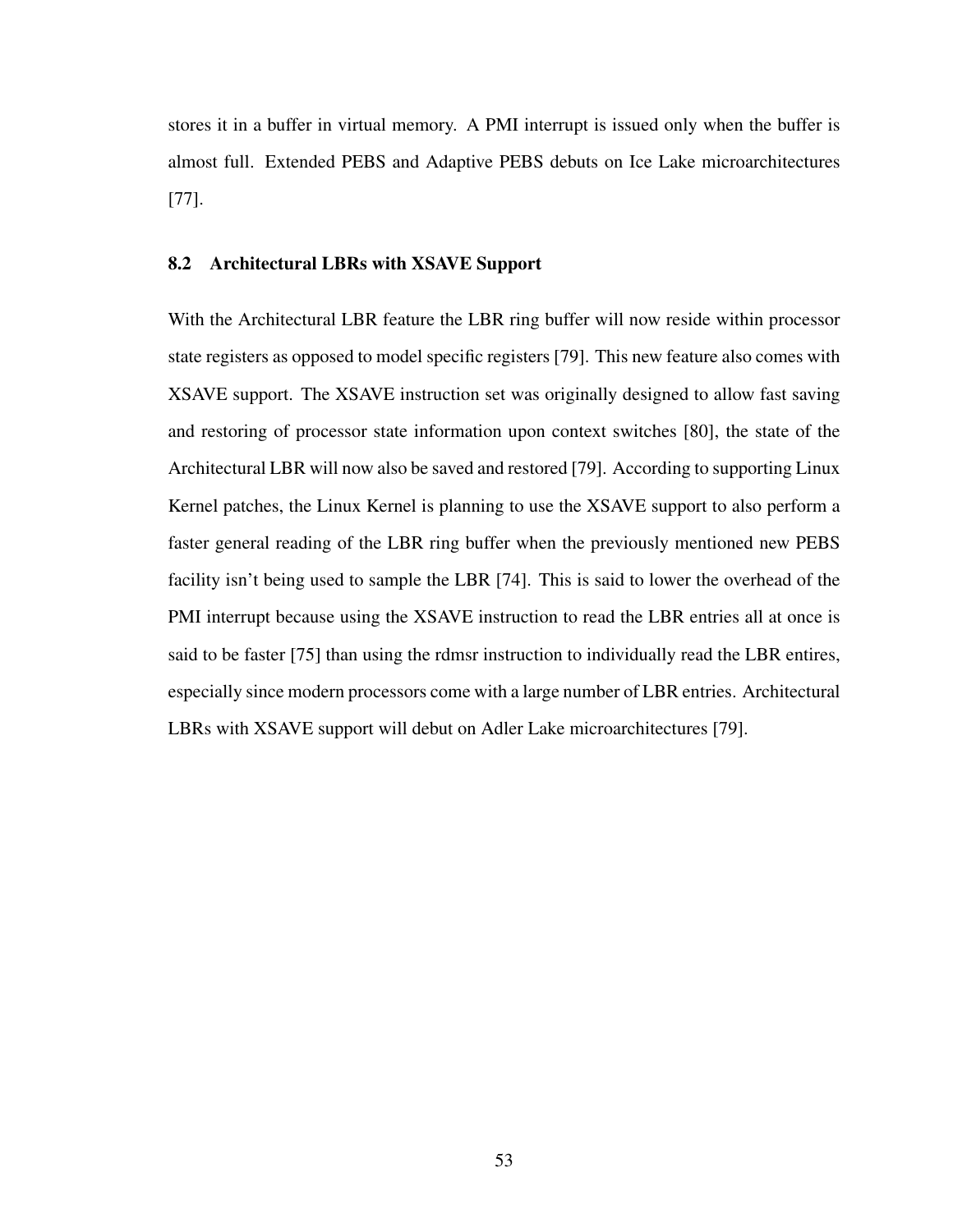## CHAPTER 9 **CONCLUSION**

Motivated by the lack of evaluations in the usage of hardware tracing mechanisms in the fuzzing literature, we have provided an evaluation of the hardware tracing mechanisms Intel LBR and Intel BTS which are resident in the most commonly used processor platforms in the fuzzing community. The aim of our work was to evaluate the performance impact of using these hardware tracing mechanisms in fuzzing and to see if these hardware tracing mechanisms can improve performance in binary-only fuzzing.

We have implemented two fuzzers (LBR-Fuzz and BTS-Fuzz) based on the state-ofthe-art coverage-guided fuzzer AFL and integrated with these respective hardware tracing mechanisms using the Linux perf API to provide coverage feedback to the AFL fuzzing engine. In our evaluations, we have compared our fuzzers to AFL-Clang-Fast to determine the general performance overhead in using these hardware tracing mechanisms as sources of coverage information in coverage-guided fuzzers. We have also compared our fuzzers to the state-of-the-art binary-only fuzzing AFL-QEMU and another existing hardware tracing based fuzzer, PTfuzzz, to evaluate its potential in improving performance in binary-only fuzzing.

Our evaluations prove that while Intel BTS can provide comprehensive and accurate coverage information, its performance overhead is too high to be used effectively in binaryonly fuzzing when there are better performance-friendly options currently available to gather coverage information. Despite Intel BTS and Intel LBR using the same technology to dynamically capture coverage information (the LBR ring buffer), our evaluations showed that their differences in storing and retrieving this coverage information lend them to having vastly different performance results. In terms of speed, our Intel LBR based fuzzer was able to outperform AFL-QEMU and PT-Fuzz. However, our evaluations showed, due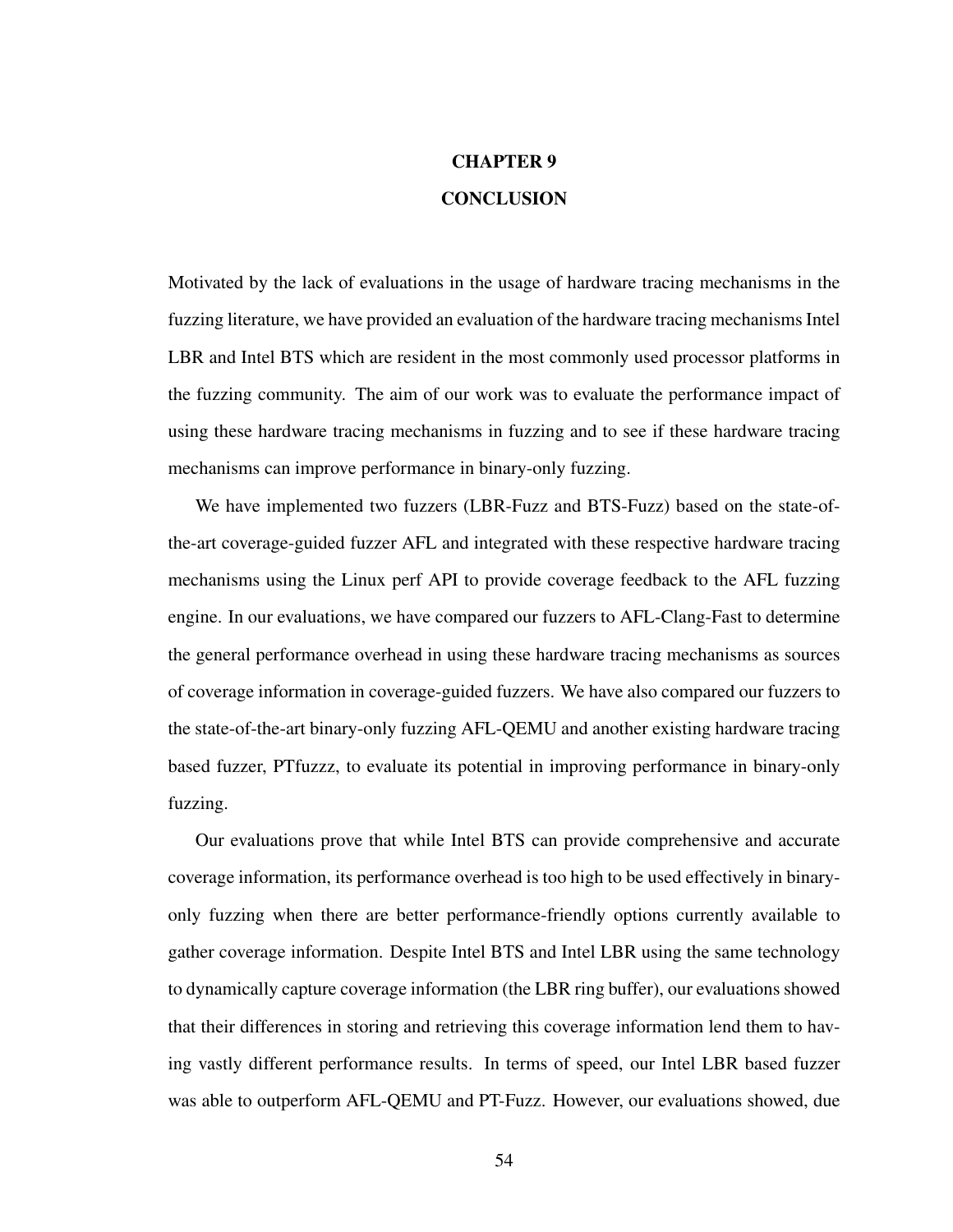to its retrieval methods, Intel LBR struggled to produce consistent coverage traces which significantly impacted AFL's ability to discover as many meaningful execution paths as possible and hence limit bug discovery. On the horizon, there are future storage and retrieval architecture enhancements that when paired with Intel LBR would not only further reduce performance overhead but also potentially reduce inconsistencies in coverage traces for consuming software such as fuzzers.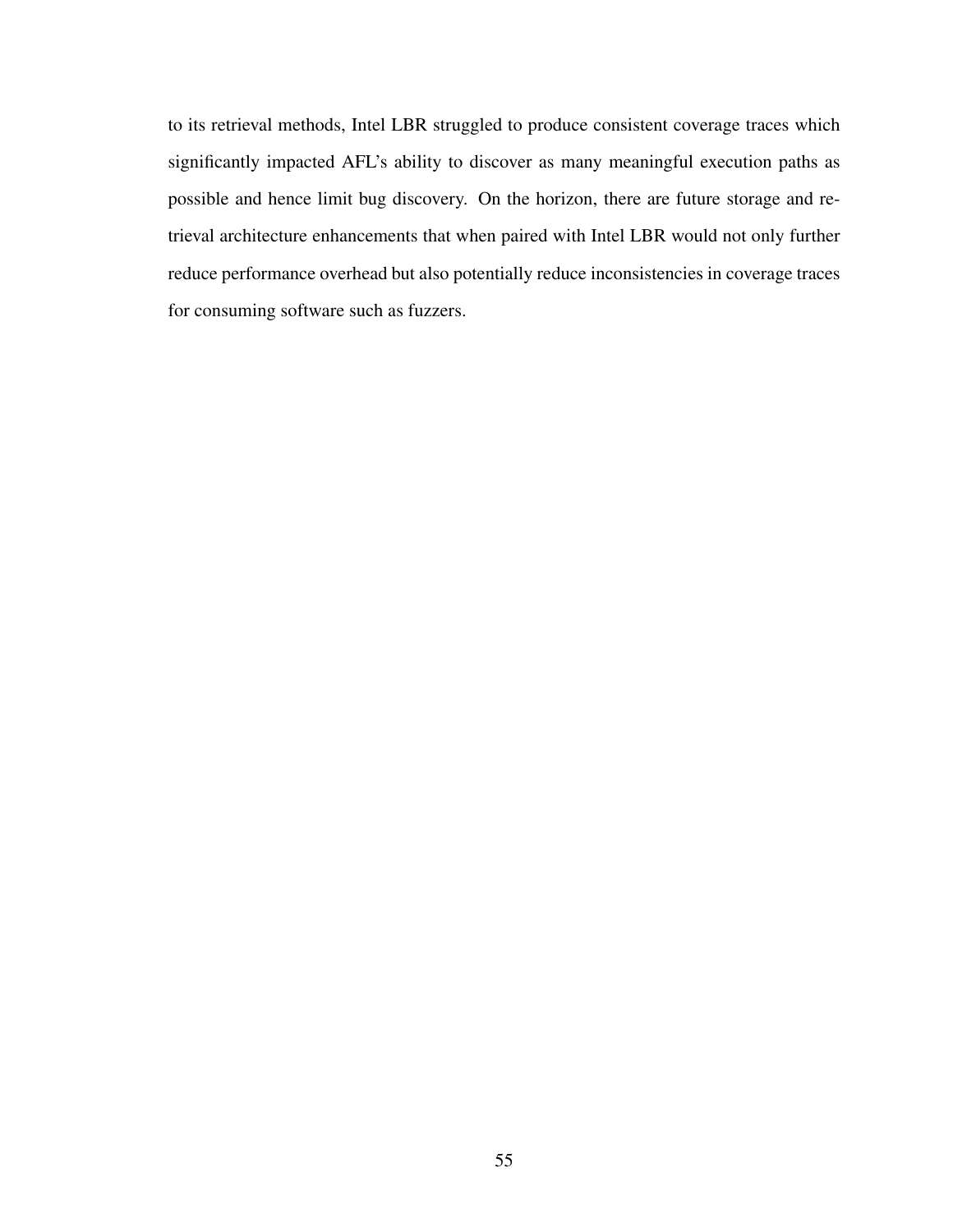#### REFERENCES

- [1] N. Stephens, J. Grosen, C. Salls, A. Dutcher, R. Wang, J. Corbetta, Y. Shoshitaishvili, C. Kruegel, and G. Vigna, "Driller: Augmenting fuzzing through selective symbolic execution.," in *NDSS*, vol. 16, 2016, pp. 1–16.
- [2] S. Rawat, V. Jain, A. Kumar, L. Cojocar, C. Giuffrida, and H. Bos, "Vuzzer: Applicationaware evolutionary fuzzing.," in *NDSS*, vol. 17, 2017, pp. 1–14.
- [3] P. Chen and H. Chen, "Angora: Efficient fuzzing by principled search," in *2018 IEEE Symposium on Security and Privacy (SP)*, IEEE, 2018, pp. 711–725.
- <span id="page-65-0"></span>[4] AFL, *American fuzzing lop (afl)*, [https://lcamtuf.coredump.cx/afl/,](https://lcamtuf.coredump.cx/afl/) 2020.
- [5] K. Serebryany, "Continuous fuzzing with libfuzzer and addresssanitizer," in *2016 IEEE Cybersecurity Development (SecDev)*, IEEE, 2016, pp. 157–157.
- <span id="page-65-1"></span>[6] R. Swiecki, "Honggfuzz," *Available online a t: http://code. google. com/p/honggfuzz*, 2016, Accessed: 2021-07-18.
- [7] S. Dinesh, N. Burow, D. Xu, and M. Payer, "Retrowrite: Statically instrumenting cots binaries for fuzzing and sanitization," in *2020 IEEE Symposium on Security and Privacy (SP)*, IEEE, 2020, pp. 1497–1511.
- <span id="page-65-3"></span>[8] C. Lyu, S. Ji, C. Zhang, Y. Li, W.-H. Lee, Y. Song, and R. Beyah, "{mopt} : Optimized mutation scheduling for fuzzers," in *28th* {*USENIX*} *Security Symposium (*{*USENIX*} *Security 19)*, 2019, pp. 1949–1966.
- [9] I. Yun, S. Lee, M. Xu, Y. Jang, and T. Kim, "{qsym}: A practical concolic execution engine tailored for hybrid fuzzing," in *27th* {*USENIX*} *Security Symposium (*{*USENIX*} *Security 18)*, 2018, pp. 745–761.
- [10] Z. Zhang, W. You, G. Tao, Y. Aafer, X. Liu, and X. Zhang, "Stochfuzz: Sound and cost-effective fuzzing of stripped binaries by incremental and stochastic rewriting," 2021.
- <span id="page-65-2"></span>[11] Y. Li, S. Ji, Y. Chen, S. Liang, W.-H. Lee, Y. Chen, C. Lyu, C. Wu, R. Beyah, P. Cheng, *et al.*, "Unifuzz: A holistic and pragmatic metrics-driven platform for evaluating fuzzers," in *30th USENIX Security Symposium (USENIX Security 21). USENIX Association*, 2021.
- [12] M. Böhme, V.-T. Pham, and A. Roychoudhury, "Coverage-based greybox fuzzing as markov chain," *IEEE Transactions on Software Engineering*, vol. 45, no. 5, pp. 489– 506, 2017.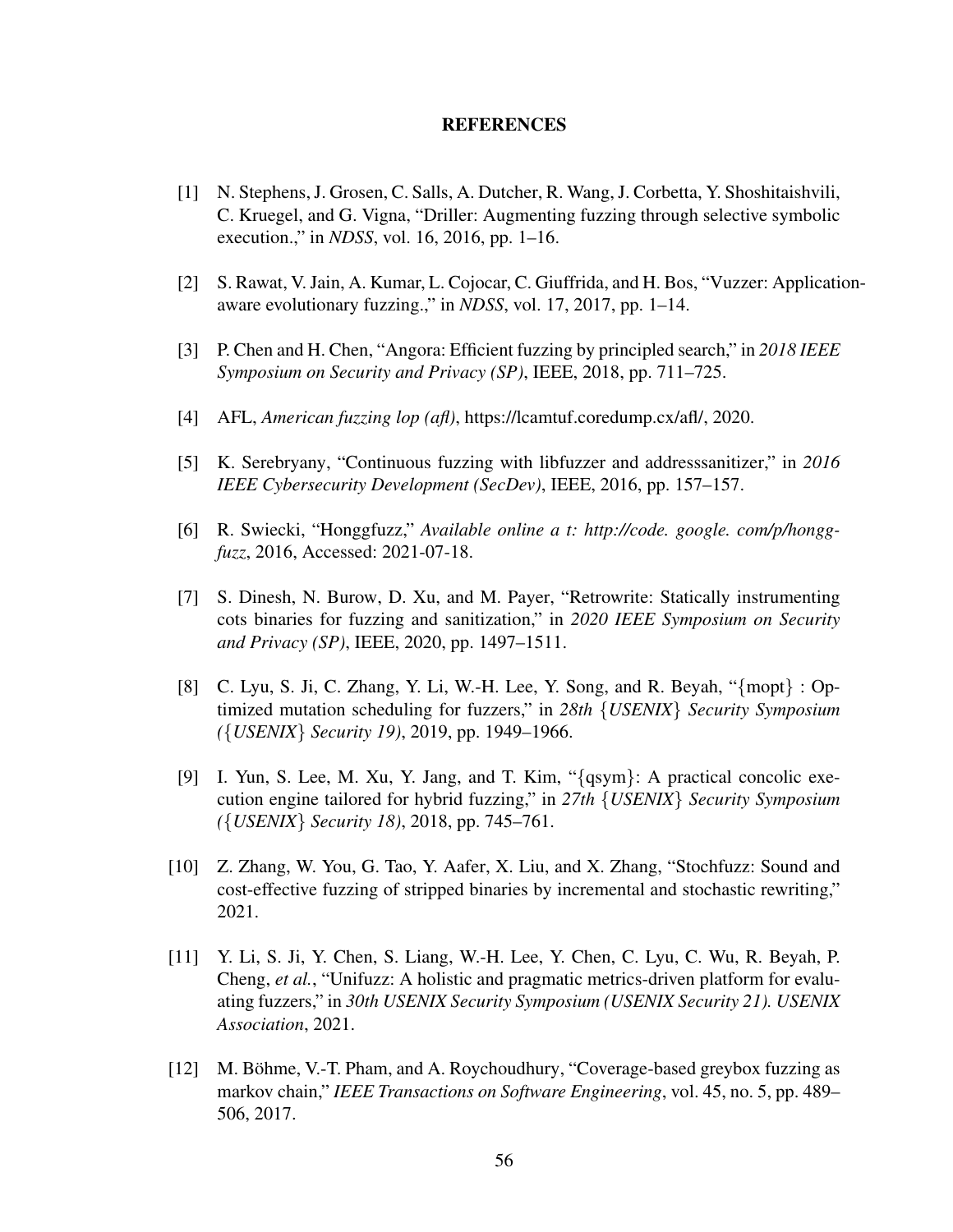- <span id="page-66-6"></span>[13] G. Klees, A. Ruef, B. Cooper, S. Wei, and M. Hicks, "Evaluating fuzz testing," in *Proceedings of the 2018 ACM SIGSAC Conference on Computer and Communications Security*, 2018, pp. 2123–2138.
- <span id="page-66-2"></span>[14] C. Aschermann, S. Schumilo, T. Blazytko, R. Gawlik, and T. Holz, "Redqueen: Fuzzing with input-to-state correspondence.," in *NDSS*, vol. 19, 2019, pp. 1–15.
- <span id="page-66-0"></span>[15] G. Zhang, X. Zhou, Y. Luo, X. Wu, and E. Min, "Ptfuzz: Guided fuzzing with processor trace feedback," *IEEE Access*, vol. 6, pp. 37 302–37 313, 2018.
- <span id="page-66-5"></span>[16] Y. Chen, D. Mu, J. Xu, Z. Sun, W. Shen, X. Xing, L. Lu, and B. Mao, "Ptrix: Efficient hardware-assisted fuzzing for cots binary," in *Proceedings of the 2019 ACM Asia Conference on Computer and Communications Security*, 2019, pp. 633–645.
- <span id="page-66-1"></span>[17] S. Schumilo, C. Aschermann, R. Gawlik, S. Schinzel, and T. Holz, "Kafl: Hardwareassisted feedback fuzzing for OS kernels," in *26th* {*USENIX*} *Security Symposium (*{*USENIX*} *Security 17)*, 2017, pp. 167–182.
- <span id="page-66-3"></span>[18] T. Blazytko, M. Bishop, C. Aschermann, J. Cappos, M. Schlogel, N. Korshun, A. ¨ Abbasi, M. Schweighauser, S. Schinzel, S. Schumilo, *et al.*, "GRIMOIRE: Synthesizing structure while fuzzing," in *28th* {*USENIX*} *Security Symposium (*{*USENIX*} *Security 19)*, 2019, pp. 1985–2002.
- [19] I. Fratric, *Winafl: A fork of afl for fuzzing windows binaries*, 2017.
- <span id="page-66-4"></span>[20] S. Schumilo, C. Aschermann, A. Abbasi, S. Wörner, and T. Holz, "Nyx: Greybox hypervisor fuzzing using fast snapshots and affine types," in *30th* {*USENIX*} *Security Symposium (*{*USENIX*} *Security 21)*, 2021.
- [21] R. Ding, Y. Kim, F. Sang, W. Xu, G. Saileshwar, and T. Kim, "Hardware support to improve fuzzing performance and precision," in *Proceedings of the 2021 ACM SIGSAC Conference on Computer and Communications Security*, 2021, pp. 2214– 2228.
- [22] Intel, "Intel 64 and ia-32 architectures software developer's manual, volume 3b: System programming guide, chapter 35 intel processor trace," vol. 3B, 2020.
- [23] S. Canakci, L. Delshadtehrani, B. Zhou, A. Joshi, and M. Egele, "Efficient contextsensitive cfi enforcement through a hardware monitor," in *International Conference on Detection of Intrusions and Malware, and Vulnerability Assessment*, Springer, 2020, pp. 259–279.
- [24] *Linux kernel perf architecture*, [https://terenceli.github.io/%E6%8A%80%E6%9C%](https://terenceli.github.io/%E6%8A%80%E6%9C%AF/2020/08/29/perf-arch) [AF/2020/08/29/perf-arch,](https://terenceli.github.io/%E6%8A%80%E6%9C%AF/2020/08/29/perf-arch) Accessed: 2021-07-18, 2020.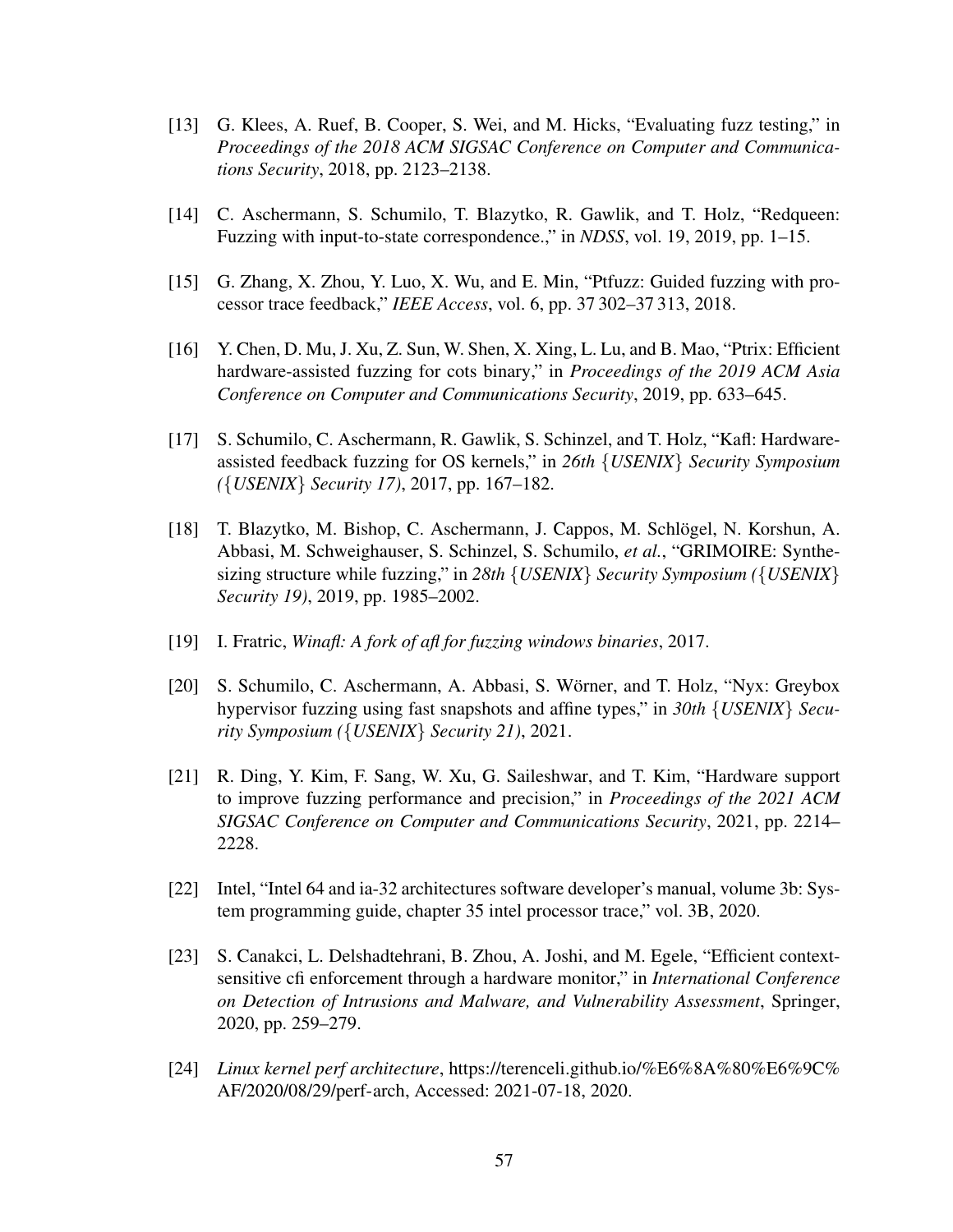- <span id="page-67-0"></span>[25] V. Weaver, *Perf event open linux manpage*, [https:// www.man7. org/linux/man](https://www.man7.org/linux/man-pages/man2/perf_event_open.2.html)  [pages/man2/perf](https://www.man7.org/linux/man-pages/man2/perf_event_open.2.html) event open.2.html, Accessed: 2021-07-18, 2015.
- [26] S. Kim, M. Xu, S. Kashyap, J. Yoon, W. Xu, and T. Kim, "Finding bugs in file systems with an extensible fuzzing framework," *ACM Transactions on Storage (TOS)*, vol. 16, no. 2, pp. 1–35, 2020.
- <span id="page-67-2"></span>[27] S. Nagy and M. Hicks, "Full-speed fuzzing: Reducing fuzzing overhead through coverage-guided tracing," in *2019 IEEE Symposium on Security and Privacy (SP)*, IEEE, 2019, pp. 787–802.
- [28] H. Peng, Y. Shoshitaishvili, and M. Payer, "T-fuzz: Fuzzing by program transformation," in *2018 IEEE Symposium on Security and Privacy (SP)*, IEEE, 2018, pp. 697– 710.
- [29] R. N. Horspool and N. Marovac, "An approach to the problem of detranslation of computer programs," *The Computer Journal*, vol. 23, no. 3, pp. 223–229, 1980.
- [30] M. A. Laurenzano, M. M. Tikir, L. Carrington, and A. Snavely, "Pebil: Efficient static binary instrumentation for linux," in *2010 IEEE International Symposium on Performance Analysis of Systems & Software (ISPASS)*, IEEE, 2010, pp. 175–183.
- [31] D. Williams-King, H. Kobayashi, K. Williams-King, G. Patterson, F. Spano, Y. J. Wu, J. Yang, and V. P. Kemerlis, "Egalito: Layout-agnostic binary recompilation," in *Proceedings of the Twenty-Fifth International Conference on Architectural Support for Programming Languages and Operating Systems*, 2020, pp. 133–147.
- <span id="page-67-1"></span>[32] G. J. Duck, X. Gao, and A. Roychoudhury, "Binary rewriting without control flow recovery," in *Proceedings of the 41st ACM SIGPLAN Conference on Programming Language Design and Implementation*, 2020, pp. 151–163.
- [33] R. Wang, Y. Shoshitaishvili, A. Bianchi, A. Machiry, J. Grosen, P. Grosen, C. Kruegel, and G. Vigna, "Ramblr: Making reassembly great again.," in *NDSS*, 2017.
- [34] S. Nagy, A. Nguyen-Tuong, J. D. Hiser, J. W. Davidson, and M. Hicks, "Breaking through binaries: Compiler-quality instrumentation for better binary-only fuzzing," in *30th* {*USENIX*} *Security Symposium (*{*USENIX*} *Security 21)*, 2021.
- [35] AMD, "Amd64 architecture programmer's manual, volume 2: System programming, chapter 13 software debug and performance resources," vol. 2, 2021.
- [36] 216, *Automatic feedback directed optimizer*, [https://gcc.gnu.org/wiki/AutoFDO,](https://gcc.gnu.org/wiki/AutoFDO) Accessed: 2021-12-12, 2012.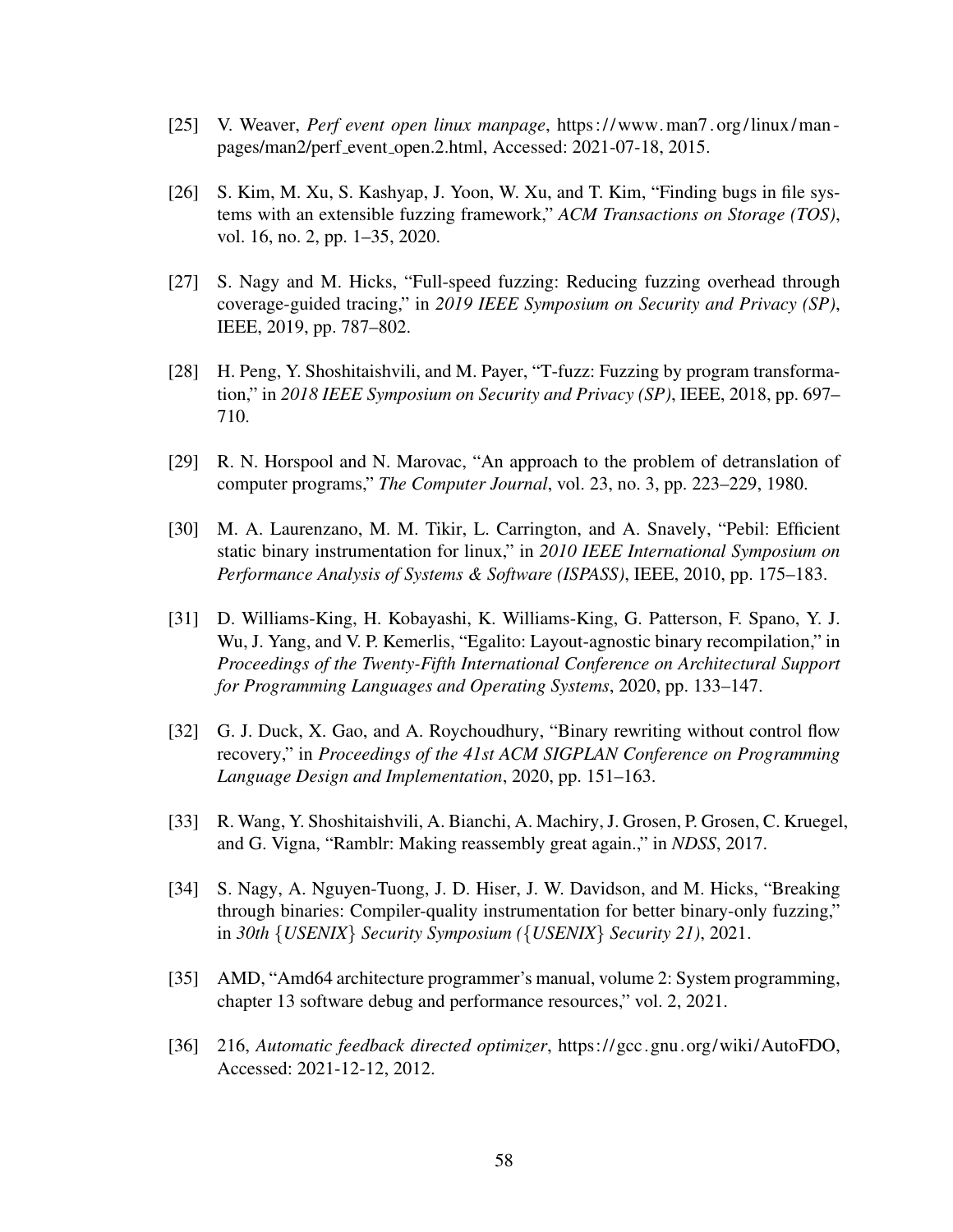- [37] Intel, "Intel 64 and ia-32 architectures software developer's manual, volume 3b: System programming guide, chapter 18 performance monitoring," vol. 3B, 2020.
- [38] ARM, "Arm cortex-a series: Programmer's guide for armv8-a, chapter 18.2.1 coresight," version 1.0, 2015.
- <span id="page-68-1"></span>[39] Intel, "Intel 64 and ia-32 architectures software developer's manual, volume 3b: System programming guide, chapter 17.4.5 branch trace store (bts)," vol. 3B, 2020.
- [40] K. R. Walcott-Justice, "Testing in resource-constrained environment," Ph.D. dissertation, University of Virginia, 2012.
- [41] Intel, "Intel 64 and ia-32 architectures software developer's manual, volume 3b: System programming guide, chapter 17.4 last branch, interrupt, and exception recording overview," vol. 3B, 2020.
- <span id="page-68-4"></span>[42] D. Bakhvalov, *Advanced profiling topics, pebs and lbr*, [https://easyperf.net/blog/](https://easyperf.net/blog/2018/06/08/Advanced-profiling-topics-PEBS-and-LBR) [2018/06/08/Advanced-profiling-topics-PEBS-and-LBR,](https://easyperf.net/blog/2018/06/08/Advanced-profiling-topics-PEBS-and-LBR) Accessed: 2022-01-01.
- [43] K. R. Walcott-Justice, "Chapter 2 exploiting hardware monitoring in software engineering," in *Advances in Computers*, A. Memon, Ed., vol. 93, Elsevier, 2014, pp. 53– 101.
- [44] B. Strong Sr, "Debug and fine-grain profiling with intel processor trace," *Intel IDF14, San Francisco*, 2014.
- <span id="page-68-0"></span>[45] Intel, "Intel 64 and ia-32 architectures software developer's manual, volume 3b: System programming guide, chapter 17.4.9.2 setting up the ds save area," vol. 3B, 2020.
- <span id="page-68-3"></span>[46] S. Das, J. Werner, M. Antonakakis, M. Polychronakis, and F. Monrose, "Sok: The challenges, pitfalls, and perils of using hardware performance counters for security," in *2019 IEEE Symposium on Security and Privacy (SP)*, IEEE, 2019, pp. 20–38.
- <span id="page-68-2"></span>[47] V. M. Weaver, D. Terpstra, and S. Moore, "Non-determinism and overcount on modern hardware performance counter implementations," in *2013 IEEE International Symposium on Performance Analysis of Systems and Software (ISPASS)*, IEEE, 2013, pp. 215–224.
- [48] S. Eranian, "The perfmon2 interface specification," *HP Labs Technical Report, HPL-2004-200R1*, 2005.
- [49] M. L. Soffa, K. R. Walcott, and J. Mars, "Exploiting hardware advances for software testing and debugging (nier track)," in *Proceedings of the 33rd International Conference on Software Engineering*, 2011, pp. 888–891.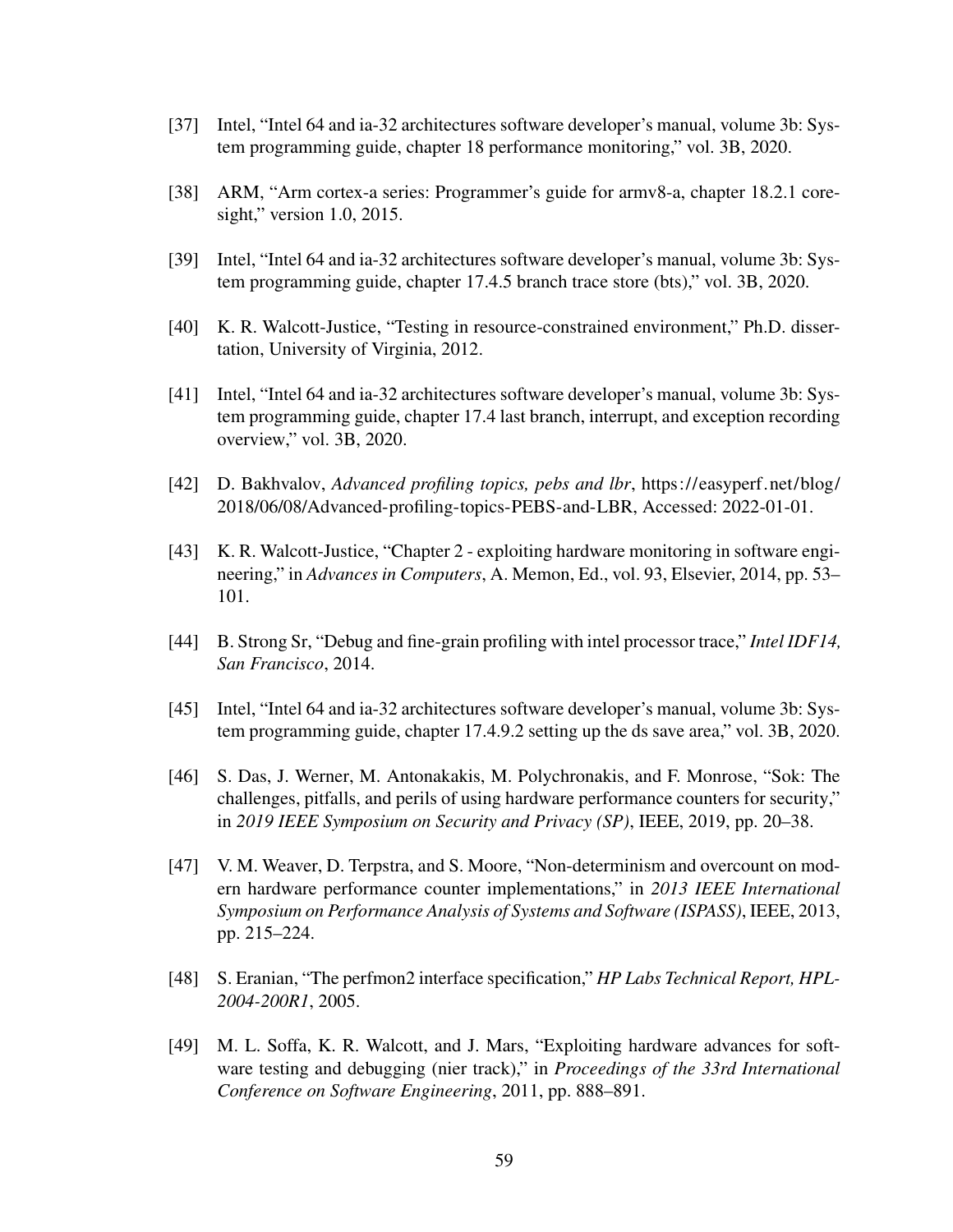- [50] J. Reinders, *Processor trace*, [https://software.intel.com/content/www/us/en/develop/](https://software.intel.com/content/www/us/en/develop/blogs/processor-tracing.html) [blogs/processor-tracing.html,](https://software.intel.com/content/www/us/en/develop/blogs/processor-tracing.html) Accessed: 2021-07-18, 2013.
- [51] A. Kleen and B. Strong, "Intel processor trace on linux," *Tracing Summit*, vol. 2015, 2015, Accessed: 2021-07-18.
- [52] K. Walcott-Justice, J. Mars, and M. L. Soffa, "Theme: A system for testing by hardware monitoring events," in *Proceedings of the 2012 International Symposium on Software Testing and Analysis*, 2012, pp. 12–22.
- <span id="page-69-3"></span>[53] S. Schumilo, C. Aschermann, A. Abbasi, S. Wörner, and T. Holz, Nyx-fuzz: Test data *for libxdc*, [https://github.com/nyx-fuzz/libxdc](https://github.com/nyx-fuzz/libxdc_experiments) experiments, Accessed: 2021-12-28, 2020.
- [54] L. Delshadtehrani, S. Canakci, B. Zhou, S. Eldridge, A. Joshi, and M. Egele, "Phmon: A programmable hardware monitor and its security use cases," in *29th* {*USENIX*} *Security Symposium (*{*USENIX*} *Security 20)*, 2020, pp. 807–824.
- [55] R. Ding, "Performant software hardening under hardware support," Ph.D. dissertation, Georgia Institute of Technology, 2021.
- <span id="page-69-2"></span>[56] X. Gao, G. J. Duck, and A. Roychoudhury, "Scalable fuzzing of program binaries with e9afl," in *2021 36th IEEE/ACM International Conference on Automated Software Engineering (ASE)*, IEEE, 2021, pp. 1247–1251.
- <span id="page-69-0"></span>[57] M. Kerrisk, *Fork linux manpage*, [https://www.man7.org/linux/man- pages/man2/](https://www.man7.org/linux/man-pages/man2/fork.2.html) [fork.2.html,](https://www.man7.org/linux/man-pages/man2/fork.2.html) Accessed: 2021-07-18, 2015.
- <span id="page-69-1"></span>[58] G. J. Duck, *E9patch*, [https://github.com/GJDuck/e9patch,](https://github.com/GJDuck/e9patch) 2020.
- <span id="page-69-4"></span>[59] A. Hazimeh, A. Herrera, and M. Payer, "Magma: A ground-truth fuzzing benchmark," *Proceedings of the ACM on Measurement and Analysis of Computing Systems*, vol. 4, no. 3, pp. 1–29, 2020.
- <span id="page-69-5"></span>[60] J. Bundt, A. Fasano, B. Dolan-Gavitt, W. Robertson, and T. Leek, "Evaluating synthetic bugs," in *Proceedings of the 2021 ACM Asia Conference on Computer and Communications Security*, 2021, pp. 716–730.
- <span id="page-69-6"></span>[61] R. Natella and V.-T. Pham, "Profuzzbench: A benchmark for stateful protocol fuzzing," *arXiv preprint arXiv:2101.05102*, 2021.
- <span id="page-69-7"></span>[62] A. Fioraldi, D. Maier, H. Eißfeldt, and M. Heuse, "Afl++: Combining incremental steps of fuzzing research," in *14th* {*USENIX*} *Workshop on Offensive Technologies (*{*WOOT*} *20)*, 2020.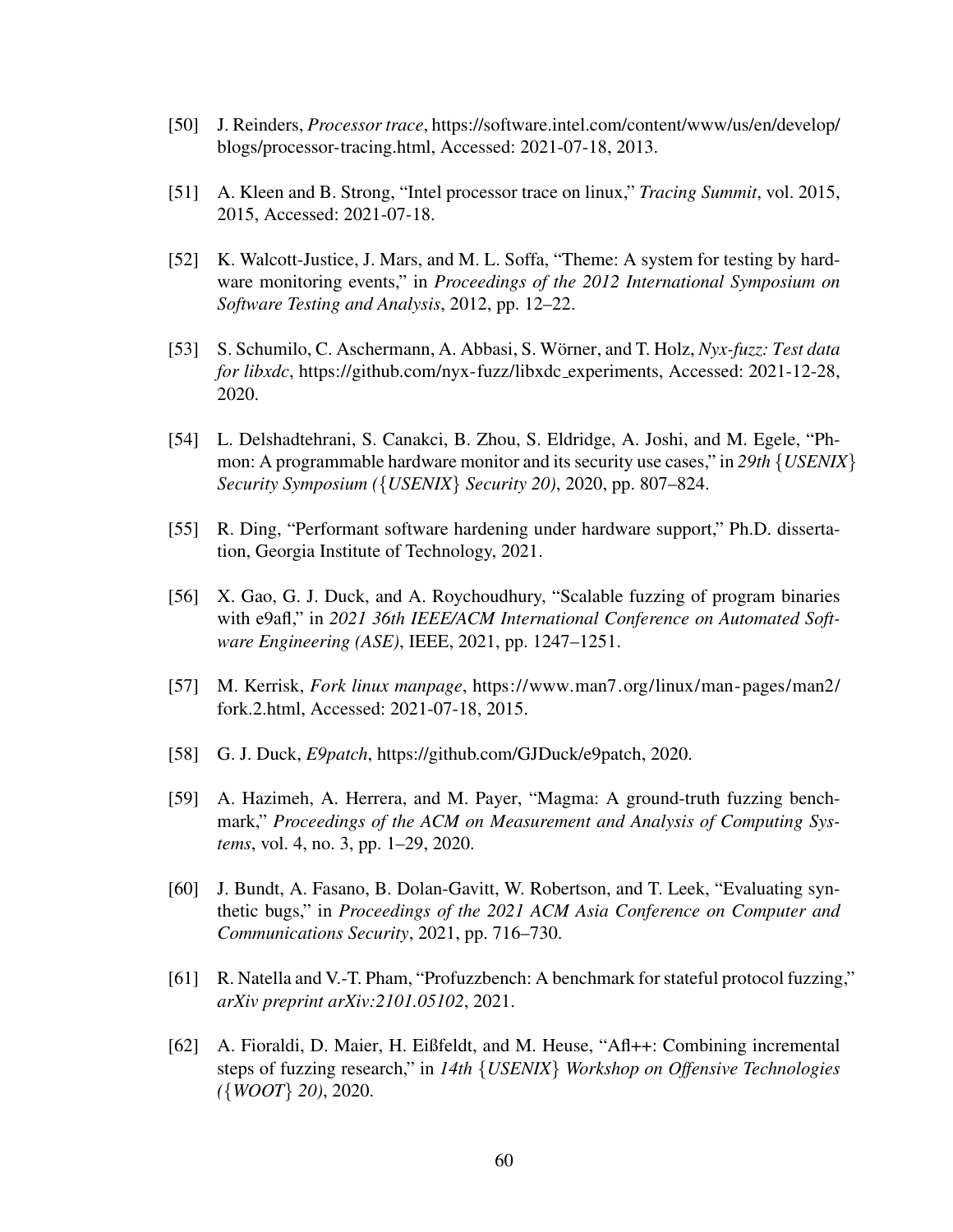- <span id="page-70-0"></span>[63] Unifuzz, *Unifuzz*, [https://github.com/unifuzz,](https://github.com/unifuzz) 2021.
- <span id="page-70-1"></span>[64] A. Herrera, H. Gunadi, L. Hayes, S. Magrath, F. Friedlander, M. Sebastian, M. Norrish, and A. L. Hosking, "Corpus distillation for effective fuzzing: A comparative evaluation," *arXiv e-prints*, arXiv–1905, 2019.
- <span id="page-70-2"></span>[65] A. Rebert, S. K. Cha, T. Avgerinos, J. Foote, D. Warren, G. Grieco, and D. Brumley, "Optimizing seed selection for fuzzing," in *23rd USENIX Security Symposium (USENIX Security 14)*, 2014, pp. 861–875.
- <span id="page-70-3"></span>[66] M. Rash and M. Heuse, *Afl-cov: Afl fuzzing code coverage*, [https:// github. com/](https://github.com/vanhauser-thc/afl-cov) [vanhauser-thc/afl-cov,](https://github.com/vanhauser-thc/afl-cov) Accessed: 2021-07-18, 2015.
- <span id="page-70-4"></span>[67] C.-C. Hsu, C.-Y. Wu, H.-C. Hsiao, and S.-K. Huang, "Instrim: Lightweight instrumentation for coverage-guided fuzzing," in *Symposium on Network and Distributed System Security (NDSS), Workshop on Binary Analysis Research*, 2018.
- <span id="page-70-5"></span>[68] K. Serebryany, D. Bruening, A. Potapenko, and D. Vyukov, "Address sanitizer: A fast address sanity checker," in *2012 USENIX Annual Technical Conference (USENIX-ATC 12)*, 2012, pp. 309–318.
- <span id="page-70-6"></span>[69] *Intel developer software forums-software archive: Branch trace store performance*, [https://community.intel.com/t5/Software-Archive/Branch-Trace-Store-performance/](https://community.intel.com/t5/Software-Archive/Branch-Trace-Store-performance/m-p/995654?profile.language=en) [m-p/995654?profile.language=en,](https://community.intel.com/t5/Software-Archive/Branch-Trace-Store-performance/m-p/995654?profile.language=en) Accessed: 2022-01-18, 2005.
- <span id="page-70-7"></span>[70] AFL, *American fuzzing lop (afl) documentation: Understanding the status screen*, [https://github.com/google/AFL/blob/master/docs/status](https://github.com/google/AFL/blob/master/docs/status_screen.txt)\_screen.txt, 2020.
- <span id="page-70-8"></span>[71] T. Gleixner, I. Molnar, P. Zijlstra, and P. Mackerras, *Performance events core code*, [https://elixir.bootlin.com/linux/latest/source/kernel/events/core.c#L6182,](https://elixir.bootlin.com/linux/latest/source/kernel/events/core.c#L6182) Accessed: 2022-01-01.
- <span id="page-70-9"></span>[72] A. kleen, *An introduction to last branch records*, [https://lwn.net/Articles/680985/,](https://lwn.net/Articles/680985/) Accessed: 2022-01-01.
- <span id="page-70-10"></span>[73] K. Liang, *[patch v5 05/12] perf/x86/intel: Support adaptive pebsv4*, [https://lore.](https://lore.kernel.org/lkml/20190402194509.2832-6-kan.liang@linux.intel.com/) [kernel.org/lkml/20190402194509.2832-6-kan.liang@linux.intel.com/,](https://lore.kernel.org/lkml/20190402194509.2832-6-kan.liang@linux.intel.com/) Accessed: 2021-07-18.
- <span id="page-70-11"></span>[74] ——, *[patch 00/21] support architectural lbr*, [https://lore.kernel.org/all/3492fcad-](https://lore.kernel.org/all/3492fcad-344d-174e-7e38-46f2e543b065@linux.intel.com/T/)[344d-174e-7e38-46f2e543b065@linux.intel.com/T/,](https://lore.kernel.org/all/3492fcad-344d-174e-7e38-46f2e543b065@linux.intel.com/T/) Accessed: 2021-07-18.
- <span id="page-70-12"></span>[75] ——, *[patch v2 23/23] perf/x86/intel/lbr: Support xsaves for arch lbr read*, [https:](https://lore.kernel.org/lkml/1593195620-116988-24-git-send-email-kan.liang@linux.intel.com/) [//lore.kernel.org/lkml/1593195620-116988-24-git-send-email-kan.liang@linux.](https://lore.kernel.org/lkml/1593195620-116988-24-git-send-email-kan.liang@linux.intel.com/) [intel.com/,](https://lore.kernel.org/lkml/1593195620-116988-24-git-send-email-kan.liang@linux.intel.com/) Accessed: 2021-07-18.